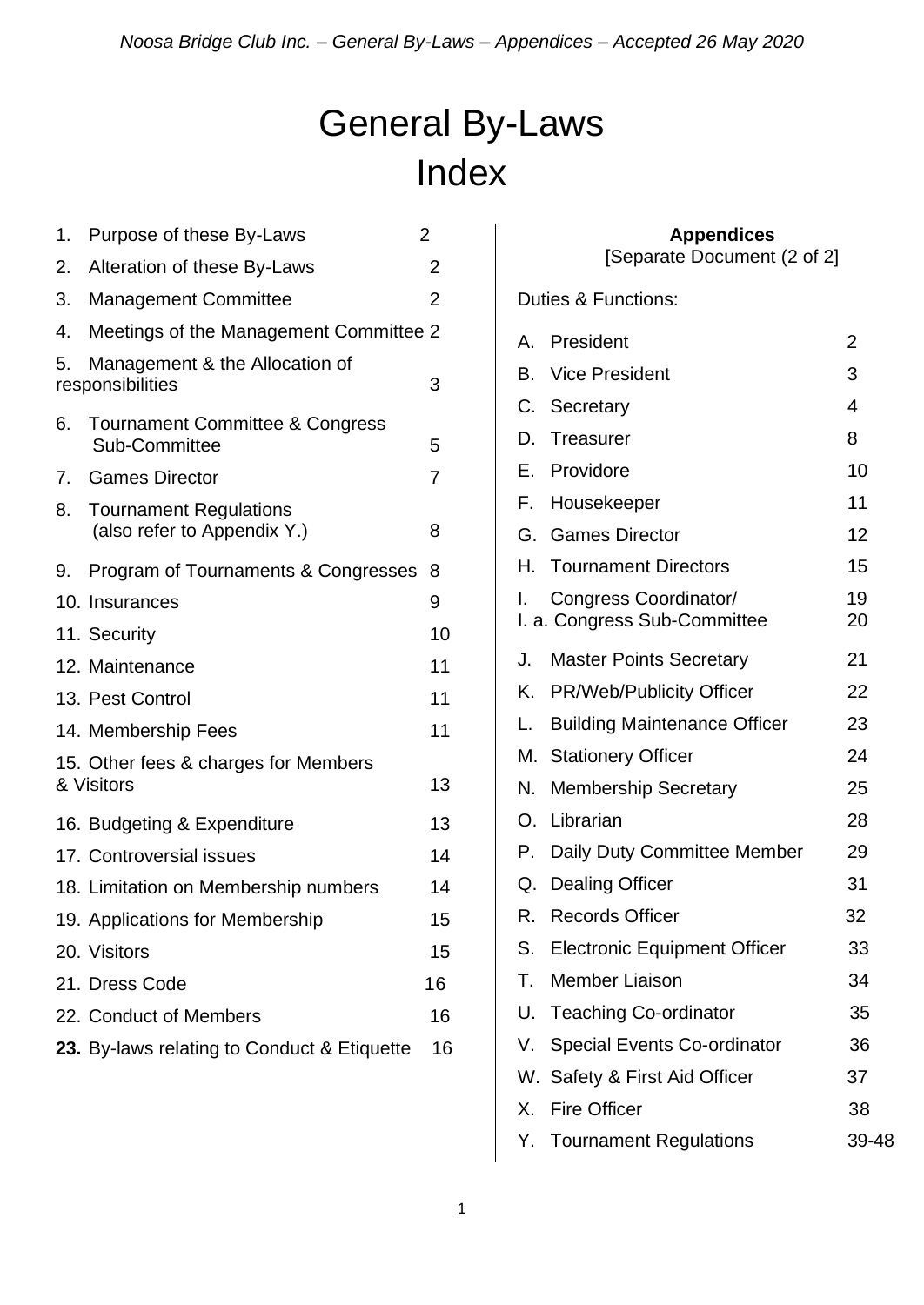# **APPENDIX A**

# **DUTIES AND FUNCTIONS OF THE PRESIDENT**

The duties and functions of the President of the Association are as follows:

- 1. A number of those duties and functions are set out in the Association's Rules, as well as separately in these By-Laws. For example, see Rules 12 (4), 13 (1), 16 (6), 16 (7), 24, 25 (3), 25 (4), 28, and 32 (4), and By-laws 5 (4) to (8). The following enumerated duties and functions may refer to some of these, but are therefore not intended to be exhaustive.
- 2. Take the Chair at the following meetings:
	- (a) the Annual General Meeting of members of the Association;
	- (b) any General Meeting, including any Special General Meeting; and
	- (c) Management Committee meetings.
- 3. Sit ex officio on any sub-committee (including the Tournament Committee and the Congress Sub-Committee) which may be formed by the Management Committee.
- 4. Make recommendations as to the allocation of roles and responsibilities of individual officers of the Association and of other members of the Management Committee, as well as of other persons appointed by the Management Committee, for the purposes of By-law 5 of these By-laws.
- 5. Ensure that there is an officer or other member of the Management Committee available at all times, on each regular day on which bridge tournaments and congresses are held at the Association's premises, to act as Daily Duty Committee Member for that day, in accordance with By-law 5 (8) of these By-laws.
- 6. Presentation of trophies.
- 7. Organisation of working bees when necessary.
- 8. Preparation of a report on the year's activities of the Association, to be delivered at the Annual General Meeting of members of the Association.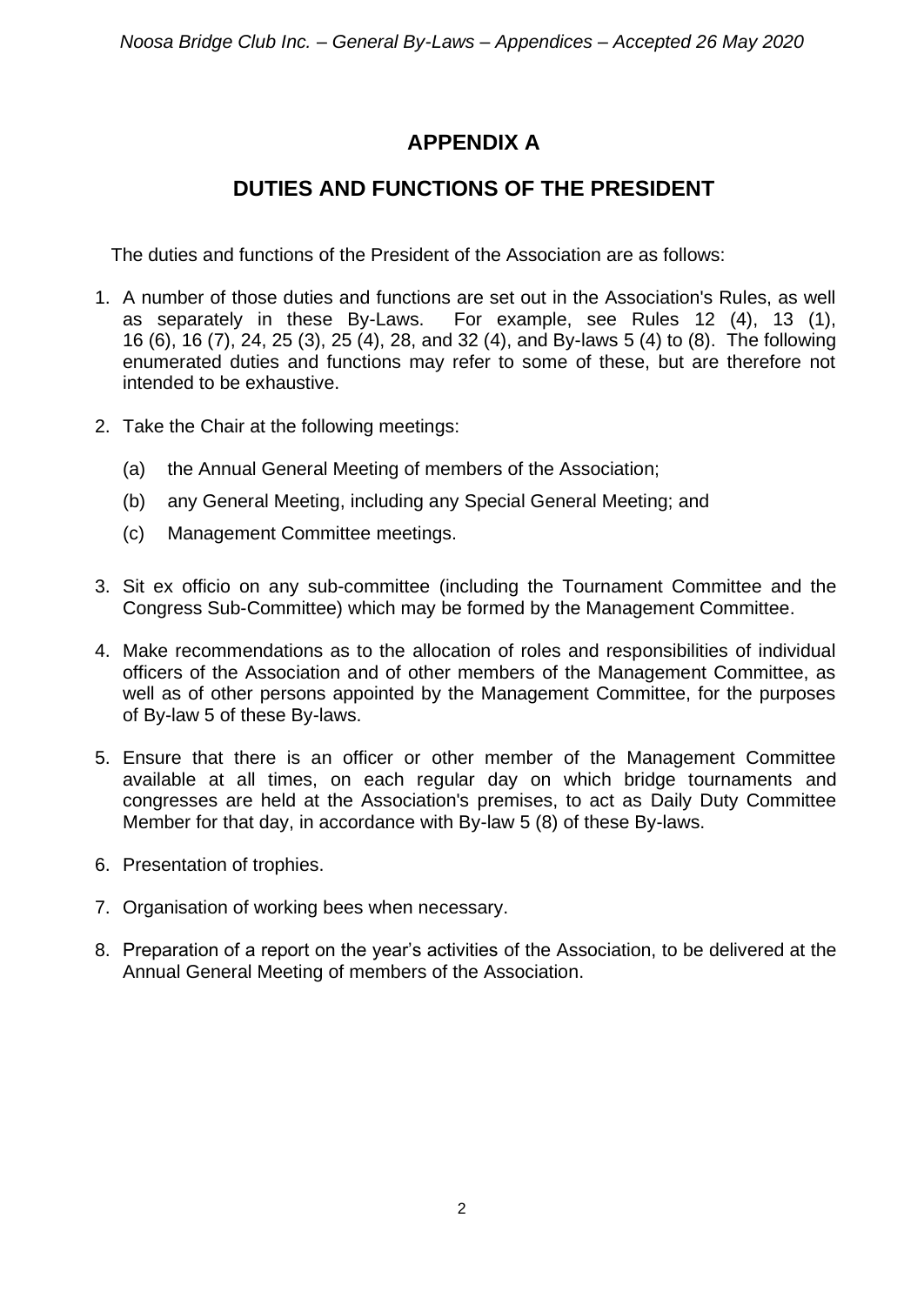# **APPENDIX B**

# **DUTIES AND FUNCTIONS OF THE VICE-PRESIDENT**

The duties and functions of the Vice-President of the Association are as follows:

1. Stand in for the President whenever he or she is unavailable.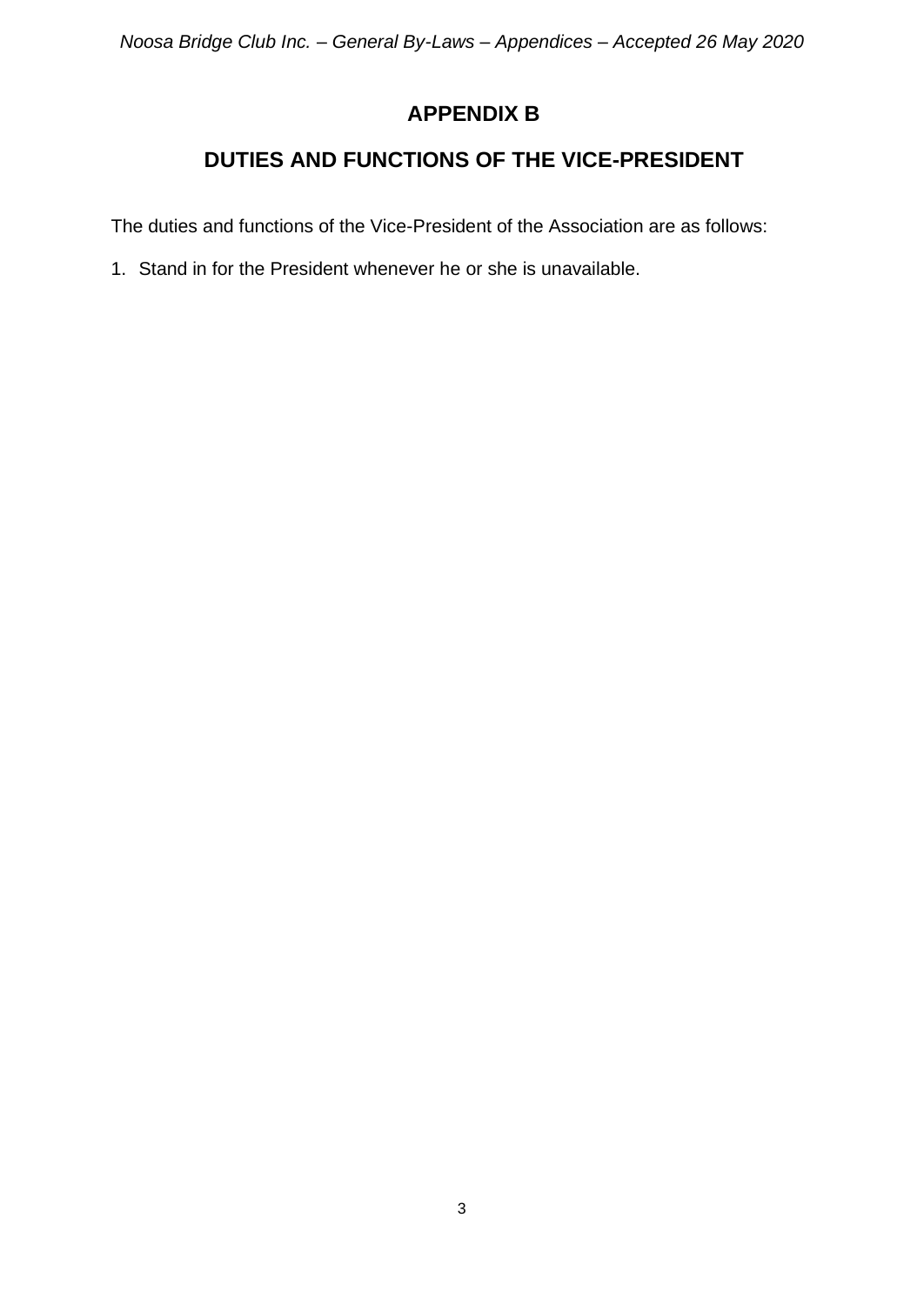# **APPENDIX C**

### **DUTIES AND FUNCTIONS OF THE SECRETARY**

The position of Secretary of the Association is an important role, carrying with it statutory recognition and a number of important roles and responsibilities specifically spelt out in the Act. The duties and functions of the Secretary of the Association are as follows:

- 1. A number of those duties and functions are, as well as being listed in relevant sections of the Act, also set out in the Association's Rules, as well as separately in these By-Laws. For example, see Rules 9 (1), 10, 11 (3), 12 (3) (b), 13 (1), 16 (5) and (6), 19 (2) (e), 20, 23 (1), 25 (5), 26, 27, 31, and 32 (4) and (9). See also By-law 11 (3). The following enumerated duties and functions may refer to some of these, but are therefore not intended to be exhaustive.
- 2. Ensure that the Association has an address nominated for the service of documents on the Association and that this is duly notified to the relevant authorities, and ensure that any change is so duly notified, all in accordance with sections 17 and 138 of the Act.
- 3. Ensure that a member's rights are protected, where appropriate, and that, for this purpose, the relevant authority under the Act is notified for the purpose of section 18 of that Act of the need for any restrictions on the inspection by members of the public of public registers maintained by that authority under the Act that might refer to such a member.
- 4. Where requested so to do, provide to a member a complete copy of the Rulesof the Association; the member in question may be asked to make a payment to the Association of a reasonable sum for that purpose (section 53 of the Act)
- 5. Ensure that the Association complies with all provisions in its Rules about the calling and holding of meetings (section 57 of the Act).
- 6. Ensure that at all times the minute record folders containing copies of the minutes of meetings of the members of the Association and of the Management Committee, as the case may be, are available for inspection by members, and that, if requested so to do, copies of those minutes are provided to the requesting member (section 57B of the Act, and Rule 27 of the Rules).
- 7. Ensure that, when requested so to do by a member of the Association, that member is duly permitted to inspect the financial records of the Association, and is provided with any copies of the same requested by that member (though the Secretary may request that the member pay to the Association the reasonable costs of so doing) (section 59C of the Act).
- 8. Ensure the relevant authority under the Act is duly notified of the appointment or election of the President, Secretary and Treasurer and their respective addresses, and of any change in prescribed particulars (including the address of the Secretary) (section 68 of the Act; see also section 138).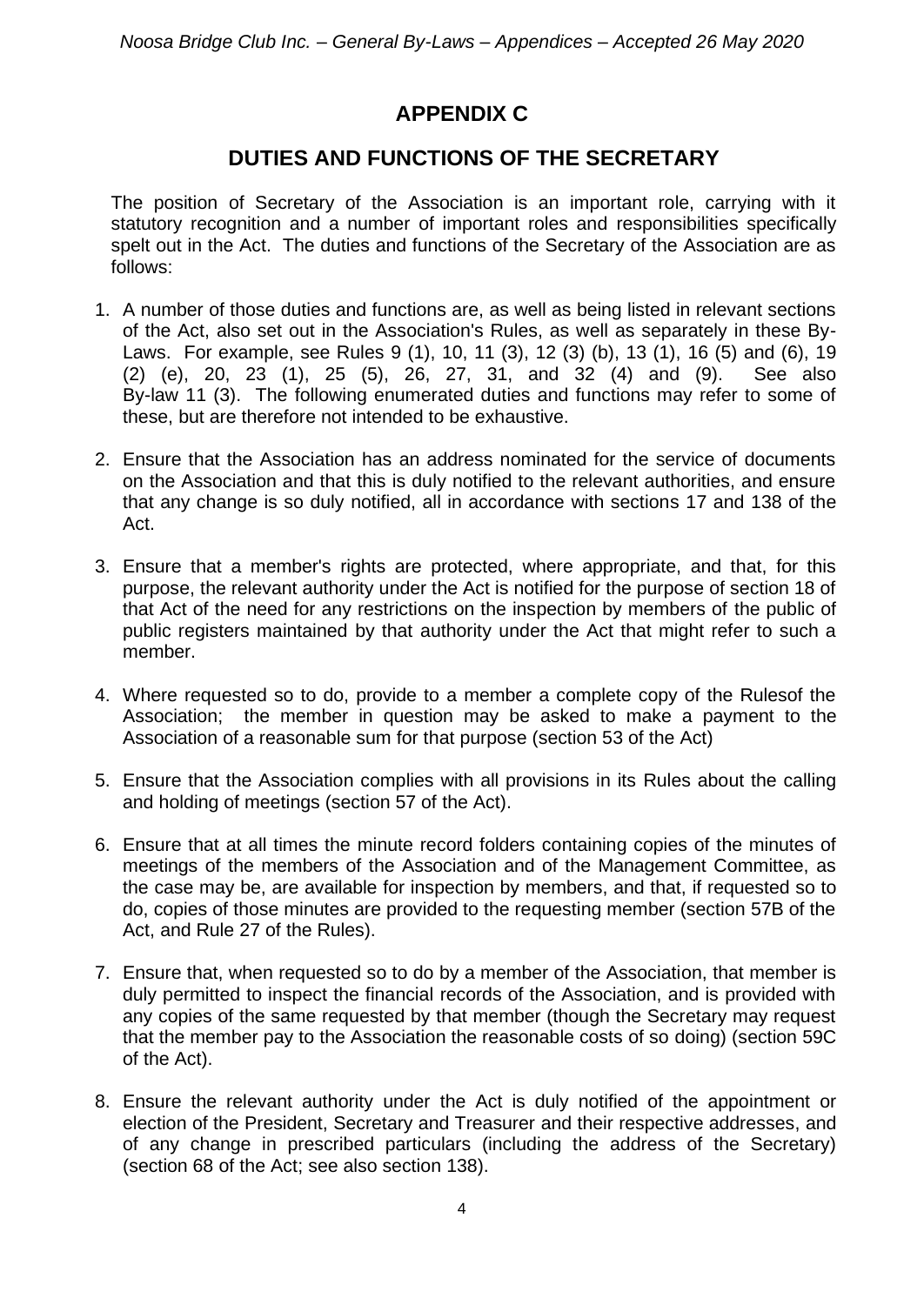- 9. Call meetings of the Association, including preparing and sending out notices of a meeting and of the business to be conducted at the meeting in consultation with the President of the Association (section 69A of the Act).
- 10. Keep minutes of the annual general meeting and other general meetings of the members of the Association (section 69A of the Act and Rule 26 of the Rules).
- 11. Keep copies of all correspondence and other documents relating to the Association (section 69A of the Act). This includes all documentation relating to matters arising under the Association's Conduct and Etiquette By-laws, as referred to in By-law 19 (4) of those By-laws.
- 12. Maintain, with the assistance of the Membership Secretary, the Association's Register of Members (under section 69A of the Act the statutory responsibility rests on the Secretary; see also Rule 11 of the Rules of the Association). See also clause 13 of Appendix N in this regard.
- 13. Call meetings of the Management Committee, as required from time to time (Rule 16 (5) and (6) of the Rules); keep minutes of those meetings (Rule 26 of the Rules); and maintain a minute record folder in which minutes of those meetings are kept (Rule 26 of the Rules).
- 14. In addition to the responsibilities of the Secretary under clause 11 of this Appendix, in respect of matters relating to correspondence:
	- (a) collect mail from the Association's Post Office box, or delegate someone else to do so;
	- (b) answer mail as determined by the Management Committee;
	- (c) monitor and deal with any emails to the Association from members of the Association, members of the Management Committee and other persons;
	- (d) maintain the Association's website on the internet; and
	- (e) send invitations to other clubs for functions, regional invitation days, etc.
- 15. In addition to the Secretary's statutory duties and responsibilities under the Act, as outlined under previous clauses of this Appendix, in respect of the Association's annual general meeting and other general meetings(including special meetings) of members of the Association:
	- (a) accept nominations from members for persons to become officers of the Association or other members of the Management Committee, and post a list of those candidates to be displayed on the notice board for a period of at least 7 days leading up to the meeting (see Rule 12 (3) of the Rules);
	- (b) accept motions for general meetings of the members of the Association (Rules 19 (2) (e) and 20 (2) of the Rules);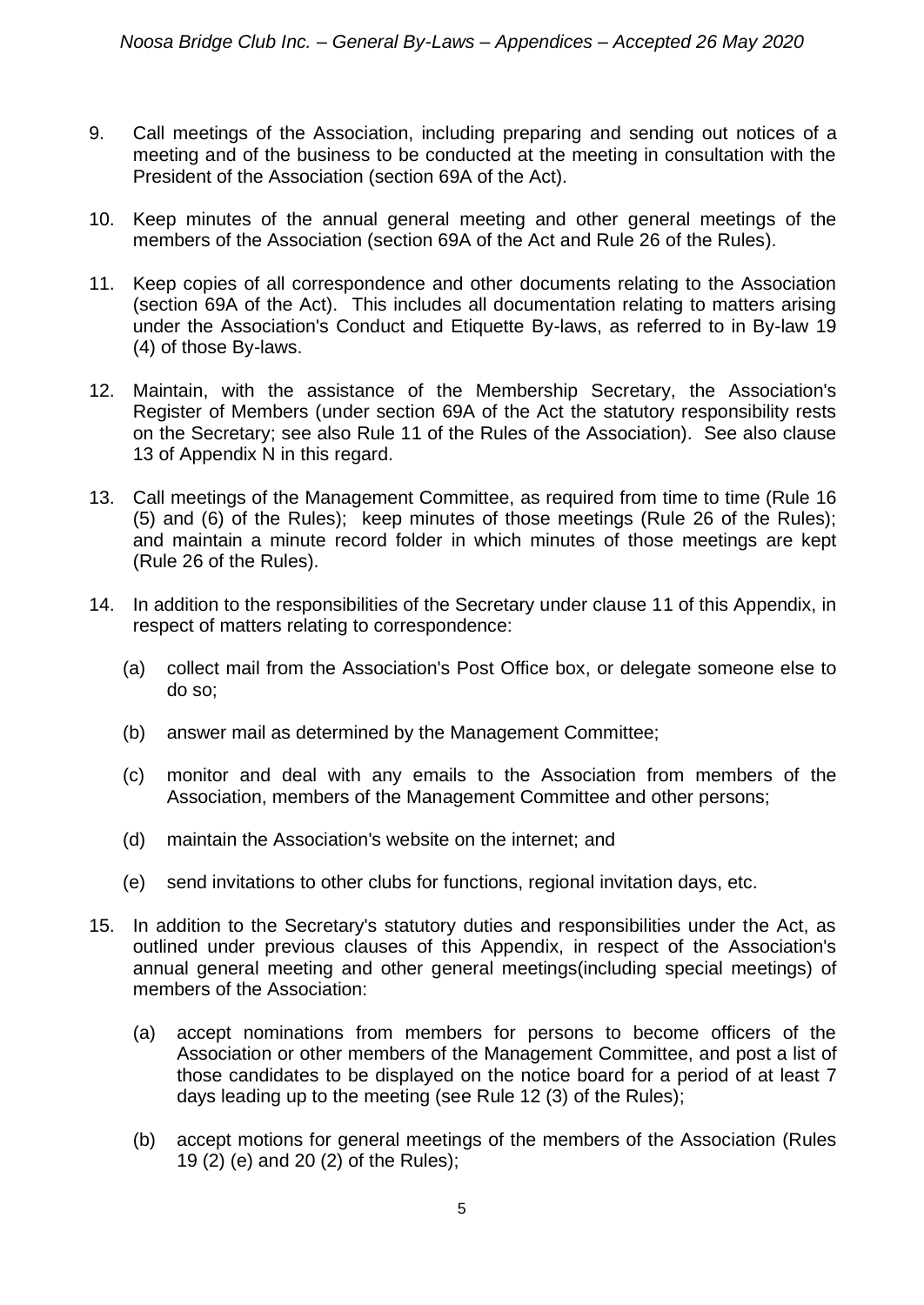- (c) prepare balloting lists and papers in case a ballot is to be conducted for the election of officers of the Association or other members of the Management Committee (see Rule 12 (3) (d) of the Rules);
- (d) prepare and make available to members requesting the same, postal voting forms for the election of officers of the Association and other members of the Management Committee (Rule 25 (5) of the Rules); and receive and deal with any such postal votes in the required manner;
- (e) complete and lodge with the relevant authority under the Act, all statutory returns, including any annual returnsand any certified copy of the financial statementsof the Association and any related audit reports, within the required time limits (Sections59to 59B of the Act);
- (f) prepare and lodge with the relevant authority under the Act any required application in respect of any amendment to, or repeal of, the Rules within the required time limits (Section 48 of the Act);
- (g) prepare and lodge with the QBA, ABF, other regional association of bridge clubs with which the Association may be affiliated from time to time, as well as any relevant zone secretary, as the case may be, any required notification of the appointment or election, as well as of any resignation or removal, of officers of the Association or other members of the Management Committee;
- (h) where any proposed amendment to or repeal of the Rules requires pre-approval, before being submitted to the members of the Association for approval and adoption, prepare and obtain any such approval (for example, from the QBA); and
- (i) upon their appointment or election to office, provide to the relevant officers of the Association, other members of the Management Committee and other persons appointed pursuant to By-law 5 (3), (4), (5), (6), (7) and (8), and By-law 7, a copy of the relevant Appendix to these By-laws setting out the individual duties and functions of those persons.
- 16. Other general duties and responsibilities include:
	- (a) carry out any task that the Management Committee may from time to time instruct the Secretary to undertake;
	- (b) be a member of the Congress Sub-Committee, as provided for in By-law 6 (4) of these By-laws;
	- (c) liaise with the Games Director in respect of the yearly programme of bridge tournaments and congresses, as referred to in By-law 9 of these By-laws;
	- (d) ensure that the Association's Rules, and By-Laws and other regulations are complied with and updated when necessary;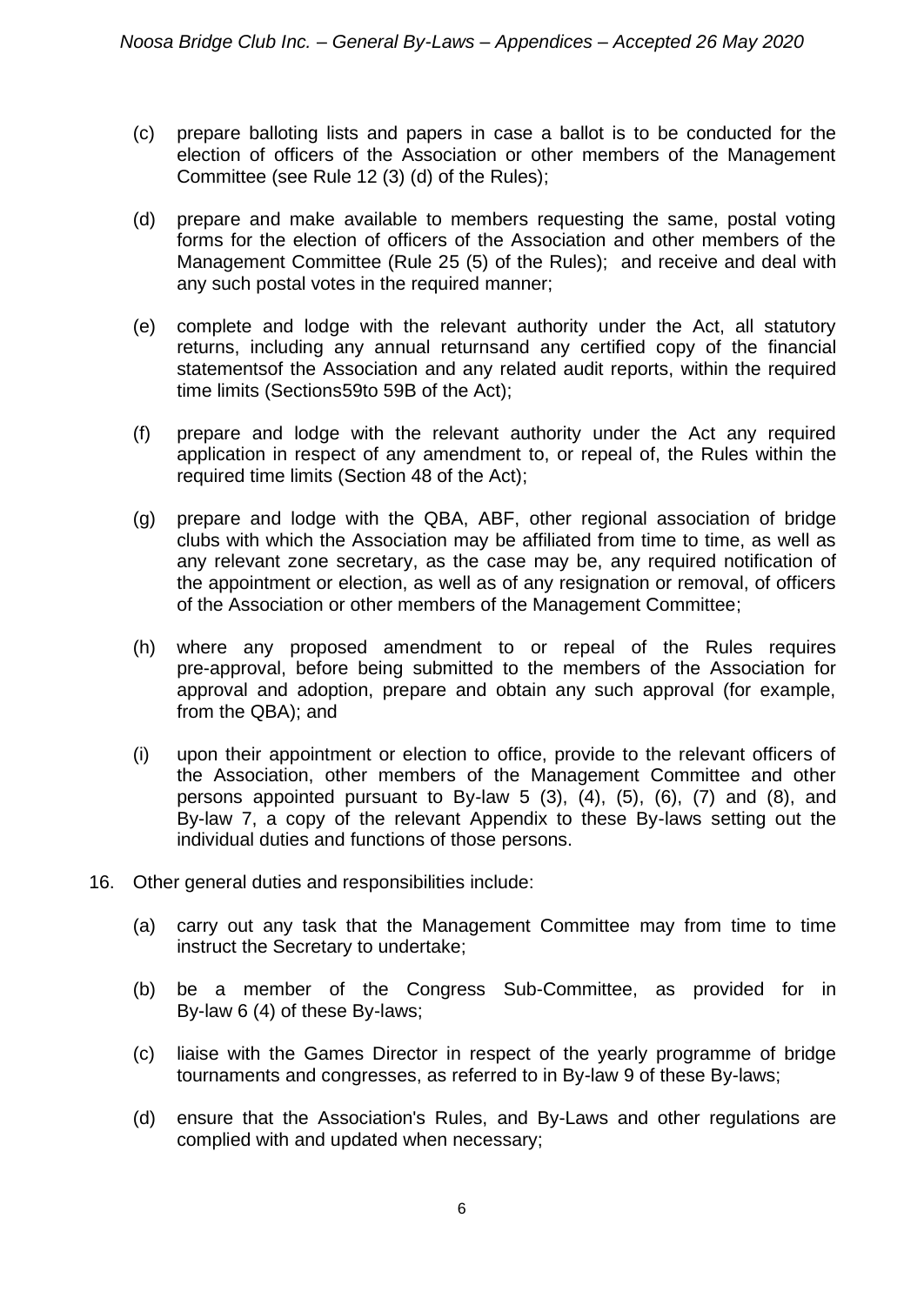- (e) ensure insurances are up-to-date (see also By-law 10 of these By-laws);
- (f) maintain the required Key Register for external doors, as referred to in By-law 11 (3) of these By-laws, as well as a register of keys in respect of any filing cabinet and post office box kept by the Association;
- 17. Maintain a record of Motions passed by the Management Committee in both chronological order and subject.
- **Note**: The position of Secretary is supported by an Administrator. The Administrator actions the above duties, in addition to assisting the Membership Secretary, Publicity Officer & Treasurer, as needed& at the discretion of the Secretary.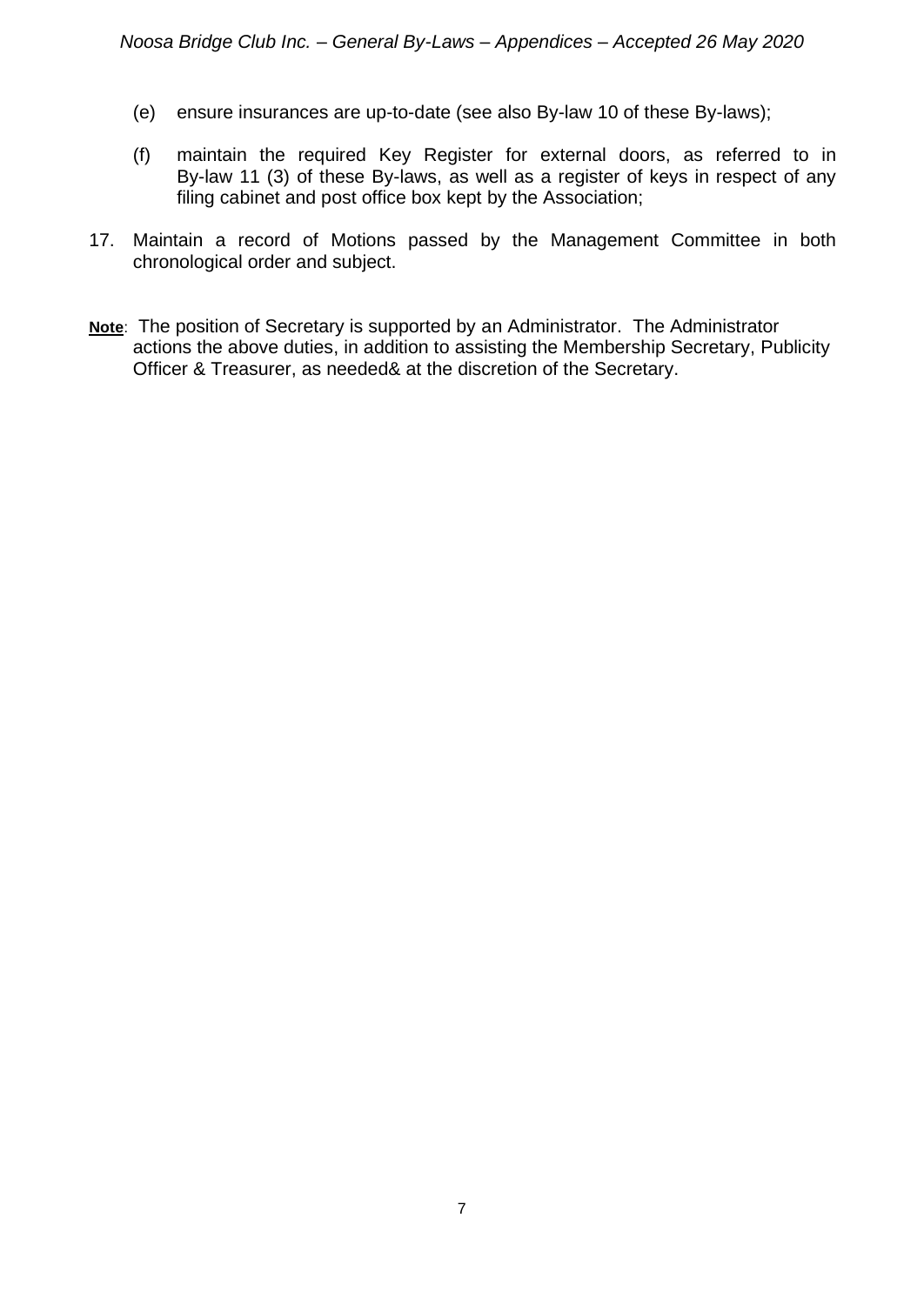# **APPENDIX D**

### **DUTIES AND FUNCTIONS OF THE TREASURER**

The duties and functions of the Treasurer are as follows:

- 1. A number of those duties and functions are set out in the Association's Rules, as well as separately in these By-Laws. For example, see Rules 32 and 35, and By-laws 14, 15, 16 and 17. The following enumerated duties and functions may refer to some of these, but are therefore not intended to be exhaustive.
- 2. Generally ensure that the Association complies with its obligations in respect of financial matters under the Act (see in particular sections 59, 59A and 59C of the Act), other legislation, or under the Rules (see in particular Rule 32).
- 3. Promptly collect and deposit all moneys paid to the Association in respect of applications for membership and membership fees, moneys raised by the provision of copies of documents to members and other persons or by the provision of other services or facilities to members and other persons, moneys generated by the Association from the bridge tournaments and congresses conducted by it, as well as moneys raised from any fund raising activities.
- 4. Duly and in a timely manner pay all debts incurred by the Association in respect of goods and services provided to it. As required by Rule 32 (7) of the Rules, all such expenditure must have been previously approved or be later ratified by the Management Committee.
- 5. Duly and in a timely manner pay all loan interest and principal as they fall due.
- 6. Keep accurate and complete records of all financial transactions entered into by the Association.
- 7. Keep books of the Association to the trial balance stage.
- 8. Make a monthly reconciliation of the book balances with bank or other statements from the banks or other financial institutions that the Association has dealings with.
- 9. Prepare monthly a report on financial matters relating to the Association for presentation at each Management Committee meeting and distribution to members of the Committee.
- 10. Prepare a quarterly report on all items of expenditure in the year to date, as well as a comparison with expenditures made in the previous quarter and year to date, for presentation at the next Management Committee meeting and distribution to members of the Committee.
- 11. Prepare the required annual financial statements for presentation to and approval by the members of the Association at its annual general meeting, as required by Sections 59 to 59B of the Act.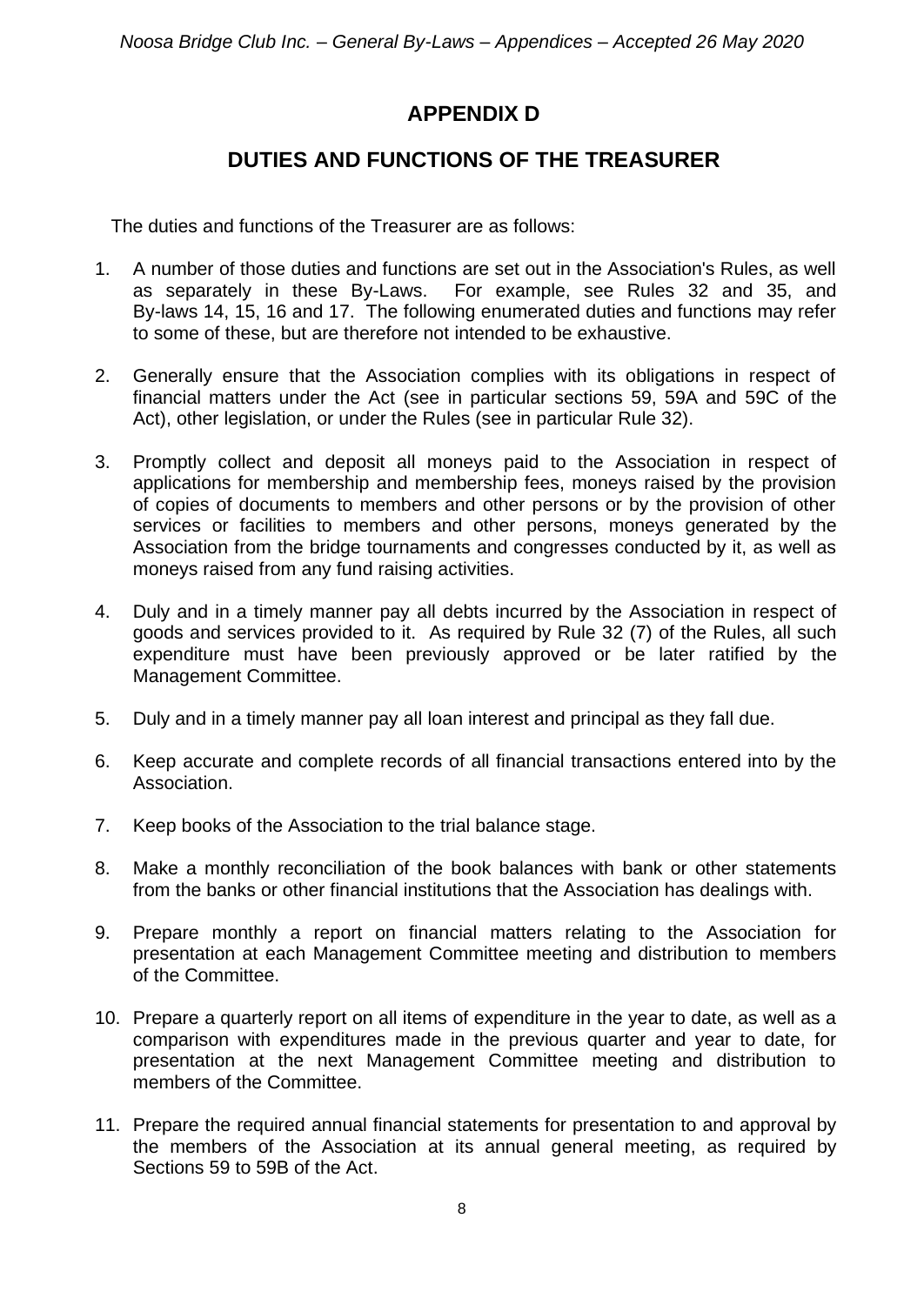- 12. Ensure that those financial statements are audited, and ensure that the signed audit report is also presented to members for approval by them at the annual general meeting of the Association, in accordance with requirements of those sections of the Act.
- 13. Ensure that all assistance is given to the Secretary so that the Secretary may be able to duly discharge his or her statutory responsibilities in terms of the inspection of the Association's financial documents under section 59C of the Act.
- 14. Maintain a list of assets and liabilities of the Association.
- 15. Maintain a Sinking Fund in an amount that is not less than the amount that the Association needs to cover the orderly replacement and repair of its assets from time to time, or such other amount as the Management Committee may from time to time direct.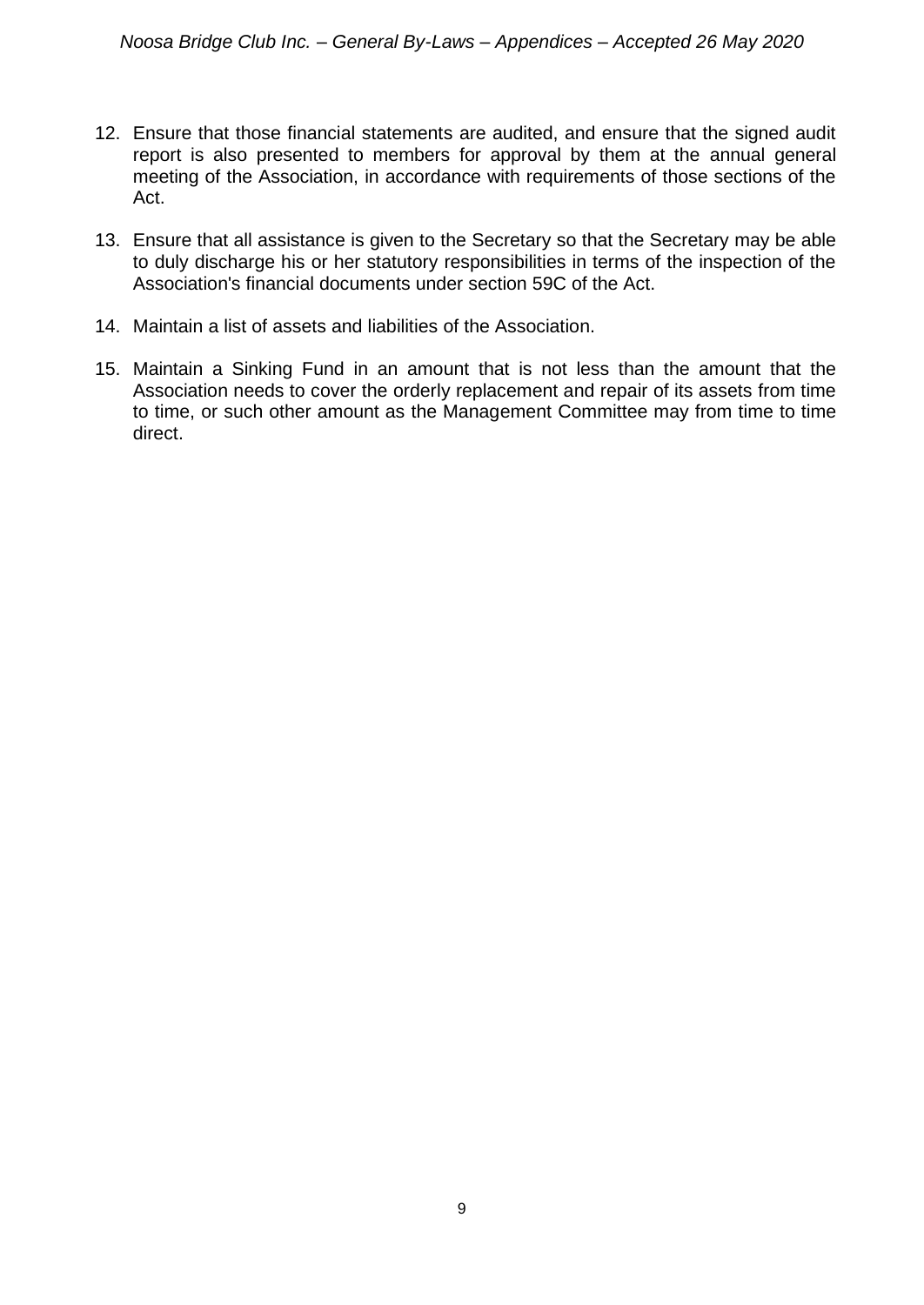# **APPENDIX E**

# **DUTIES AND FUNCTIONS OF THE PROVIDORE**

The duties and functions of the Providore are as follows:

- 1. Obtain and keep a reasonable stock of the following provisions:
	- tea
	- coffee
	- sugar
	- biscuits
	- milk
- 2. Maintain appropriate housekeeping of food stuffs and storage containers. The tea, coffee, sugar and biscuit containers are to be washed regularly, tea towels laundered regularly, biscuit stock rotated and storage bins refilled to ensure easy access for the Daily Duty Committee Member.
- 3. Ensure that sufficient and adequate first aid equipment is kept on the premises of the Association. This includes ensuring that that equipment is kept up to date.
- 4. Arrange for the provision of a special cake for 90<sup>th</sup> birthday celebrations.
- 5. Particular catering duties are as follows:
	- (a) **Charity Days:** arrange for the provision of appropriate and adequate food and beverages and arrange both the preparatory set up and the clean up afterwards;
	- (b) **Congresses:** Liaise with Congress Coordinator to organise an appropriate and adequate lunch for the players (where the event is an all-day one and it is appropriate that this be so provided by the Club), as well as morning and afternoon tea, and after play snacks and beverages.
	- (c) **Special events:** organise an appropriate lunch for the players, shop for food supplies for this, and arrange for an appropriate number of members of the Club and/or other persons to assist both in these tasks and in food preparation, as well as in arranging the preparatory set up of the premises of the Association and the clean up afterwards.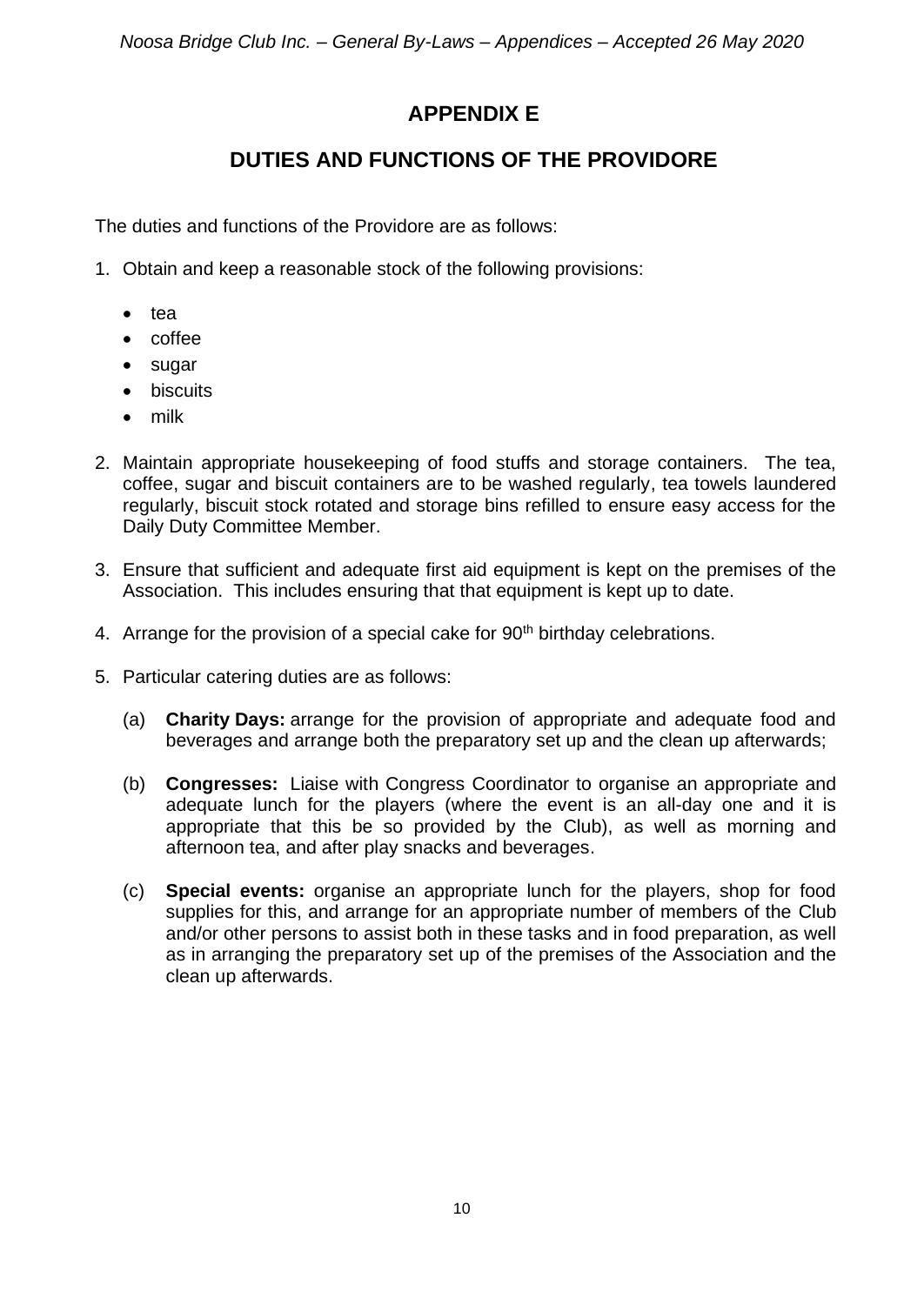# **APPENDIX F**

### **DUTIES AND FUNCTIONS OF THE HOUSEKEEPER**

The duties and functions of the Housekeeper are as follows:

- 1. Produce an annual inventory of the following items used by the Association at its premises:
	- a. table covers, including lunch cloths;
	- b. paper hand towels; toilet paper;
	- c. tea towels; dishcloths;
	- d. detergents (including those needed for the dishwasher) and cleaning materials;
	- e. garbage bags;
	- f. tea and coffee mugs, and other cups, saucers and appropriate crockery;
	- g. containers for milk, tea, coffee, sugar and biscuits;
	- h. wine glasses and water and other glasses;
	- i. paper cups; napkins; and
	- j. cutlery; kitchen utensils (various).
- 2. Throughout the year, ensure that, where relevant, such items are in an appropriate state of repair and usability. On a weekly basis check that there is adequate dish washer detergent and rinse aid and that they are being consumed. Replace the cloths under glasses and mugs as necessary.
- 3. Place orders for replacement and top up supplies of such items, as required from time to time throughout the year, and arrange for their delivery to the Association's premises.
- 4. Arrange and liaise with the Treasurer regarding payment for any such supplies, and promptly submit any payment forms and other paperwork to the Treasurer for that purpose, including ancillary catering items.
- 5. Arrange for carpet cleaning once a year.
- 6. Appoint a cleaner or cleaners to ensure that the Association' premises are at all times kept properly clean and tidy. However, that appointment must be with the prior approval of the Management Committee, and must be made in circumstances which ensure that By-law 10 (8) of the Association's By-laws (relating to insurances of contractors and tradesmen) are duly complied with. Communicate with and direct the operations of the cleaner or cleaners of the Association's premises from time to time.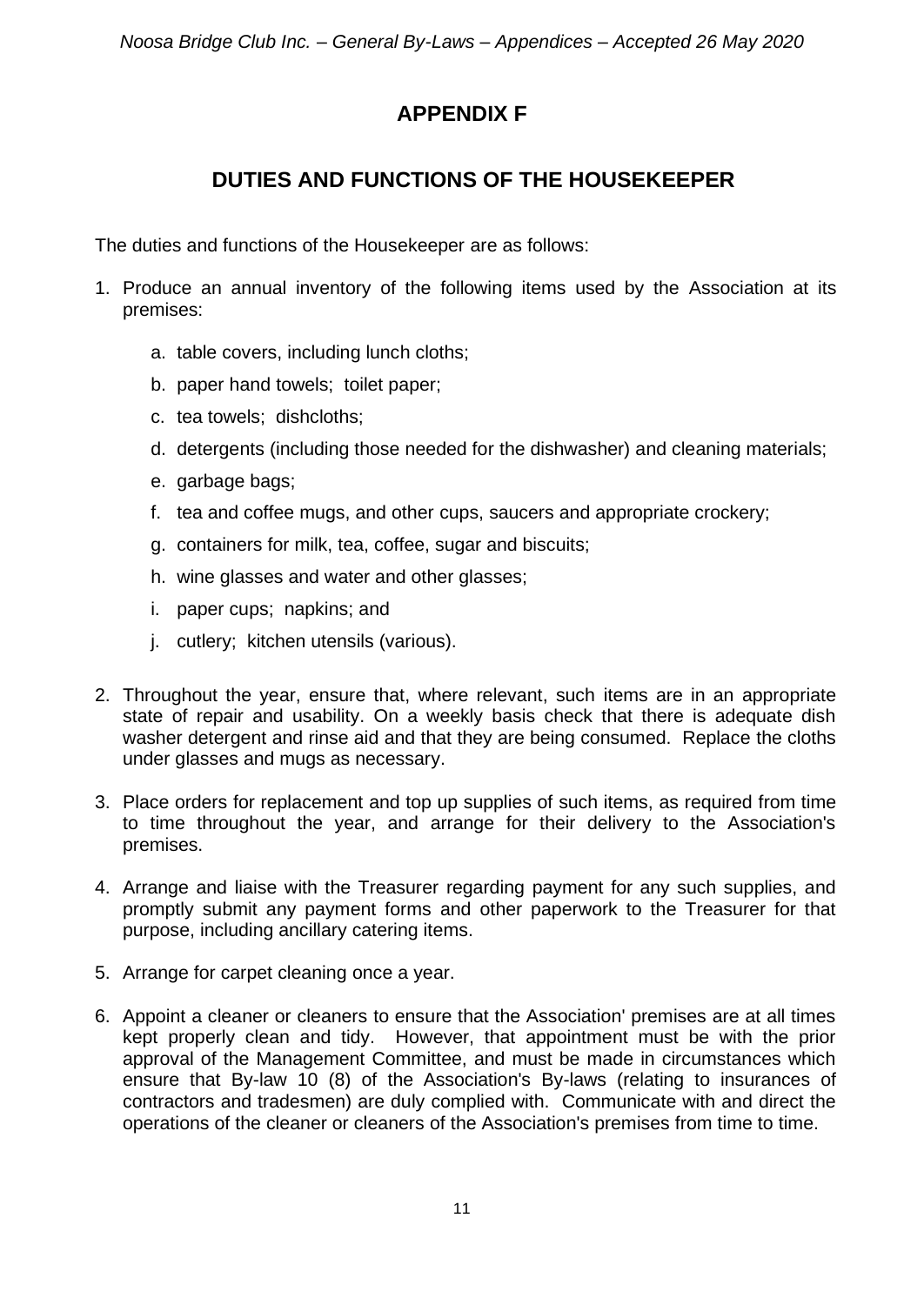# **APPENDIX G**

# **DUTIES AND FUNCTIONS OF THE GAMES DIRECTOR**

The duties and functions of the Games Director are as follows:

- 1. The principal duties and functions of the Games Director are as set out in By-law 7 of these By-laws. The following enumerated duties and functions may refer to some of these, but are therefore not intended to be exhaustive.
- 2. Ensure that at all times there is available to the Association a sufficient number of Directors to direct, preside over and supervise bridge tournaments and congresses conducted at the Association's premises, having regard to the provisions of By-law 6 (2) of these By-laws, but, so far as congresses (in particular QBA or ABF sponsored congresses) are concerned, where there is no available Director who holds the necessary additional qualifications and accreditation to direct, preside over and supervise such events, a non-member of the Association may be called upon to do so, provided that that person holds such additional qualifications and accreditation.
- 3. Arrange for a sufficient number of the Directors to be available to preside over play at particular bridge tournaments or congresses to be conducted at the Association's premises from time to time, and for this purpose, keep an up to date roster of the Directors.
- 4. Arrange that on certain days, where considered desirable or directed by the Management Committee to do so, at least one of the attending Directors is a non-playing Director for the day, unless particular circumstances prevent this on any particular occasion.
- 5. Without limiting clause 2 of this Appendix, ensure that the numbers are kept up by recruiting and arranging for the necessary training and accreditation of persons willing to become fully qualified and accredited Directors. However, such persons must be persons approved by the Management Committee to become trainee directors.
- 6. As required by By-law 7 (2) of these By-laws, act as liaison officer between the Management Committee and the Directors, and (where the Games Director is not already a member of the Management Committee) attend meetings of the Management Committee as and when required to do so by the Management Committee.
- 7. As required by By-law 7 (3) of these By-laws, be an ex officio member of the Tournament Committee, and convene and preside over meetings of the Tournament Committee when it is considered appropriate by the Games Director that this occur, and also as and when required to do so by the Management Committee.
- 8. Arrange for the recording of minutes of those meetings.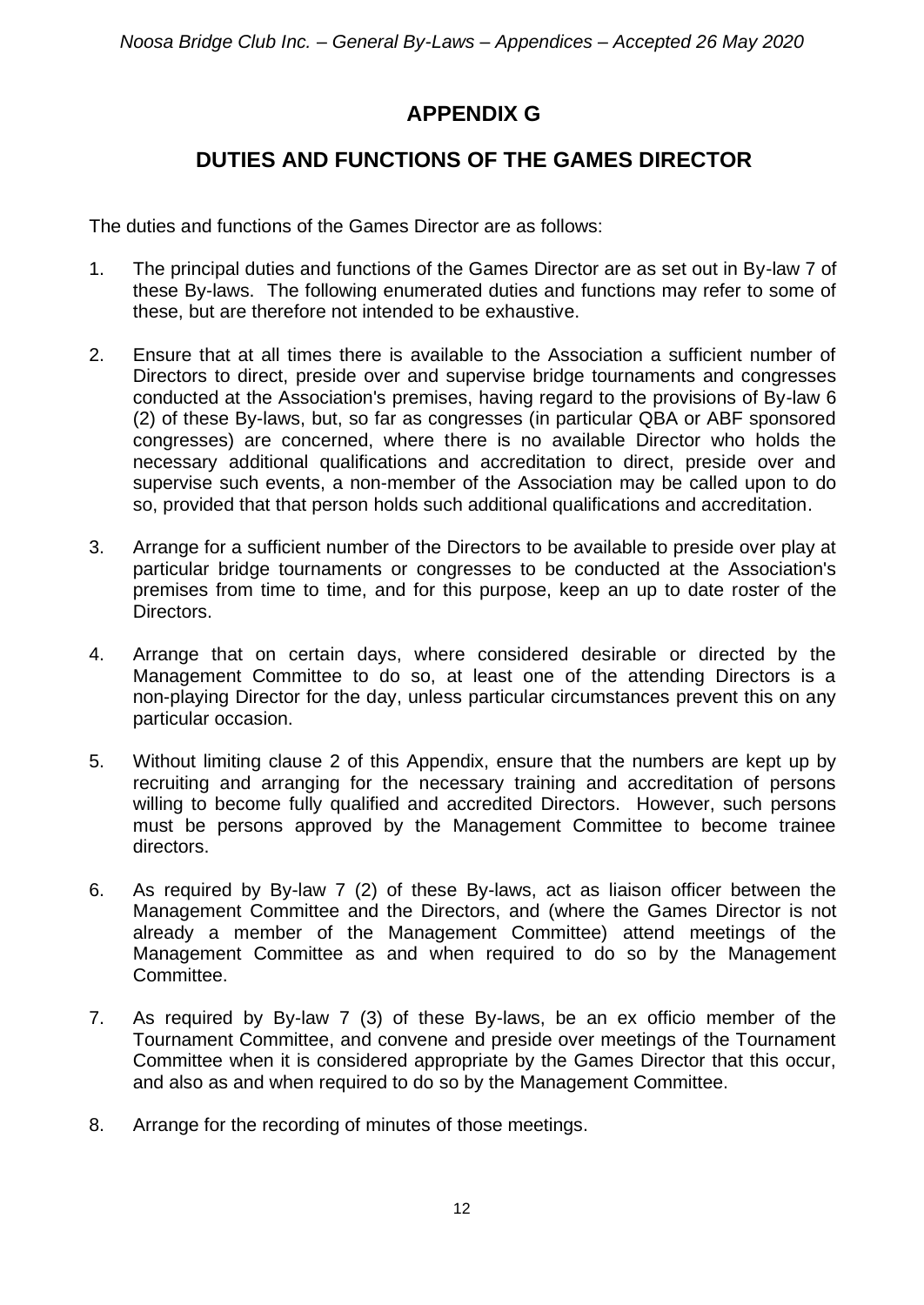- 9. Act as liaison officer between the Management Committee and the Director or Directors of any congress conducted at the Association's premises, including any person directing such a congress who is not a Director.
- 10. As required by By-law 7 (5) of these By-laws, ensure that all the Directors are aware of all relevant rules, laws, regulations and procedures in force from time to time relating to the game of bridge. The Games Director shall also ensure that all the Directors are kept up to date and informed about any changes or additions to the same.
- 11. As required by By-law 7 (6) of these By-laws, where there is any question or issue relating to those rules, laws, regulations and procedures, or where there is any dispute or other question or issue arising amongst the Directors, or any of them, make appropriate decisions and rulings on such questions, issues and disputes, and the decision of the Games Director on the matter shall be final on the matter.
- 12. As required by By-law 8 (3) of these By-laws, report recommendations made at Tournament Committee meetings to the Management Committee, for approval, and if approved, for implementation by it, pursuant to By-law 8 (2).
- 13. Report to the Management Committee any recommendations made from time to time by the Directors for amendments, repeal, or additions to be made to the Tournament Regulations.
- 14. As required by By-law 7 (4) of these By-laws, act as liaison officer between the Tournament Committee and the Management Committee and generally provide a regular report to the Management Committee on what has been occurring at the Tournament Committee.
- 15. If considered appropriate to do so, attend meetings of the Congress Sub-Committee, and generally liaise with that Sub-Committee in relation to the congresses it is responsible for.
- 16. Maintain in the Association's premises a Directors' notice board on which can be displayed, for the information of the Directors, as well as members of the Association, such items as:
	- (a) the roster of Directors referred to in clause 3 of this Appendix;
	- (b) a summary of recent decisions affecting Directors for example, any decisions relating to any amendment to or repeal of the Tournament Regulations;
	- (c) a summary of all decisions which may be needed for ready reference;
	- (d) any guidance for the operation of the scoring computer and on the selection of an appropriate type of movement to be played on any occasion; and
	- (e) an up to date copy of Appendix H of these By-Laws (Duties and functions of Tournament Directors).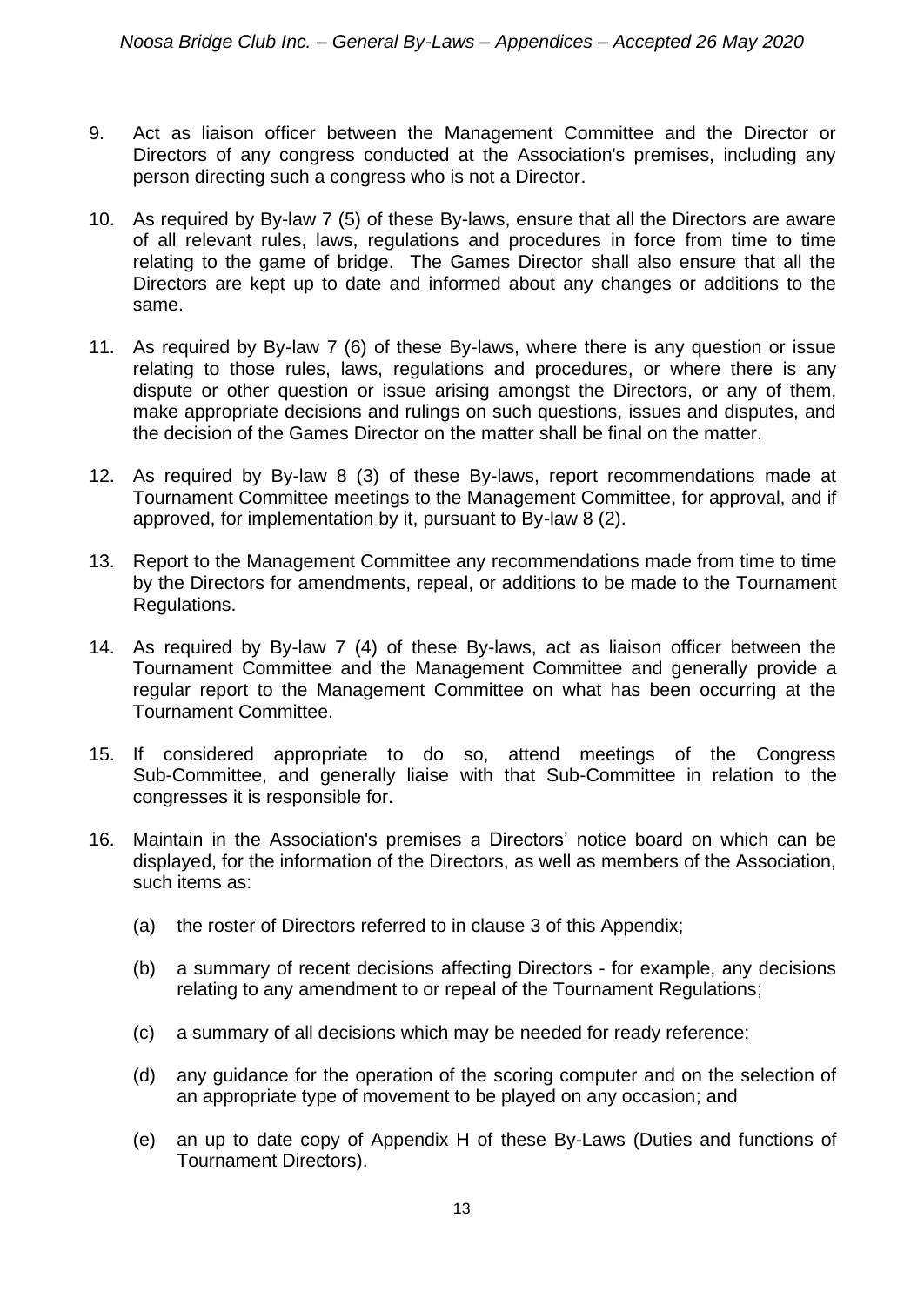- 17. Maintain a register of movements and arrangements of players to ensure the orderly holding of bridge tournaments and congresses, and the prompt and efficient scoring of the results of those events, and keep this register under review, as appropriate, and up to date.
- 18. Maintain the Association's Register of Breaches and Disciplinary Action, as required by By-law 19 of the Association's Conduct and Etiquette By-laws.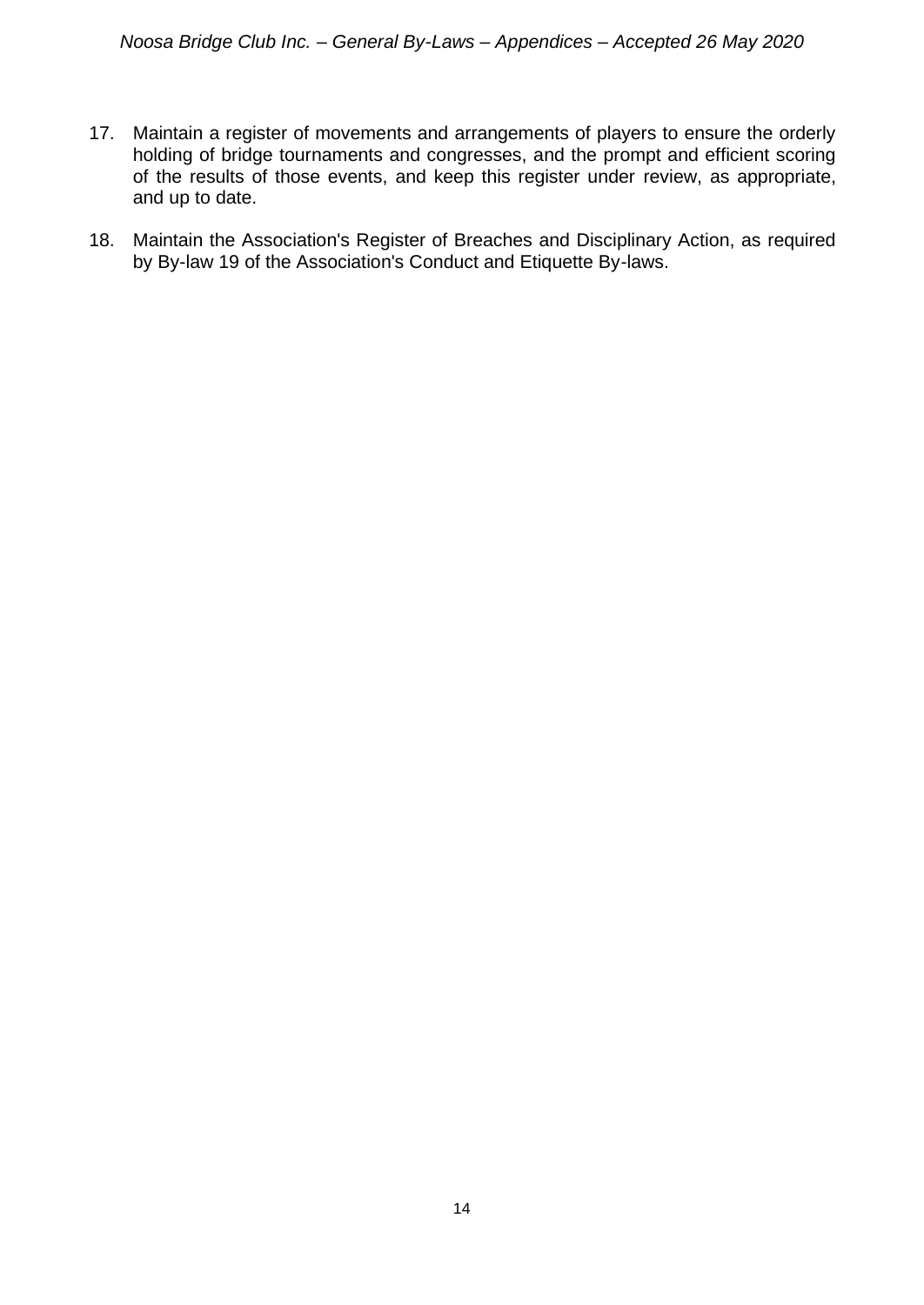# **APPENDIX H**

### **DUTIES AND FUNCTIONS OF TOURNAMENT DIRECTORS**

This Appendix applies to all Directors who have obtained the relevant qualifications and been formally accredited by the relevant authority, and approved by the Management Committee, to preside over and supervise bridge tournaments and congresses conducted at the Association's premises and are in fact, at any particular tournament or congress, undertaking such functions.

But this Appendix also applies, where a person is not such duly qualified and accredited Director, but has been appointed by the Games Director, pursuant to By-law 6 (2) (b) (iii) of the By-laws of the Association, to act as a director for the purpose and in the circumstances referred to in that By-law. Accordingly, any reference to a Director in this Appendix H includes such a person.

While, at any particular tournament or congress, one Director is the person who formally presides over and supervises that tournament or congress, from time to time there may be assistant or other Directors present who either formally assist in undertaking such functions or, simply because they are present as players, may be called upon or offer to assist the Director for one reason or another. Duties and functions of the nature of those set out in clause 1 (a) of this Appendix (other than game set up or preparation type functions and game conclusion functions, such as scoring), the rules referred to in clause 1 (b) of this Appendix, and the by-laws referred to in clause 1 (c) of this Appendix, will apply to such a person. Accordingly, any reference to a Director in this Appendix H includes such a person.

The duties and functions of Directors are as follows:

- 1. The principal duties and functions of Directors are as set out in:
	- (a) the Tournament Regulations,
	- (b) the rule book known as the "Laws of Duplicate Bridge", as that book, or any replacement, is in force from time to time, or otherwise in any applicable rules or laws in force from time to time governing the play of the game of bridge and which may be recognised by the Association, or otherwise apply to tournaments or congresses conducted at the Association's premises; and
	- (c) the Conduct and Etiquette By-laws.

The following enumerated duties and functions may refer to some of these, but are therefore not intended to be exhaustive.

2. The opening up and general set up and preparation of the Association's premises in readiness for the day's tournament or congress is a matter for the Daily Duty Committee Member, as provided in Appendix P to the general By-laws of the Association. However, the presiding Director shall, if appropriate, be consulted as to such matters by the Daily Duty Committee Member.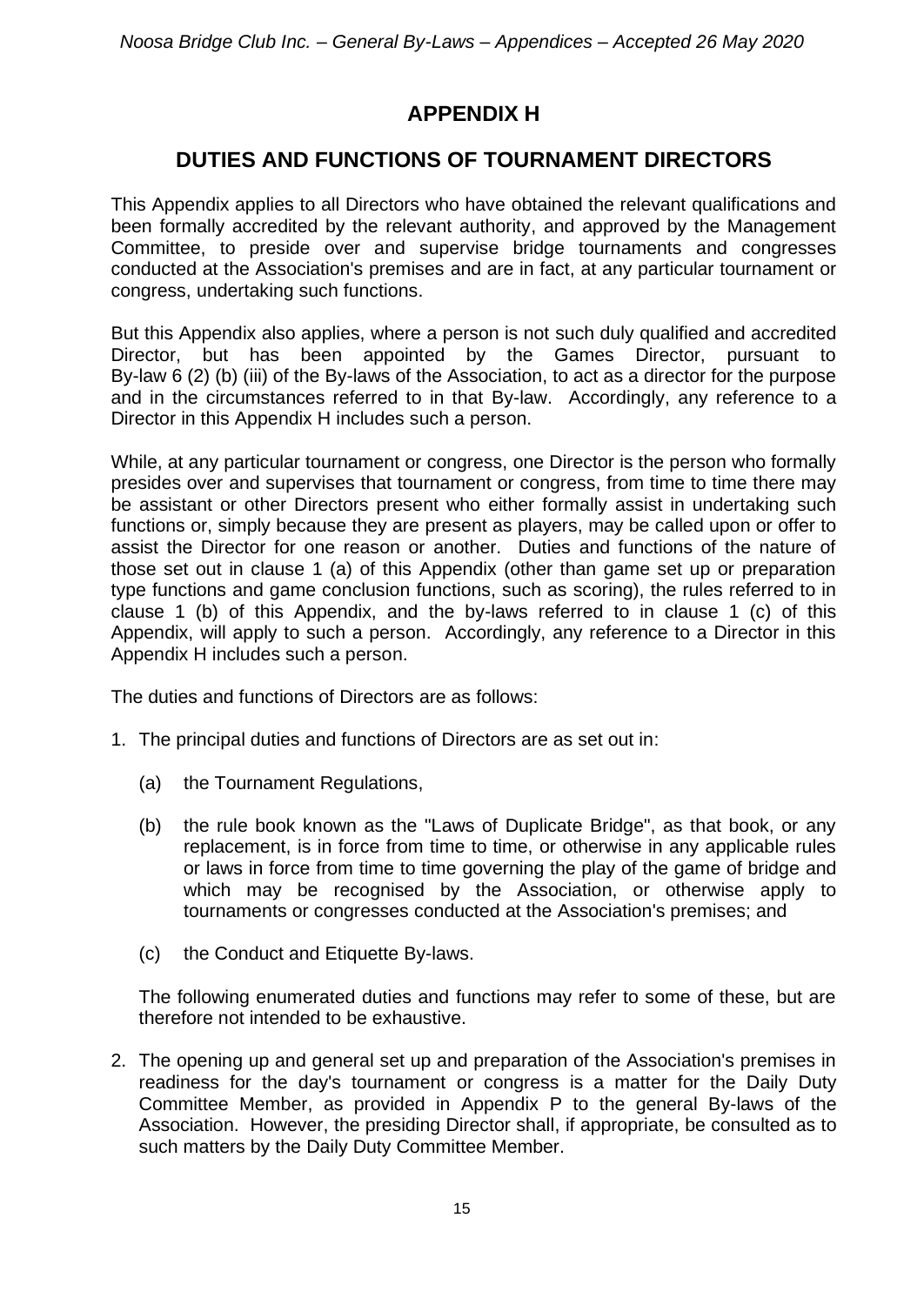- 3. Generally, the presiding Director has overall responsibility for all that needs to be done to prepare for the tournament or congress to be conducted that day. Such matters include, but are not limited to:
	- the appropriate lay-out of tables and chairs;
	- appropriate seating arrangements;
	- the number of boards to be played and the type of movement, including whether or not the room is to be divided into several movements, and if so, how many;
	- the operation of the Association's scoring computers and the handing out of Bridgemates for each table; and
	- the launching of the computer scoring system and the Bridgemates at the commencement of play for the day.
- 4. Without limiting the provisions of clause 3, the presiding Director shall:
	- (a) decide on the allocation of seats to all players, including any special seating arrangements for players who may be incapacitated or require special seating for some reason;
	- (b) ensure all players are seated at least 15 minutes before the planned start time, particularly so that the Director may deal with the matters referred to in the next paragraph; and
	- (c) decide on the number of boards to be played that day and the type of movement, including whether or not the room is to be divided into several movements, and if so, how many - in so doing, the presiding Director shall:
		- (i) provide for a side movement, if appropriate;
		- (ii) have regard generally to the Tournament Regulations;
		- (iii) have regard specifically to the policy of the Association that tournaments and congresses conducted at a particular time of day should be completed by the time provided for sessions conducted at that time of day, as set out in the Tournament Regulations, where at all possible;
		- (iv) consult with any other Director present, as appropriate;
		- (v) formally request a check of movement correctness and appropriateness, and the associated set up of the scoring computers and Bridgemates, from one other Director, if present; and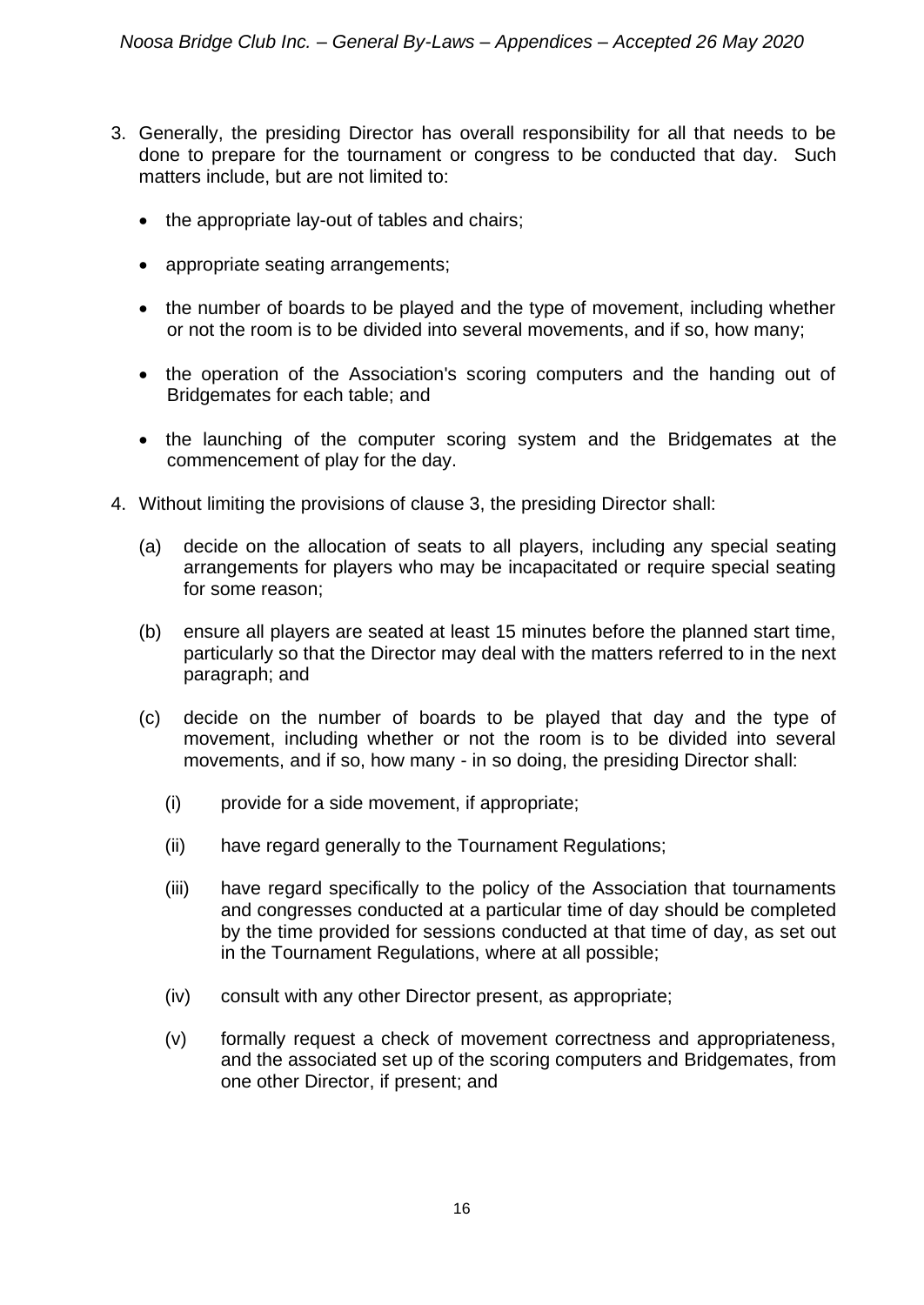- (vi) make an announcement, at or before the start of play:
	- about the movement or movements to be played,
	- thatthe computer scoring system and Bridgemates are launched,
	- about any precautions to be taken to ensure orderly play and scoring,
	- about the Association's alerting policy, as set out in the Tournament Regulations, if visitors are present who may not be familiar with that policy, and
	- and that play may commence accordingly.
- 5. During the course of play, the presiding Director shall, where necessary with the assistance of any other Directors present:
	- (a) conduct the tournament or congress in accordance with the rules and laws referred to in clause 1 (b) of this Appendix;
	- (b) ensure that play occurs in an orderly and proper manner so that all players have an enjoyable and fairly conducted game of bridge and that the outcome is appropriate and fair to all;
	- (c) ensure that appropriate and proper standards of conduct and etiquette are maintained by all players and Directors in accordance with By-law 10 of the Association's Conduct and Etiquette By-laws;
	- (d) oversee the implementation and enforcement of the Association's Conduct and Etiquette By-laws, and in particular By-law 5 of those By-laws;
	- (e) ensure that appropriate and proper rulings and adjudications are promptly made on all procedural matters under the rules and laws referred to in clause 1 (b) of this Appendix;
	- (f) ensure that all calls during the course of play for assistance and the intervention of or rulings by the Director are duly and promptly dealt with and answered;
	- (g) ensure that any necessary adjustments to scoring, including any by way of penalty, are duly made in accordance with any relevant document or laws or rules or by-laws, as referred to in clause 1 of this Appendix;
	- (h) unless a player has sought and obtained express approval from the presiding Director prior to the commencement of play, and where a player has failed to switch off his or her mobile phone, and ensure that this remains the case, apply an appropriate penalty, if such a penalty be appropriate, to that player, and adjust his or her scoring accordingly, such a penalty to be imposed in accordance with any applicable policy of the Association communicated to its members and Directors.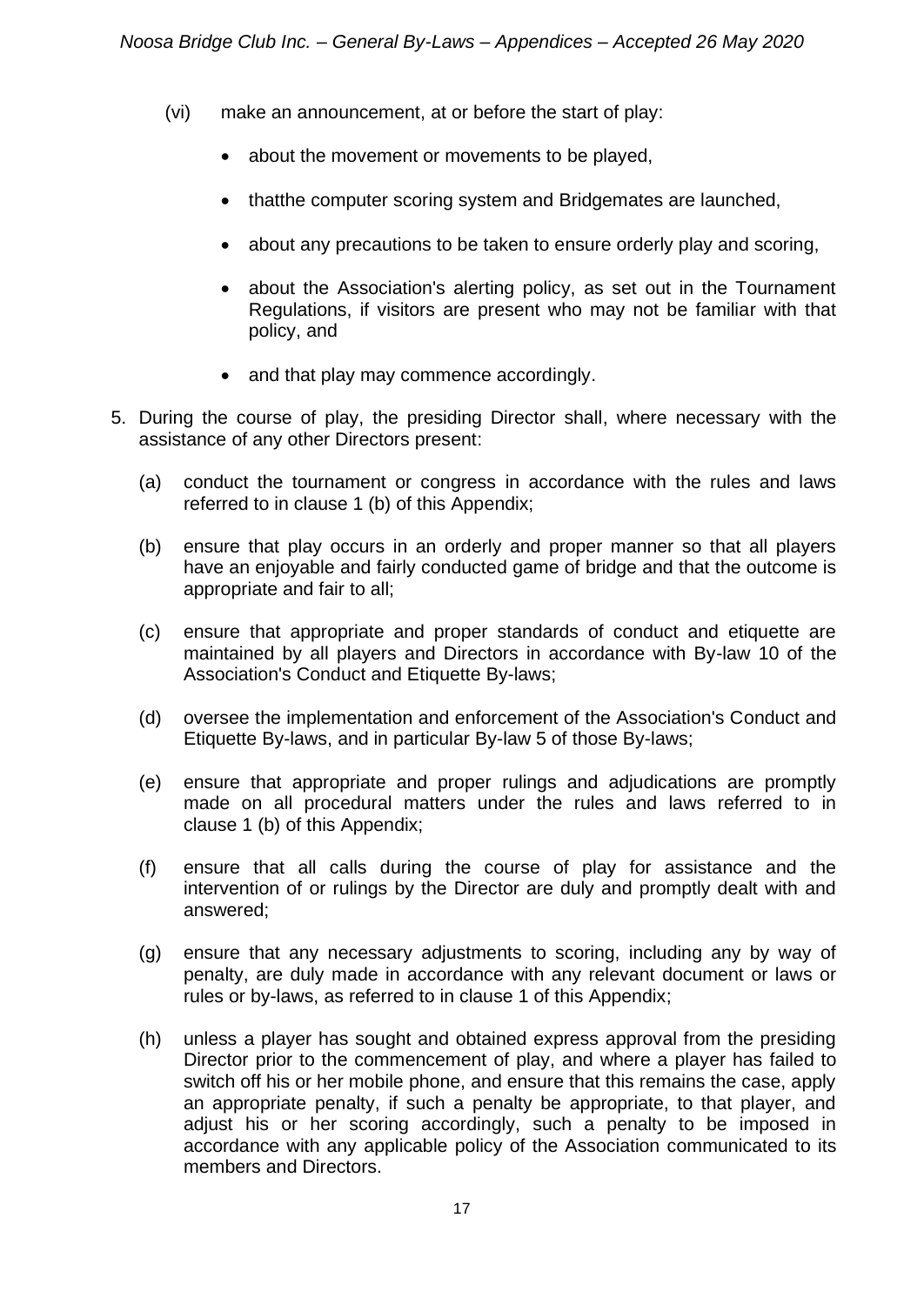- 6. During the course of play, the presiding Director shall, where necessary with the assistance of any other Directors present, ensure all players comply with the following:
	- (a) only blue and green systems, and brown sticker conventions, are to be permitted, unless specifically sanctioned otherwise by the Management Committee (on the recommendation of the Tournament Committee);
	- (b) all bidding is to be silent, by making a legible written entry of the bid to be made on bidding pads provided for the purpose; all bids must be entered within an unused square next in order on the bidding pad;
	- (c) dummy is to lay down all his or her cards lengthwise, not sideways or upside down, so they can be read correctly by the declarer;
	- (d) all cards are to be played face up on the table and not held in the hand;
	- (e) discharged tricks are to be laid out so that they can be clearly seen; and
	- (f) all boards are to be fed from one side of the table to the other, as they have been played.
- 7. After the close of play for the session, the presiding Director is responsible, if necessary with the assistance of any persons appointed for the purpose, for:
	- (a) the preparation and production of the results of that session, and this is to be done by using the appropriate computer programme on the scoring computer, or manually if the programme is inadequate for the movement chosen;
	- (b) the posting of the results on the Association's website;
	- (c) the placing of a printed copy of the results in the appropriate position on the Association's notice board displayed in the Association's premises; and
	- (d) the collection and storage of boards and Bridgemates.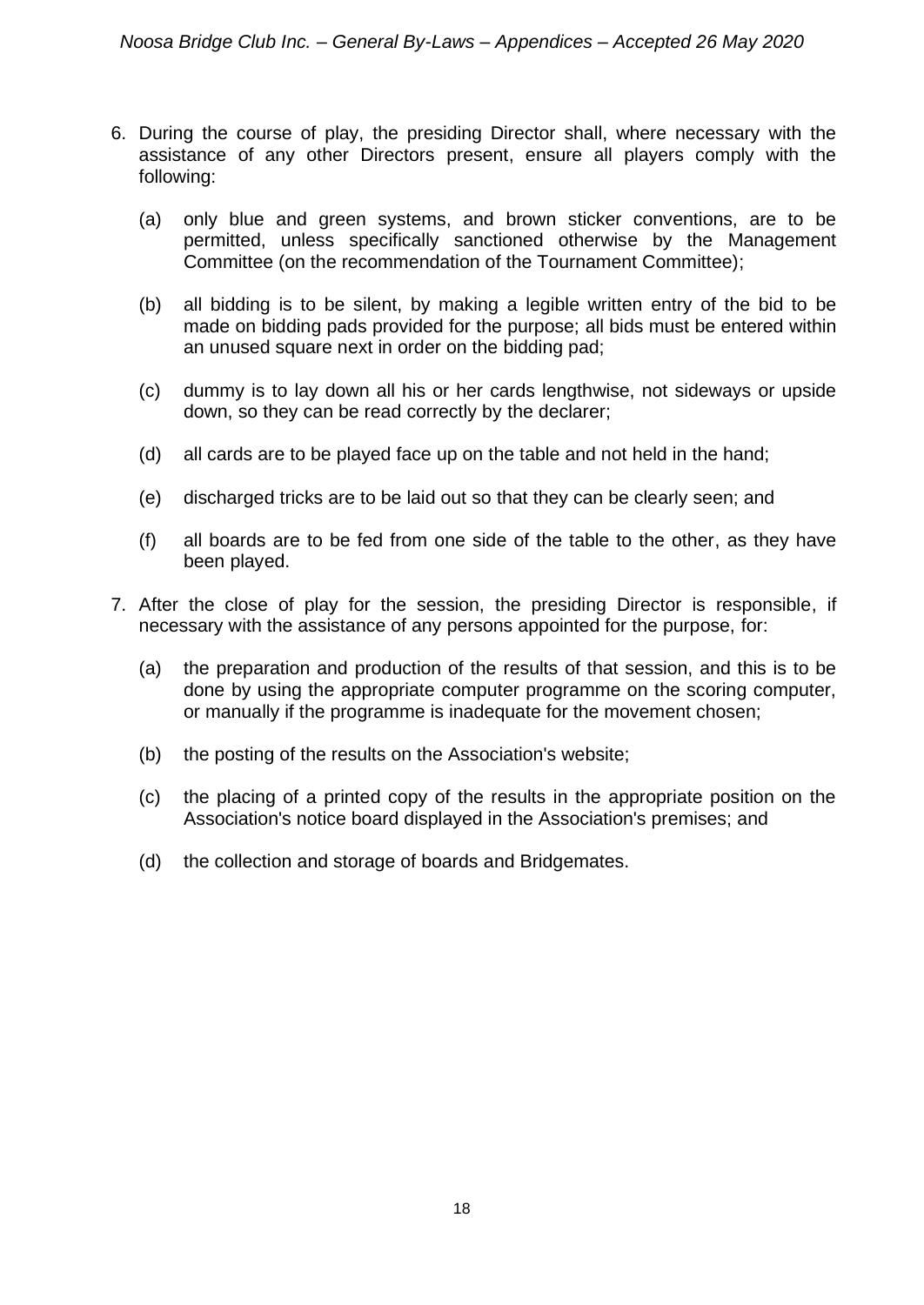# **APPENDIX I**

# **DUTIES AND FUNCTIONS OF THE CONGRESS COORDINATOR**

The duties and functions of the Congress Coordinator are:

- 1. Oversee the Association's Congress Sub-Committee and ensure its smooth functioning, and that it carries out its role and functions relating to the preparation for, and the organisation and running of bridge congresses held at the Association's premises. [Note: see Congress Check List]
- 2. Act as liaison officer between the Congress Sub-Committee and the Special Events Co-Ordinator and Management Committee.
- 3. Be a member of the Congress Sub-Committee, and convene and preside over meetings of that Committee.
- 4. Appoint a person or persons to act as a congress convenor, or where necessary convenors, for each congress.
- 5. Promptly advise the Special Events Co-Ordinator and Management Committee of all such appointments.
- 6. Ensure the Games Director has arranged for a Director to preside over each congress.
- 7. Report to each meeting of the Management Committee on the planning and progress of forthcoming congresses to be held during the year.
- 8. Report to each meeting of the Management Committee about any congress that may have occurred since the last meeting.

**Dated: March 2020**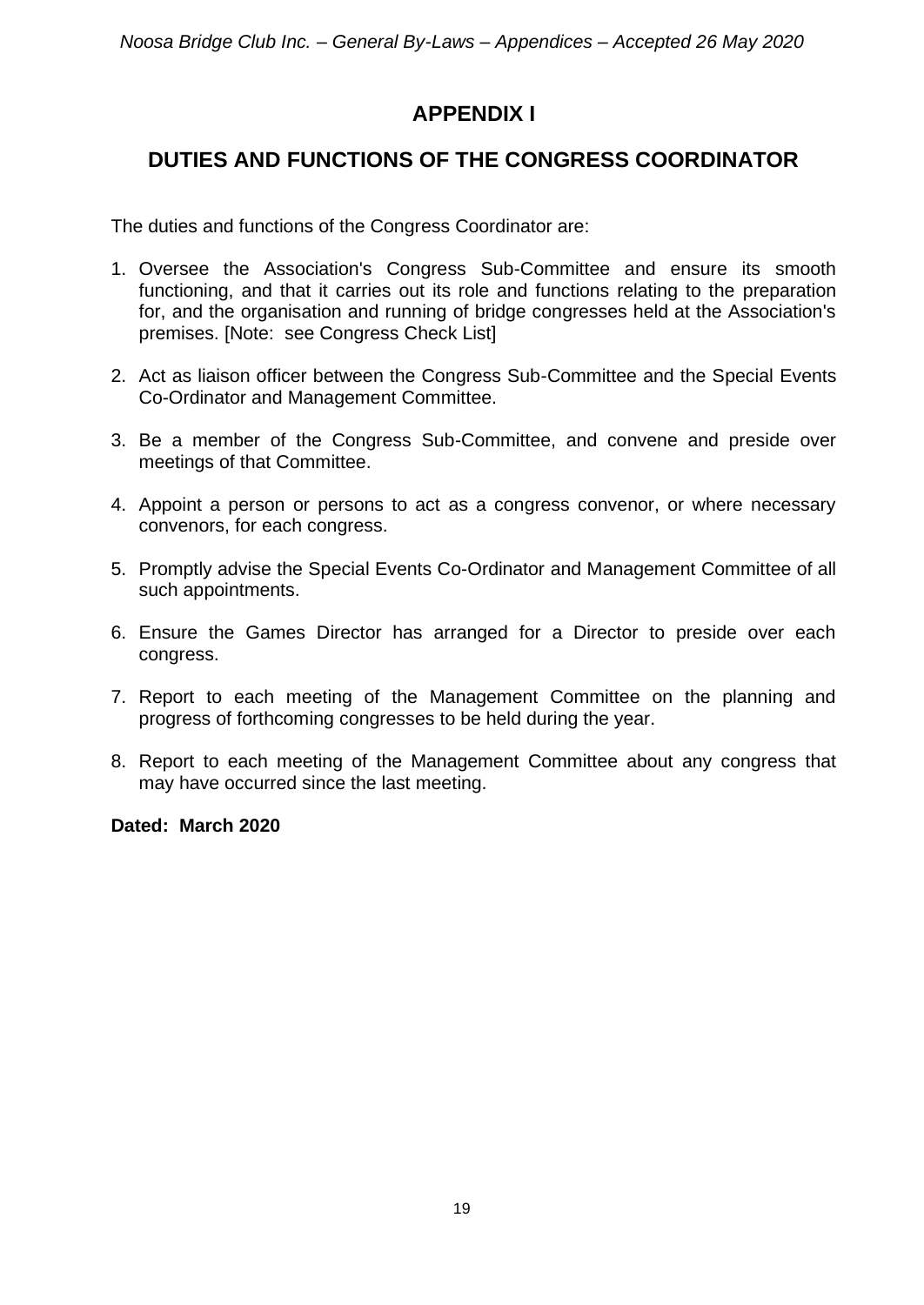# **APPENDIX I (a)**

# **DUTIES AND FUNCTIONS OF THE CONGRESS SUB-COMMITTEE**

The duties and functions of the Congress Sub-Committee are:

- 1. Before each congress:
	- a) Print entry forms and distribute as per Checklist.
	- b) Check that there are sufficient supplies of stationery that might be needed for the event, liaising with the Stationery and Dealing Officer on such matters, as appropriate.
	- c) Obtain the assistance of members to provide support in:
		- acting as caddies during the event;
		- the provision of morning and/or afternoon teas for the event;
		- assisting in the kitchen before, during and after the event;
		- assisting in the bar at the close of the event;
		- the setting up of the room; and
		- any other matters;
	- d) Process entries onto the Association's webpage as received.
- 2. After the congress closing date:
	- a) advise the prospective Director that the list of entrants on-line is closed.
	- b) check with the Housekeeper as to the expected need for cups, plates, napkins, table cloths, garbage bags, and the like for the event.
	- c) Complete other tasks as per Checklist.
- 3. After the congress:
	- a) ensure that the Treasurer pays the Director, the QBA, or the ABF, as the case may be, and all refunds due and payable in respect of cancelled registrations;
	- b) send a report of the congress to the QBA;
	- c) provide a report on the event, including all actions needed to be taken after the event, to the Congress Coordinator, so that he or she can report in turn on the matter to the Management Committee.

**Dated: March 2020**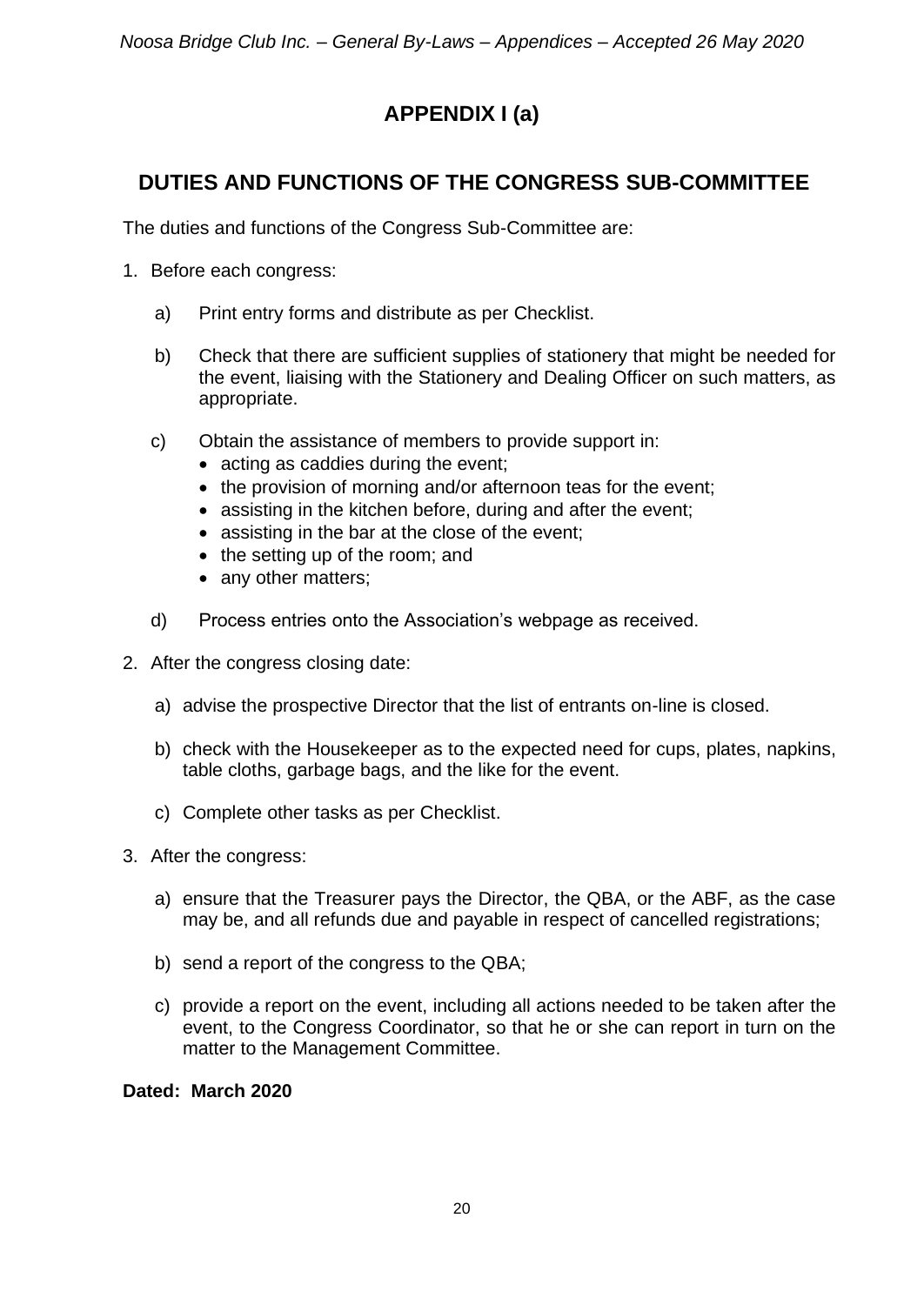# **APPENDIX J**

# **DUTIES AND FUNCTIONS OF THE MASTERPOINT SECRETARY**

The duties and functions of the Master PointSecretary are as follows:

- 1. Each month, download from the ABF website, and onto the Association's scoring computer, the relevant document or file that enables the required reporting to the ABF of all master points earned by all players (whether members of the Association, or visitors) in tournaments and congresses held at the Association's premises in the relevant month.
- 2. In addition, each month, ensure that a tally is made of the red and green points that are earned by all such players at all red and green point events held at the Association's premises in the month in question, that such points are duly added to the total ongoing point count of master points maintained by the Association in respect of each of its members, that all such points are duly entered into the relevant excel format document or file that needs to be sent to the ABF, and that that document or file is duly transmitted to the ABF in accordance with its requirements.
- 3. Ensure that when a new member joins the Association the details of the new member's ABF number and point count to date are recorded in the Association's master points records for its members.
- 4. Deal with any concerns raised by members of the Association and its visitors as to the accuracy of the recording of master points earned at tournaments or congresses conducted at the Association's premises, and make any amendments that might be required.
- 5. Ensure that the latest master point ranking lists are displayed on the notice board maintained in the Association's premises.
- 6. Calculate eclectic scores and post on board.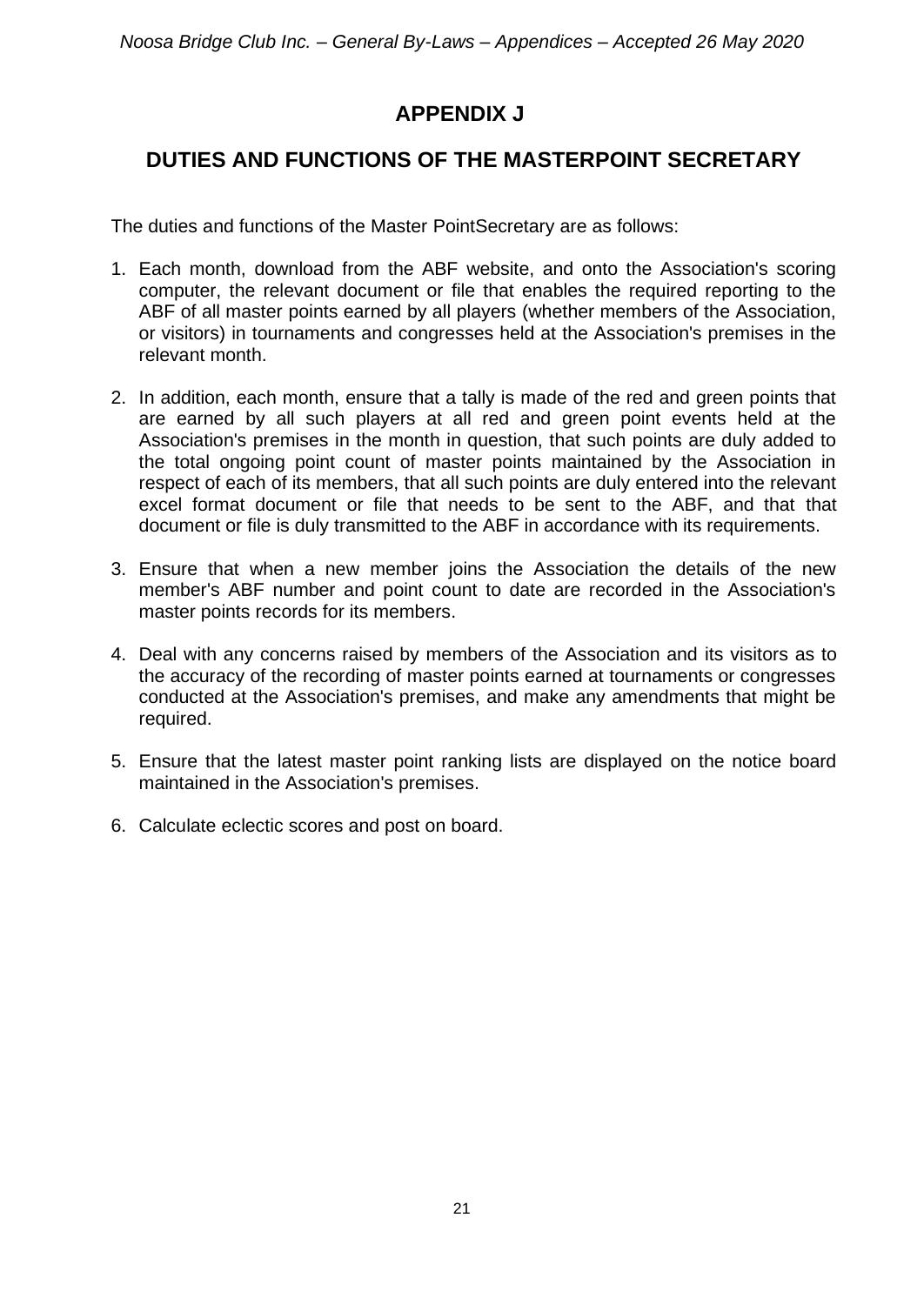# **APPENDIX K**

# **DUTIES AND FUNCTIONS OF THE PR/WEB/PUBLICITY OFFICER**

The duties and functions of the PR/Web/Publicity Officer are as follows:-

- 1. Ensure the availability of information brochures
- 2. Contribute to the production of the newsletter in accordance with the "Guidelines for Production of Newsletter".
- 3. Submit to MC Executives newsworthy articles to promote the Association and its activities and events, to be made available to the local newspapers, for the Office Administrator to send via the Club's email. (i.e. no club emails are to be sent from personal email addresses.)
- 4. Receive and artfully display all information and brochures about Club events and events in other Clubs on designated bulletin boards and/or Perspex display cases.
- 5. Maintain "results" bulletin boards in a tidy manner.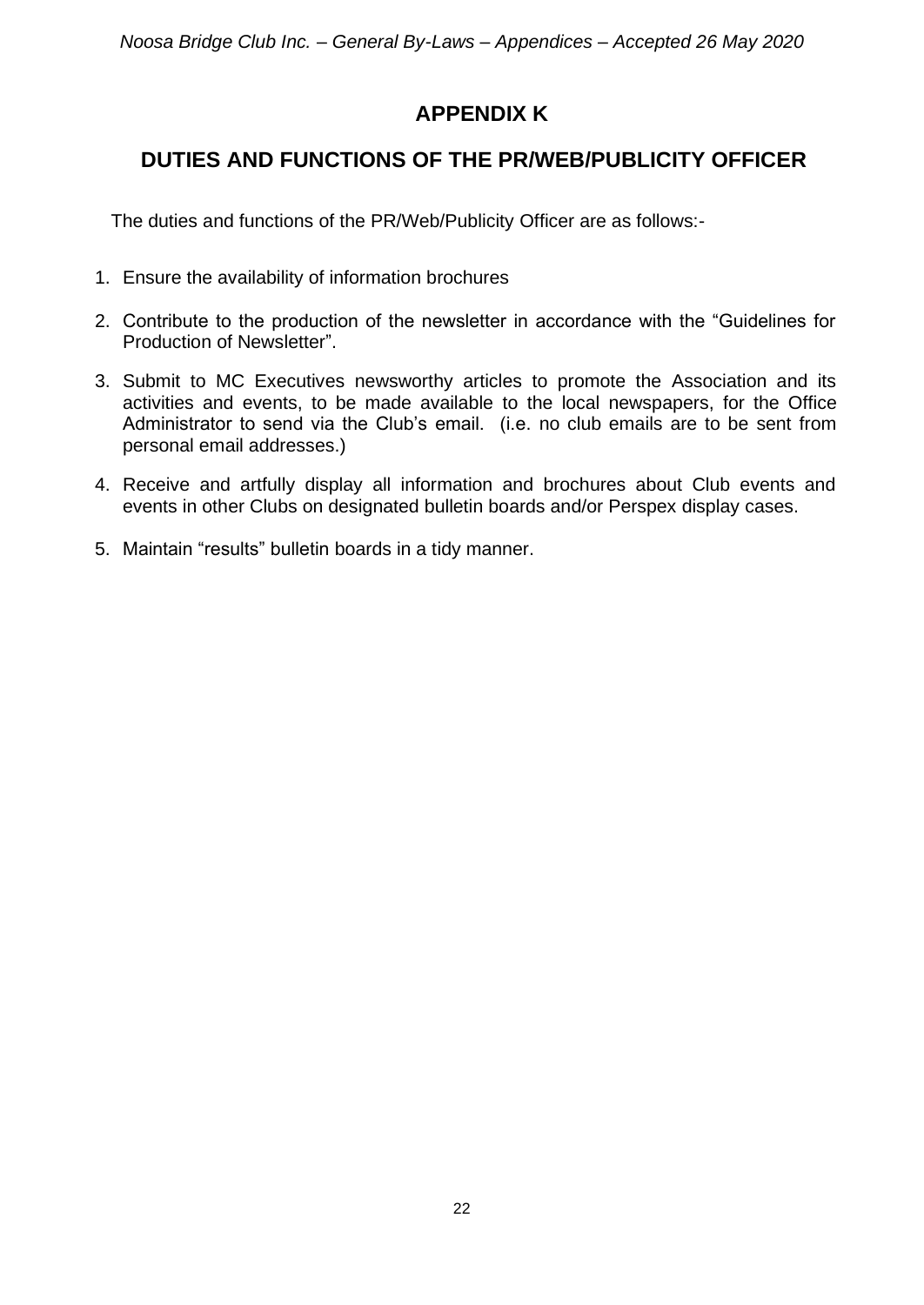### **APPENDIX L**

### **DUTIES AND FUNCTIONS OF THE BUILDING MAINTENANCE OFFICER**

The duties and functions of the Building Maintenance Officer are as follows:-

- 1. Generally ensure that the Association's premises, fixtures and fittings are kept in an appropriate state of cleanliness and repair, and workability as listed in the Maintenance Schedule. This extends to the cleaning of the exterior of the building, periodic cleaning of gutters and to keeping the grounds around and under that building clean and tidy.
- 2. Carry out, or arrange for the carrying out of, all necessary repairs and maintenance. In so doing the Building Maintenance Officer must liaise with and obtain any necessary approval from the President and/or the Management Committee.
- 3. Replace any worn out fixtures and fittings from time to time in accordance with any replacement schedule approved by the Management Committee.
- 4. Ensure that a pest (including termites) inspection is conducted of the Association's premises at least once a year.
- 5. Ensure a yearly inspection of the Association's premises is made in respect of all electrical cabling, extension cords and other electrical equipment. That inspection must occur at least once a year for the purpose of obtaining any necessary annual or other approval or certification.
- 6. Where the cost of carrying out any work under this Appendix is likely to cost over \$1,000 (or such other amount as the Management Committee may from time to time decree), obtain a number of quotes for the work, and refer them to the Management Committee for approval, before arranging for the successful party to carry out the work in question.
- 7. Ensure that, when engaging tradesmen and contractors, the provisions of By-law 10 (8) of the general By-laws of the Association, relating to insurances of tradesmen and contractors, are duly complied with.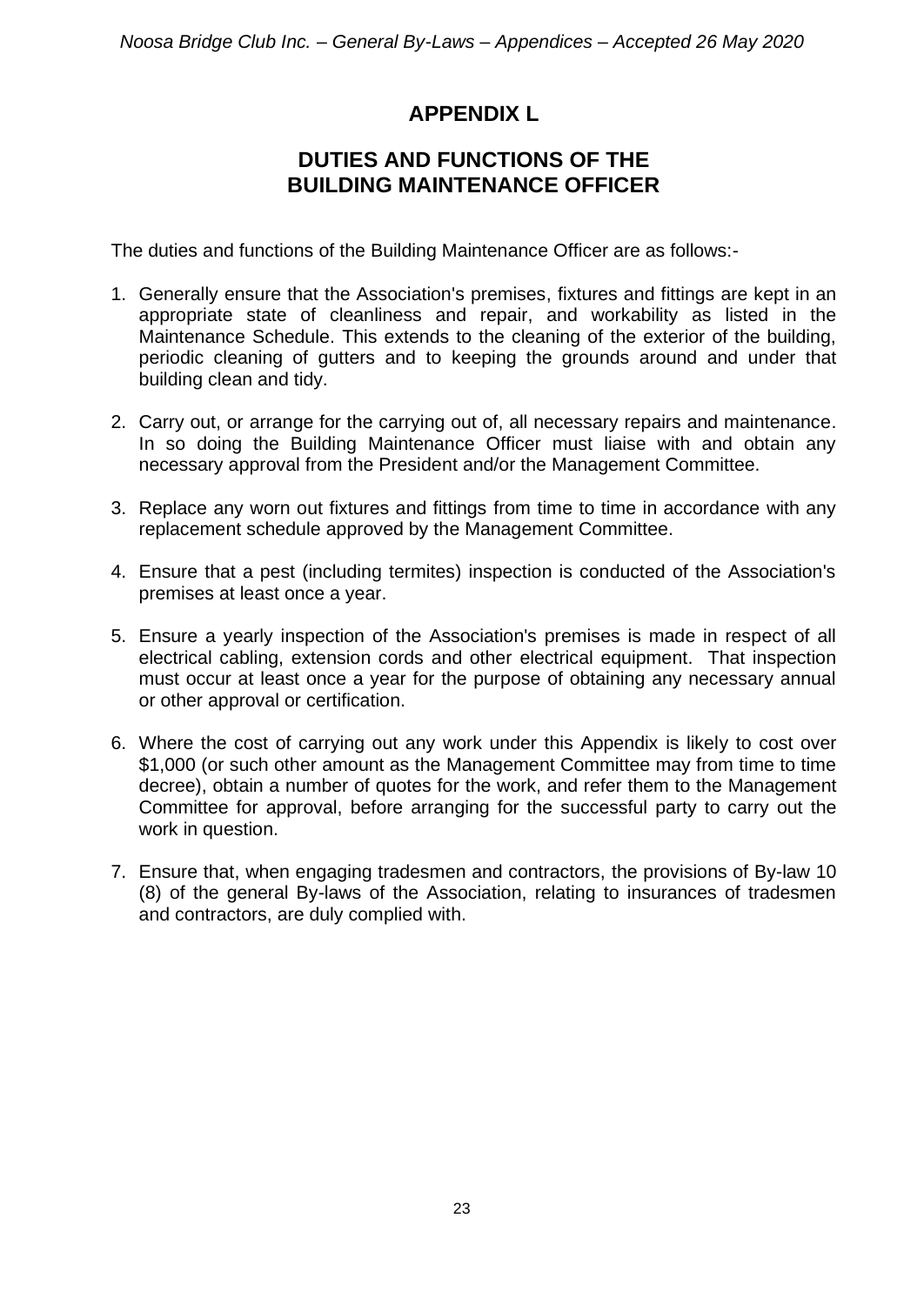# **APPENDIX M**

# **DUTIES AND FUNCTIONS OF THE STATIONERY OFFICER**

The duties and functions of the Stationery Officer are as follows:-

- 1. Maintain adequate supplies of all stationery used by the Association.
- 2. Purchase all stationery supplies.
- 3. Check with the Congress Coordinator, from time to time, as to the expected needs and requirements of stationery for the congresses to be conducted by the Association at its premises.
- 4. Check with the Games Director, from time to time, as to the expected needs and requirements of stationery for regular bridge games and tournaments conducted by the Association at its premises.
- 5. Check with the Secretary, from time to time, as to the expected needs and requirements of stationery for the Association's office.
- 6. Without limiting the generality of the foregoing clauses of this Appendix, from time to time ensure that there is an adequate supply of printing paper and printing inks for the Association's printers and photocopiers.
- 7. Arrange and liaise with the Treasurer regarding payment for any expenditures made or to be made for the purposes of the duties and functions of the Stationery Officer under this Appendix, and promptly submit any payment forms and other paperwork to the Treasurer for that purpose.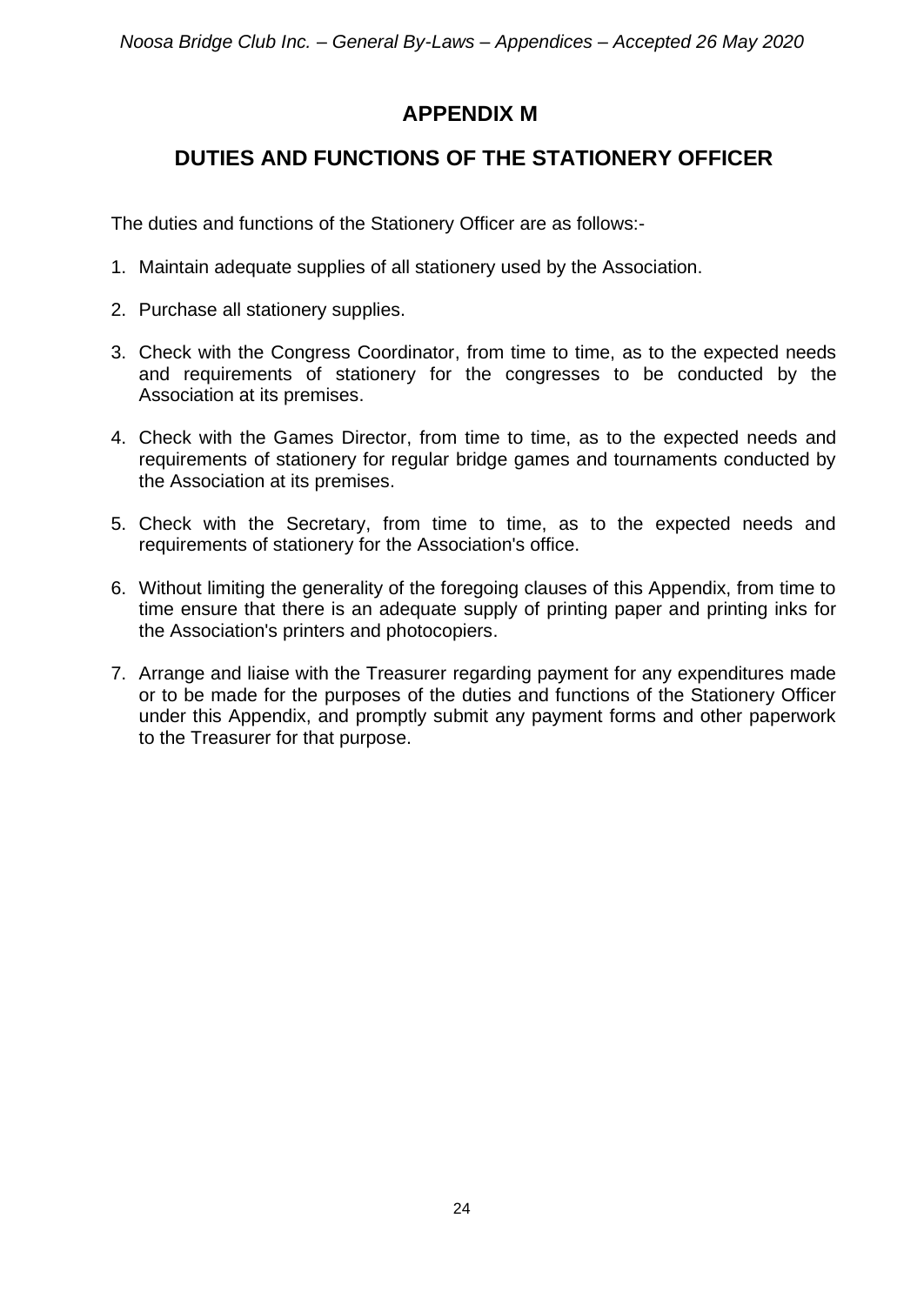# **APPENDIX N**

# **DUTIES AND FUNCTIONS OF THE MEMBERSHIP SECRETARY**

The duties and functions of the Membership Secretary are as follows:-

#### **NEW MEMBERS**

- 1. Upon their arrival in the Association's premises, welcome all visitors and potential members to the Association. Ensure that they sign the visitors' book. Notify the Daily Duty Committee Member, or failing the presence of that person, either the President or the presiding Director of the day, that there is a visitor present. If the Membership Secretary is not going to be present on any particular day that tournaments or congresses are held at the Association's premises, the Membership Secretary should ensure that someone else, such as the Daily Duty Committee Member, is delegated the task for that purpose and to act on his or her behalf in this regard.
- 2. Ensure that adequate supplies of home club and non-home club membership application forms are readily available in the office.
- 3. Offer membership to those who show interest. Supply the appropriate application form, and go through it with them, explaining the details required. Also explain the Association's policy (see By-law 20 (3) of the By-laws of the Association) that potential members must have played 3 times over the preceding 6 months at bridge tournaments or congresses conducted by the Association, prior to acceptance of their application. Ensure that each application form includes details of the applicant's street address (a PO Box address is not sufficient) and birthday day and month (the year is optional).
- 4. Arrange for 2 members to nominate any potential new member as a member of the Association, and to sign that person's membership application. Pass the application form on to the Treasurer, along with the appropriate membership fee (including any membership application fee).If the potential new member wishes to join as a non-home club member, and is from interstate, the relevant QBA levy must be collected as part of the relevant membership fee. Under Rule 6 of the Rules of the Association, the application form must be accompanied by the payment to the Association of these amounts, and, failing this, the application cannot be processed or progressed.
- 5. After the Treasurer has issued a receipt, the application form isto be displayed on the noticeboard maintained by the Association in its premises for at least a week, prior to the next meeting of the Management Committee.
- 6. Supply the Secretary with details of any applications received and so notified, for the purpose of being advised in the notice or agenda for the next forthcoming Management Committee meeting.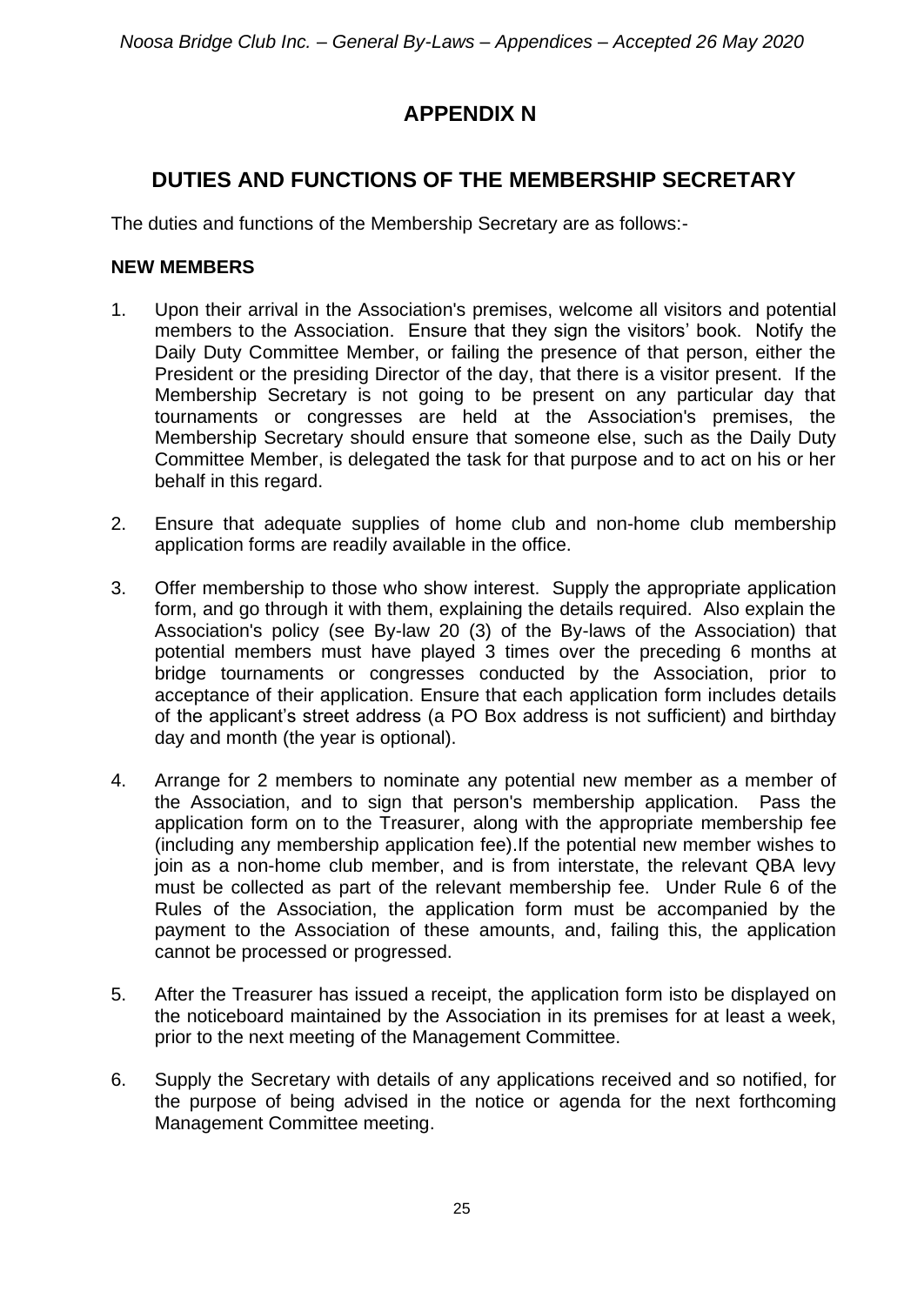- 7. Provided that all the foregoing requirements have been complied with, move the acceptance of the potential member at the next Management Committee meeting.
- 8. Submit names of new members of the Association to the ABF master pointcentre. Advise the ABF of the names of players from other clubs who have become members of the Association, and nominated the Association as their home club. Advise the ABF of the names of persons who cease to be members of the Association.
- 9. After acceptance of a person's application for membership of the Association, and on behalf of the Secretary (who under Rule 8 (3) of the Rules of the Association strictly speaking has this responsibility) notify the new member accordingly. Write a letter of welcome to the new member, also advising that person of the availability of an Association diary, and enclosing copies of whatever documents the Management Committee from time to time directs should be provided to new members, including any Association information booklet and a summary statement of the Association's policy and rules about appropriate standards of conduct and etiquette. At the same time, the new member should be provided with an application form to obtain a membership badge.
- 10. After such acceptance, also inform the Master Point Secretary that there is a new member of the Association whose application has been accepted, and if appropriate, supply a copy of the accepted membership application form to the Master Point Secretary for that purpose.
- 11. After such acceptance, also ensure that all the Association's records (both computer and/or written, such as card indexes, if maintained) in relation to its members are updated with all the relevant information. This includes ensuring the new member's details, and in particular ABF number, are included in the information on the Association's scoring computer. This should be done in conjunction with the Secretary and/or the Games Director, as appropriate. Note also the provisions of clause 13 of this Appendix in this regard.
- 12. Provide to all new members appropriate liaison and support in the early stages of their membership.

#### **MEMBERSHIP REGISTER OR FILE**

13. Ensure that the Association's membership records are kept up to date at all times. This includes both computer and/or written records, including the card index file, if maintained. Without limiting this, such details as changes of names, addresses and telephone and email contact details, including emergency contact details, need to be included. It is noted that the Act actually states that it is the Secretary who has the statutory responsibility for maintaining the Register of Members (section 69A of the Act), so the Membership Secretary acts as the delegate and on behalf of the Secretary in this regard.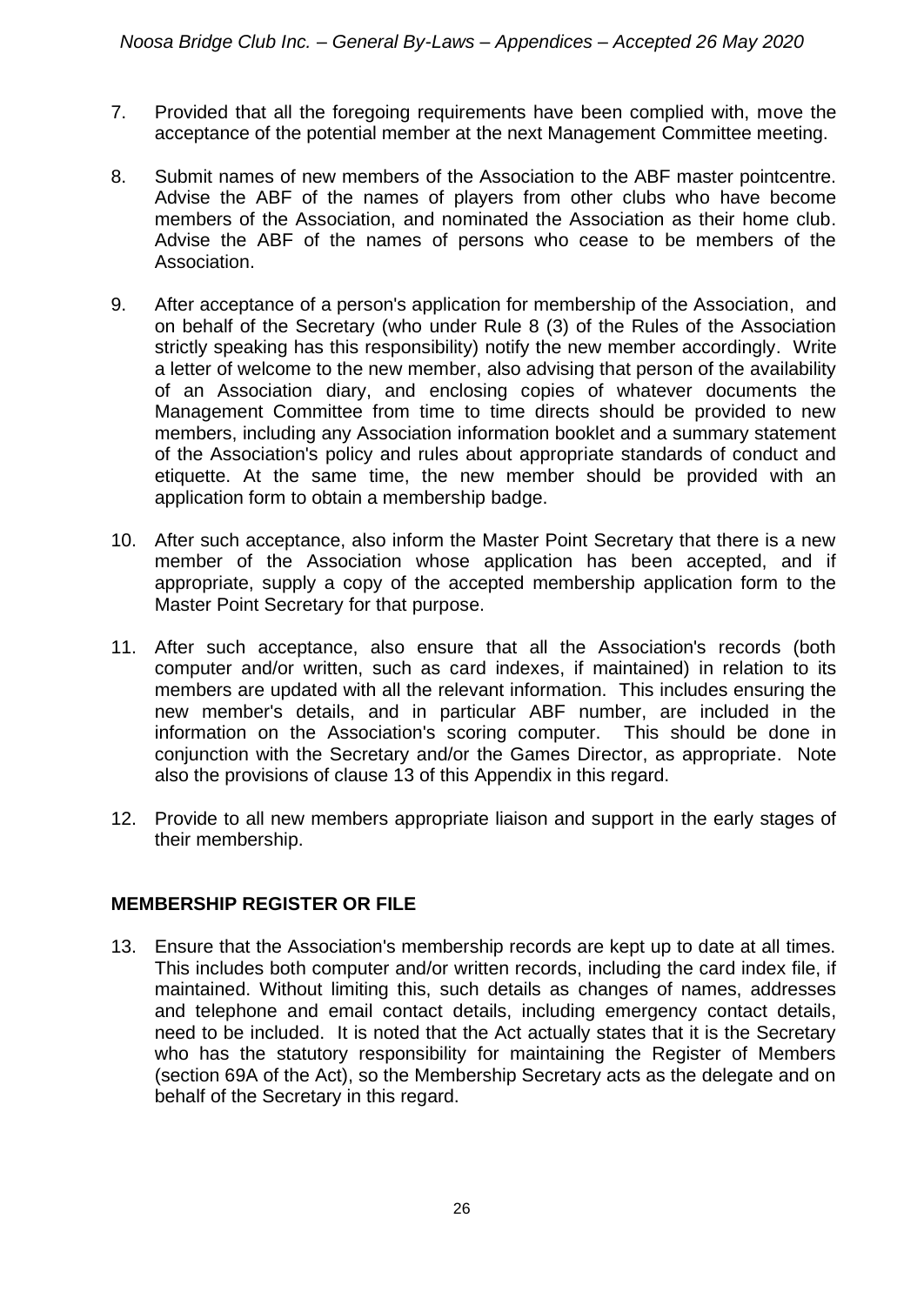- 14. Maintain a register or list of new and altered telephone numbers for the purpose of assisting in the preparation of each year's Association diary. A copy should be displayed or made available near the Association's telephone.
- 15. Generally assist the Secretary in the preparation of the Association's diary for each year, as required.
- 16. Ensure that the partnership arranger is kept informed about such changes.
- 17. In November of each year, liaise with the Secretary in order that membership renewal notices, which are sent out at or about this time, contain up to date information and go to the correct address. For that purpose, and in sufficient time for this to be done, a form should be made available in a prominent and appropriate place in the Association's premises, in order that members might be reminded of the need to ensure their contact details are up to date, and to notify any changes that might be needed in this regard.
- 18. In early February contact anyone who has not renewed his or her membership to see if they have forgotten, or wish to resign.

#### **GENERAL**

- 19. Be aware of absences of members of the Association, and whether this is through sickness or some other reason that might need the assistance of the Housekeeper/Member Carer, and therefore promptly notify the Housekeeper/Member Carer whenever necessary so that that officer may follow the matter up with the member concerned.
	- 20. Welcome back members who may have been absent for some time.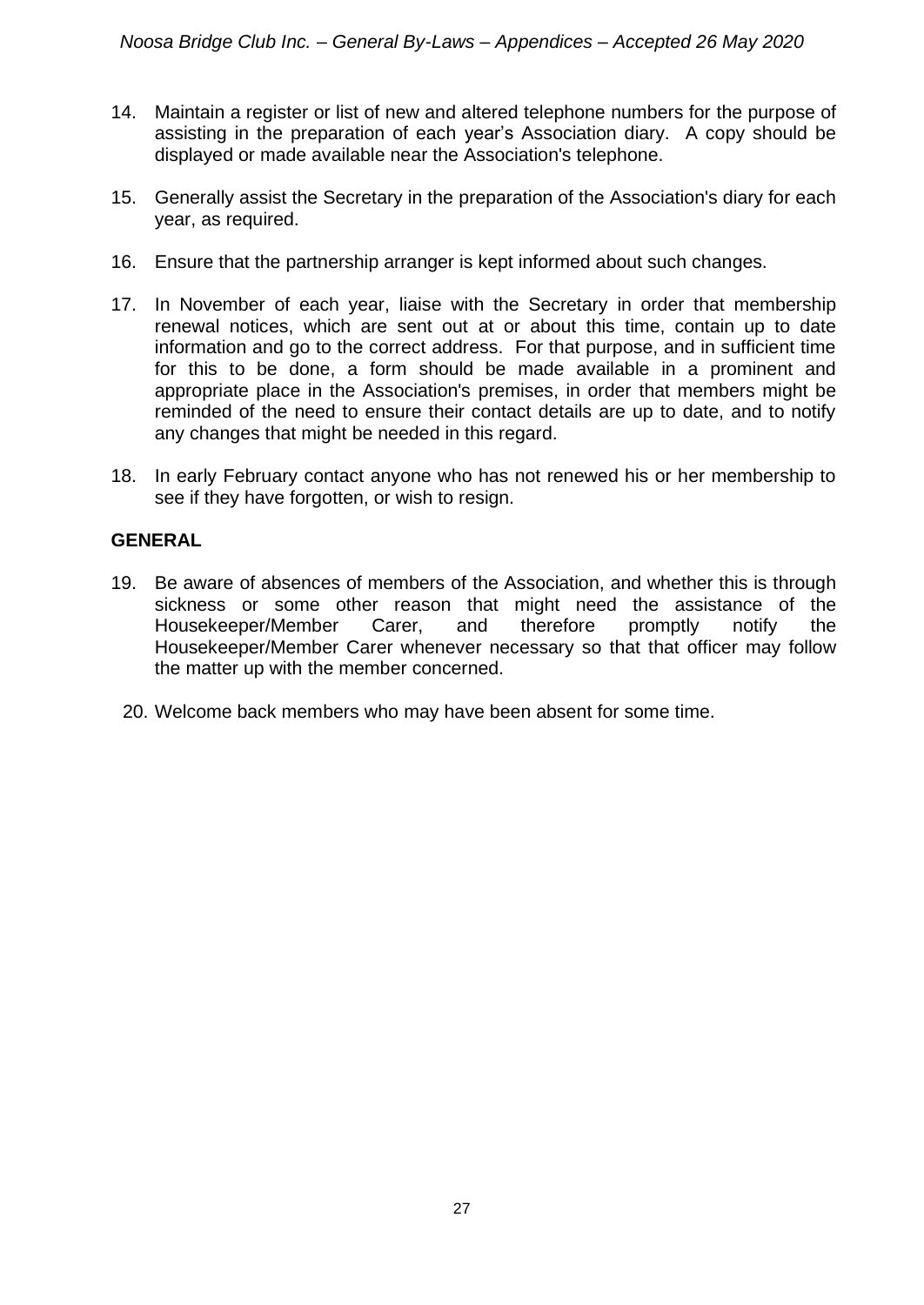# **APPENDIX O**

### **DUTIES AND FUNCTIONS OF THE LIBRARIAN**

The duties and functions of the Librarian are:

- 1. Generally be responsible for the library of bridge books that the Association maintains in its premises, ordering, storing & recording.
- 2. Keep an inventory of library books purchased by the Association and supervise system of recorded borrowings. Check regularly that books are promptly returned by borrowers and take appropriate and prompt action to ensure that overdue books are duly returned to the Association.
- 3. Promote the use of the library to members.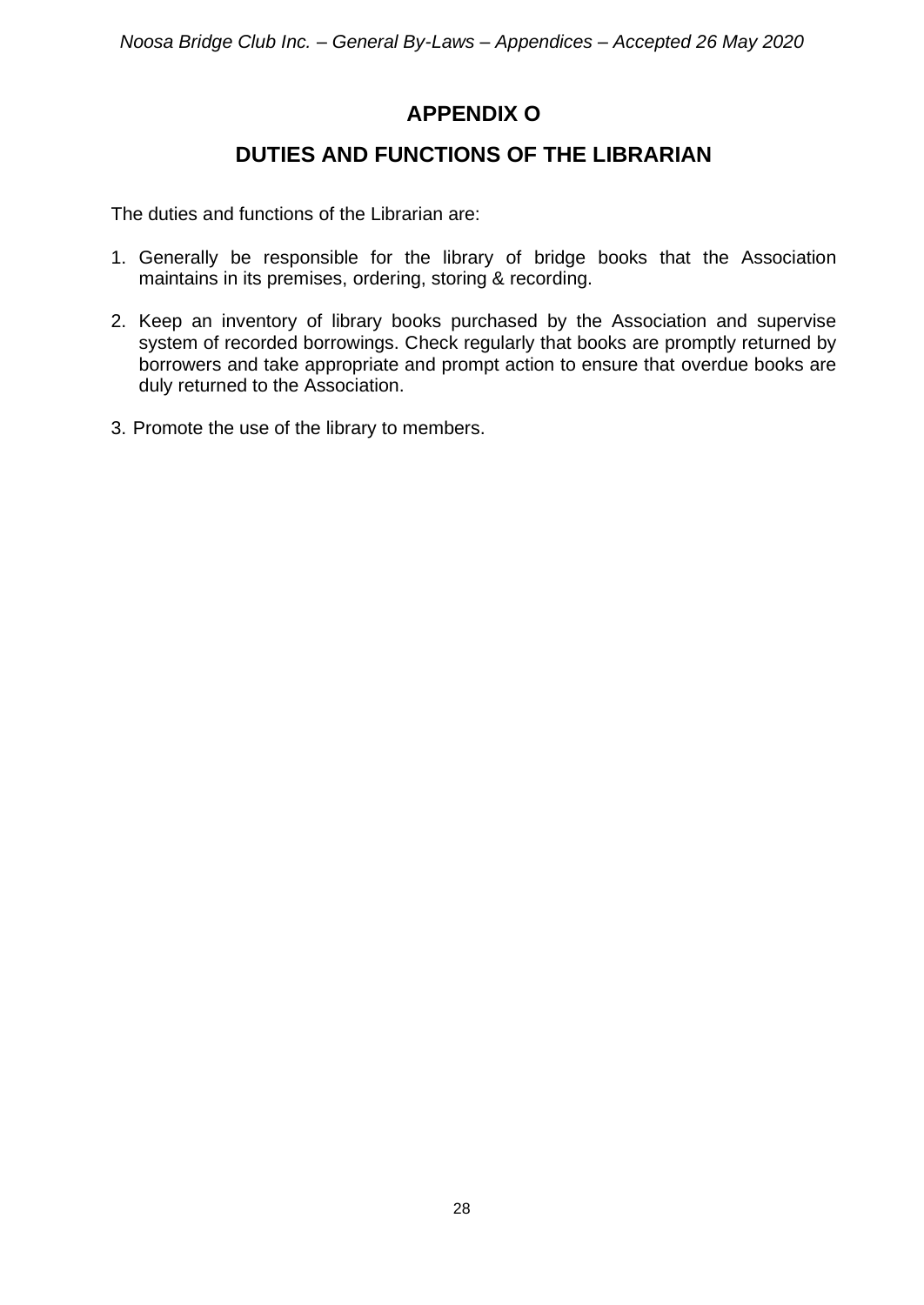# **APPENDIX P**

# **DUTIES AND FUNCTIONS OF THE DAILY DUTY COMMITTEE MEMBER**

The duties and functions of the daily Duty Committee Member are as follows:

- 1. These duties and functions do not have to be personally attended to, but may, subject any directions that may from time to time be issued to the relevant Daily Duty Committee Member by the President or by the Management Committee, be delegated to someone else, but if so the Daily Duty Committee Member remains personally responsible for the due fulfilment of those duties and functions.
- 2. Ensure that the Association's premises are opened at least 45 minutes before play is due to start. On arrival at the premises, check that the security alarm is turned off, turn on all necessary and appropriate lights, and turn on the dishwasher. Dispose of left over hand records, empty pencil sharpeners and ensure that there are adequate personal scorers. Straighten any out of alignment tables and chairs.
- 3. Check that the air conditioner is on, if needed, and set it appropriately. The Daily Duty Committee Member has sole responsibility for the level of heating or cooling, as the case may, and to set the controls accordingly. The Daily Duty Committee Member may consult with the presiding Director of the day about such matters, if considered appropriate.
- 4. Where it is so determined that the air conditioner is not to be activated or used during that day's session, open a sufficient number of external doors and windows as may be needed to allow adequate air and ventilation in the premises.
- 5. Put out all the milk, tea, coffee, sugar and biscuit containers, first ensuring that they are appropriately filled.
- 6. Check with other officers and members of the Management Committee to see if there are any announcements to be made before the start of the tournament or congress session for that day.
- 7. Ensure that all visitors are made welcome, and have completed the Association's visitors book, if the Membership Secretary is not present.
- 8. Make any announcements on behalf of the Association and the Management Committee at the commencement of the day's session, just prior to handing over proceedings to the presiding Director of the day. These matters shall include an announcement that mobile phones must, unless the presiding Director has expressly given approval otherwise in any particular special case, be and remain switched off throughout the course of play. If such an approval has been given, that shall also be announced.
- 9. Organise two or more helpers to clean up at the end of the session, it being expressly noted that the presiding Director of the day is not responsible for this, nor for the state in which the Association's premises are left at the end of the day.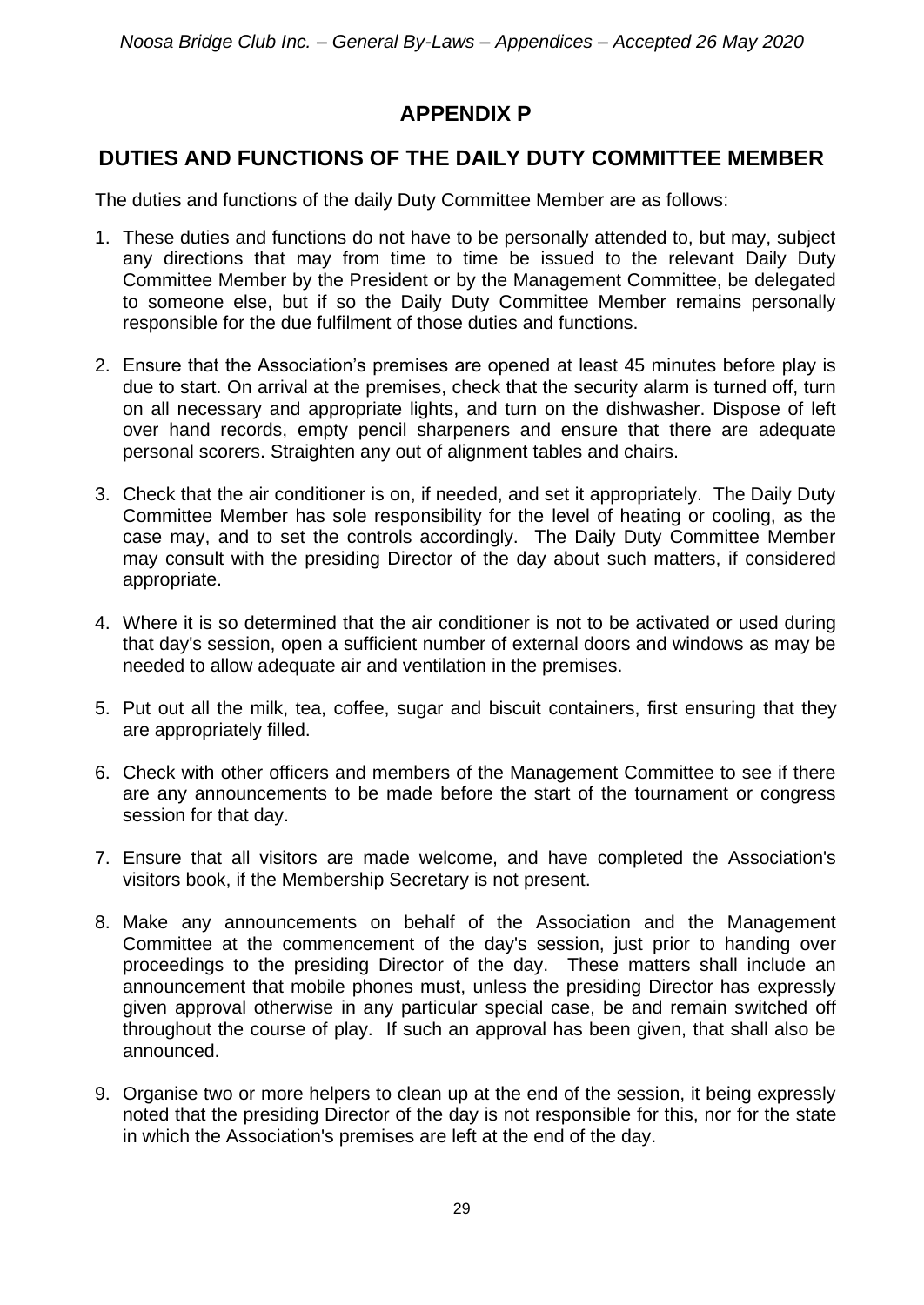- 10. At the end of the day's session, ensure that the following are done, if necessary, by delegating responsibility for one or more items to sufficient persons to enable them to be satisfactorily done:
	- a. finish any necessary washing up, and turn off the dishwasher after it has been pumped out;
	- b. put away all containers of milk, tea, coffee, sugar and biscuits and wipe down the benches;
	- c. make sure all the tables, including bridge tables, and the Association's premises generally, are left tidy and that bridge table rubbish bins are emptied and put away;
	- d. turn off all lights, and make sure that all external windows and doors are closed, secured and locked, as appropriate;
	- e. set and activate the security alarm to on, immediately before leaving.
- 11. Fire Warden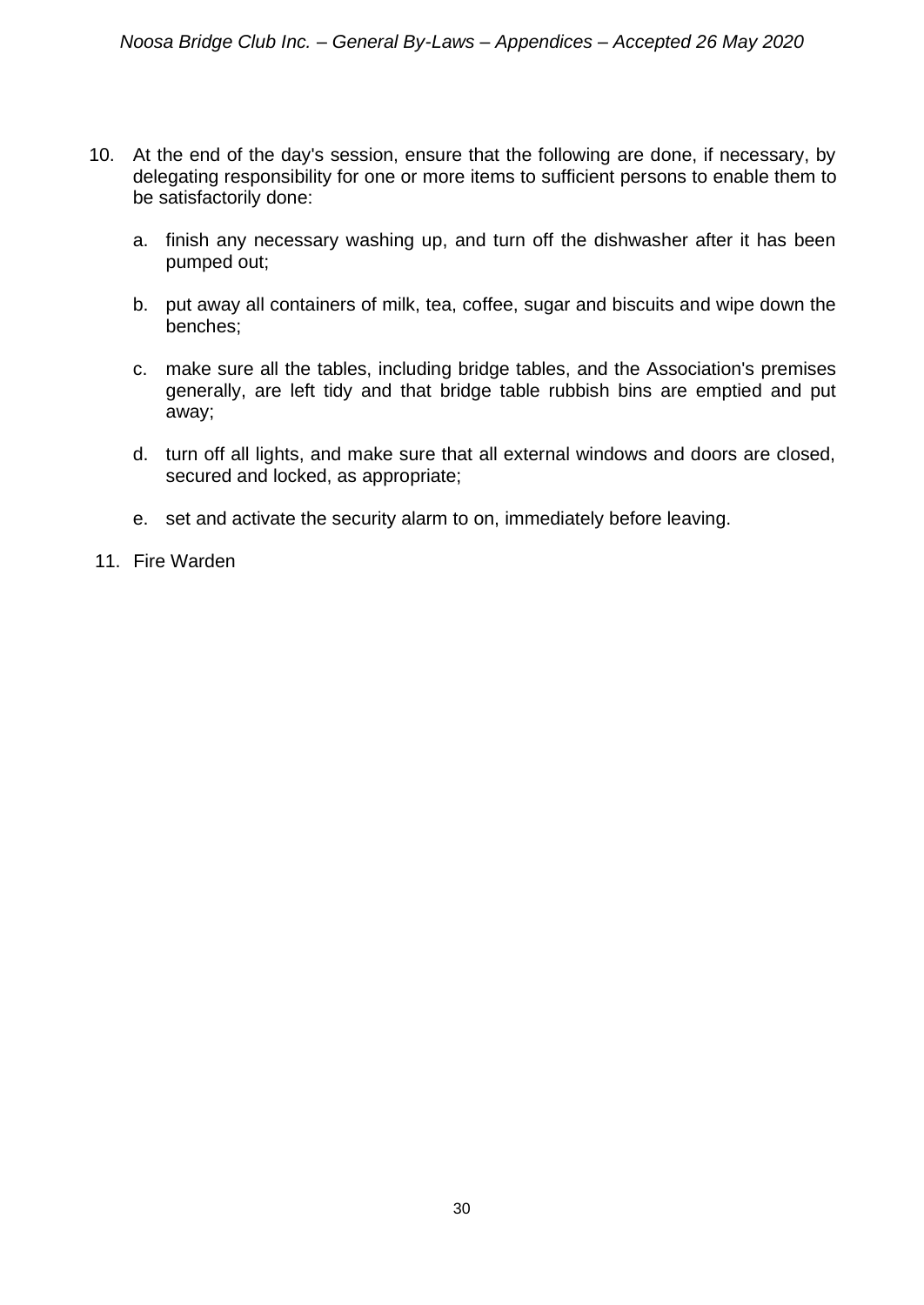# **APPENDIX Q**

### **DUTIES AND FUNCTIONS OF THE DEALING OFFICER**

The duties and functions of the Dealing Officer are:

- 1. Ensure that the Association has sufficient supplies of bridge playing cards, boards and bridge card dealing machines, as well as Bridgemates or other electronic machines for making of bids, recording of results and remitting those results to the central scoring computer.
- 2. Ensure that Bridgemates, or other such electronic machines, and dealing machines, are maintained in an appropriate and proper state of repair and working order.
- 3. Where necessary arrange for all appropriate repairs and maintenance to be undertaken, and where replacement is required or due, ensure that replacements are procured, but in a manner that is not inconsistent with the replacement schedule maintained by the Association through the Treasurer. The expenditure of any items likely to exceed \$1,000 requires the prior approval of the Management Committee.
- 4. Ensure that all bridge playing cards and boards for use in the Association's bridge tournaments and congresses are maintained in an appropriate state of repair and usability, and as and when necessary ensure that replacements are obtained. The expenditure of any items likely to exceed \$1,000 requires the prior approval of the Management Committee.
- 5. Ensure that at all times there are, in readiness for bridge tournaments and congresses held by the Association, sufficient numbers of pre-dealt bridge cards, placed into appropriate boards, for immediate use at those tournaments and congresses. For that purpose, appoint, and delegate to, such number of persons the task of doing this and running the bridge card dealing machines to be used for the purpose.
- 6. Arrange and liaise with the Treasurer regarding payment for any expenditures made or to be made for the purposes of the duties and functions of the Dealing Officer under this Appendix, and promptly submit any payment forms and other paperwork to the Treasurer for that purpose.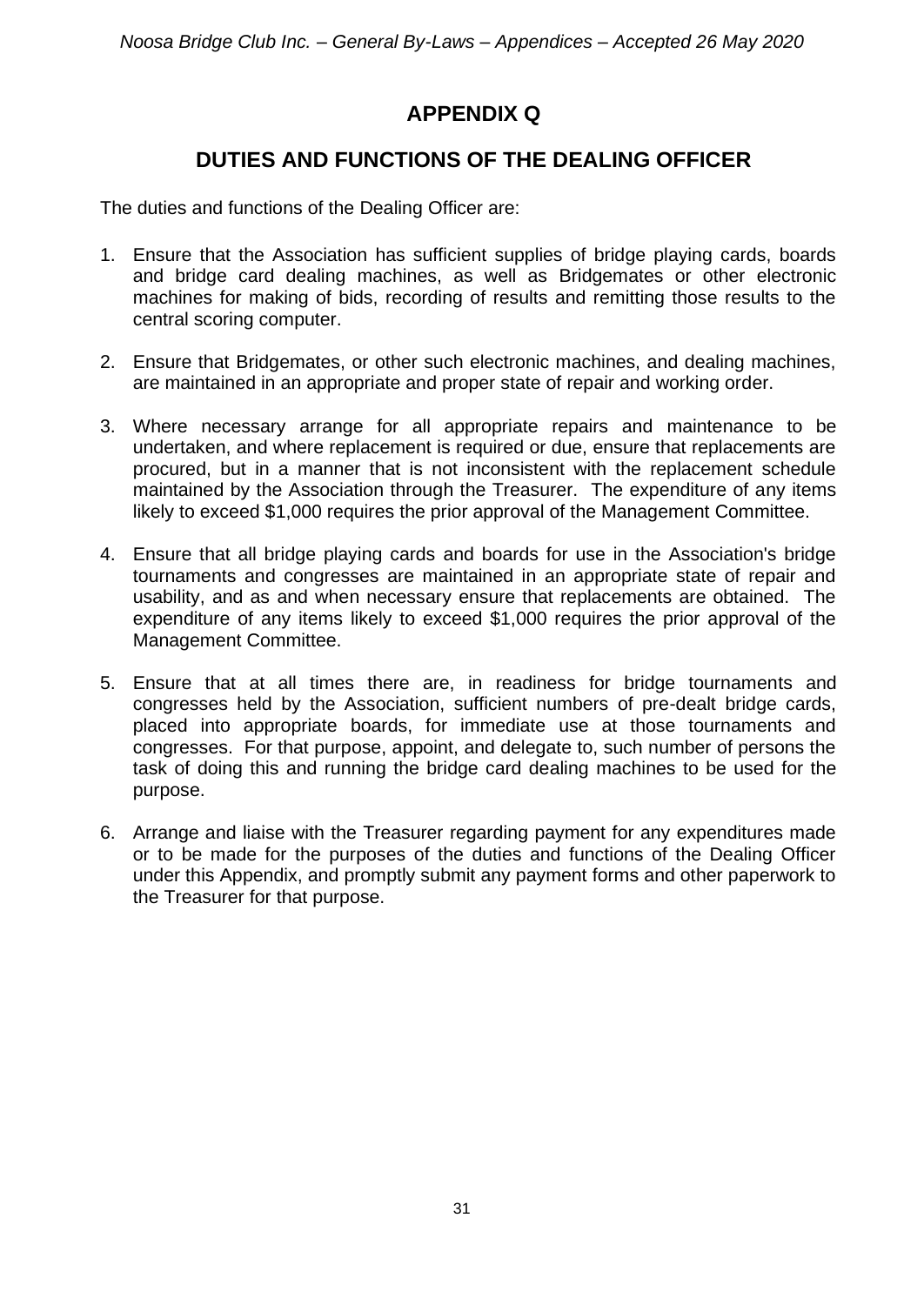# **APPENDIX R**

# **DUTIES AND FUNCTIONS OF THE RECORDS OFFICER**

The duties and functions of the Records Officer are:

- 1. Keep record of prize winners, or of other persons who achieve other relevant positions in, relevant bridge tournaments and congresses conducted by the Association at its premises, progressively, immediately after each event during the year. A sheet is provided in the Records Book.
- 2. In consultation with the President, Office Administrator and the Congress Coordinator, as the case may be, arrange for the production of any required Certificates for Prize Winners. Be aware that there may be nett events, or graded events which may have winners who are not necessarily the top scorers. Certificate design has been created on MS Publisher 98. Proof read final production including spelling of names.
- 3. Ensure that the Honours Board and other Boards (Presidents, Life Members etc.) are kept up to date. Provide the required information as soon as possible to the Secretary for updating.
- 4. Ensure Trophies and Shields are kept up to date. Once the Prize List has been finalised, collect the shields and arrange for them to be taken to the Noosa Trophy Centre, Unit 3 Project Avenue. Telephone 54498887.
	- Write out the names that are being engraved, checking spelling.
	- Arrange for the return of the shields in plenty of time to check that all is correct.
	- Place the shields in a safe place until they are presented.
	- Arrange for the shields to be given to the President on Prize giving day.
- 5. Maintain a record of members' achievements at events not only within our Club, but other Clubs and Venues so that the results can be announced over the microphone at the earliest Club Session thereafter. Print out congress results for the Office Administrator.

### **(Dated 13/4/2020)**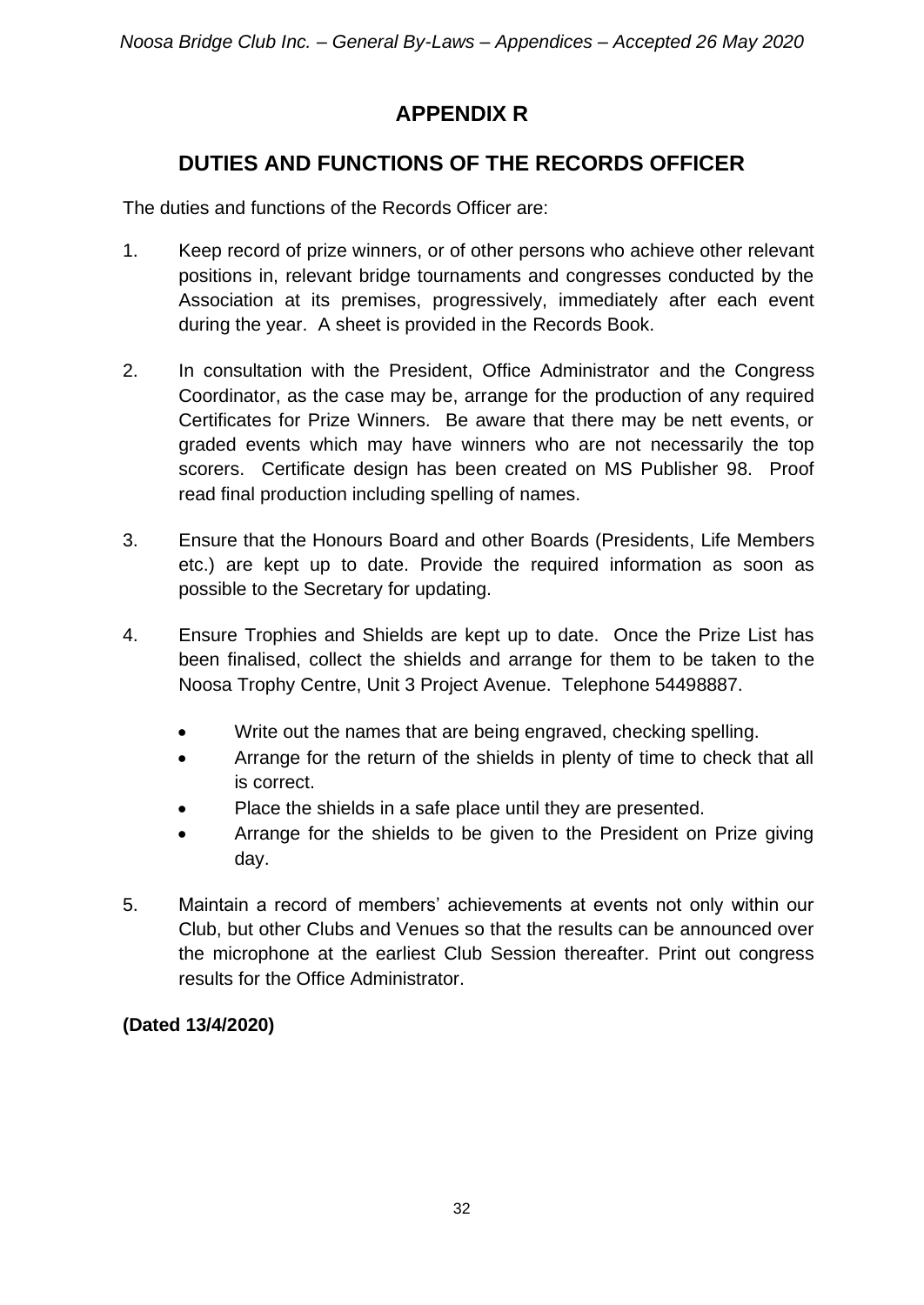# **APPENDIX S**

## **DUTIES AND FUNCTIONS OF ELECTRONIC EQUIPMENT OFFICER**

The duties and functions of the Electronic Equipment Officer are:

- 1. Be responsible for technology matters and issues, in order that the Association may be as up to date as possible with the latest relevant technological advances and developments (though the Officer may delegate all or any of these tasks, or appoint an assistant or assistants to help and advise him or her on such matters).
- 2. Ensure that the Association's computers and other electronic equipment, including telephones and printers and photocopiers, are properly functioning and adequate and up to date for the needs and purposes of the Association. Where such computers relate to the scoring of bridge tournaments and congresses conducted at the Association's premises, this will be done in conjunction and liaison with the Games Director. For other computers, and for telephones and printers and photocopiers, this is to be done in conjunction and liaison with the Secretary.
- 3. Where necessary for the purpose of clause 2 of this Appendix, arrange for all appropriate repairs and maintenance to be undertaken, and where replacement is required or due, ensure that replacements are procured, but in a manner that is not inconsistent with the replacement schedule maintained by the Association through the Treasurer. The expenditure of any items likely to exceed \$1,000 requires the prior approval of the Management Committee.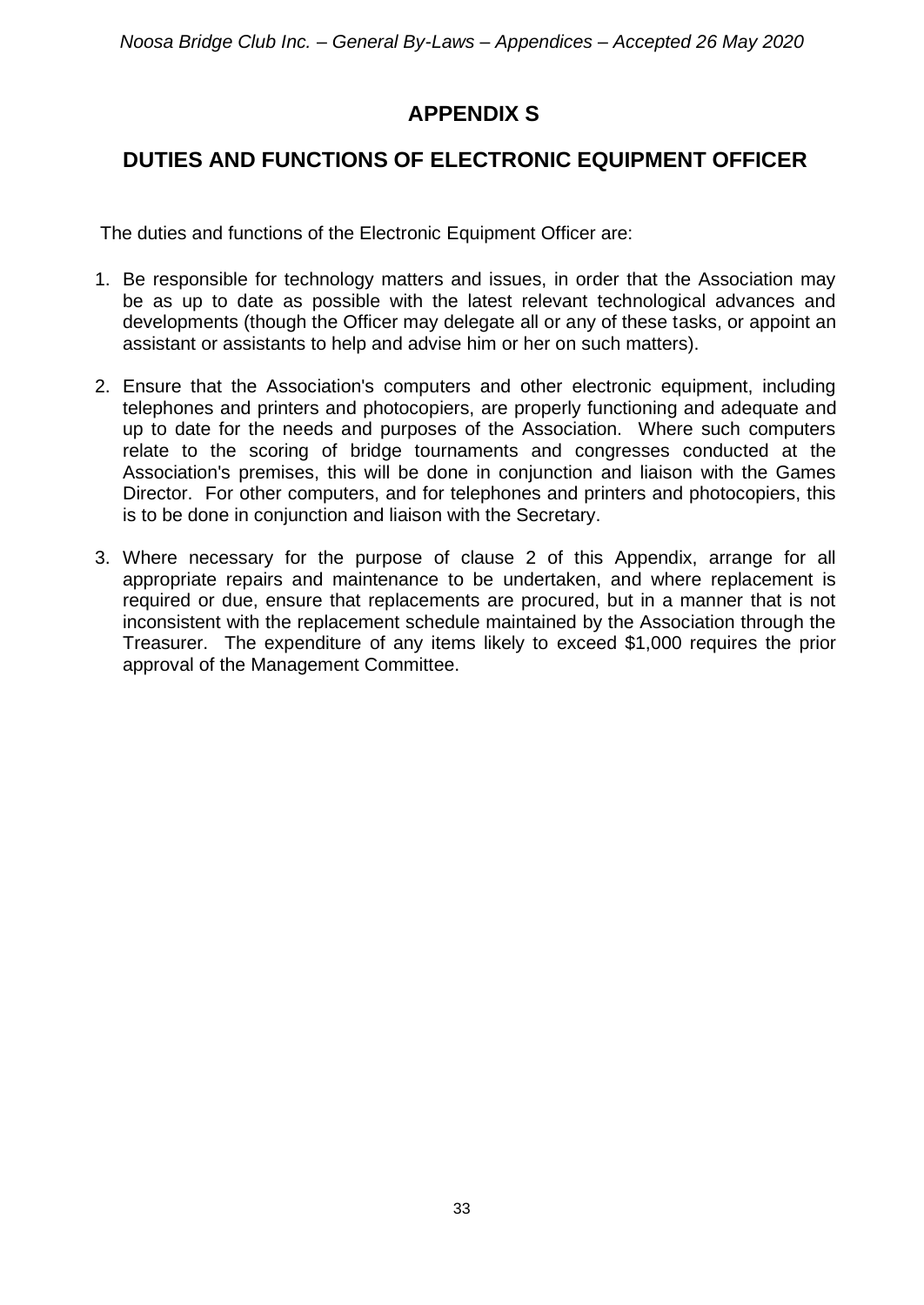# **APPENDIX T**

## **DUTIES AND FUNCTIONS OF THE MEMBER LIAISON**

The duties and functions of the Member Liaison are to:

- 1. Maintain contact with members who are ill or injured, and with members whose spouses, partners or other key family members may be seriously ill, injured or deceased. Send get well or other appropriate cards to such members, as appropriate, and generally take such other action as may be appropriate, in order to provide care and support for such members, on behalf of the Association and the Management Committee. Guidance as to what may be appropriate in this regard is to be sought from time to time by consultation with the President, or with the Management Committee.
- 2. Keep the President informed and up to date in respect of relevant developments in the health or welfare of members and their spouses, partners or other key family members.
- 3.  $90<sup>th</sup>$  and other birthdays organise birthday cake, card, photos for newsletter.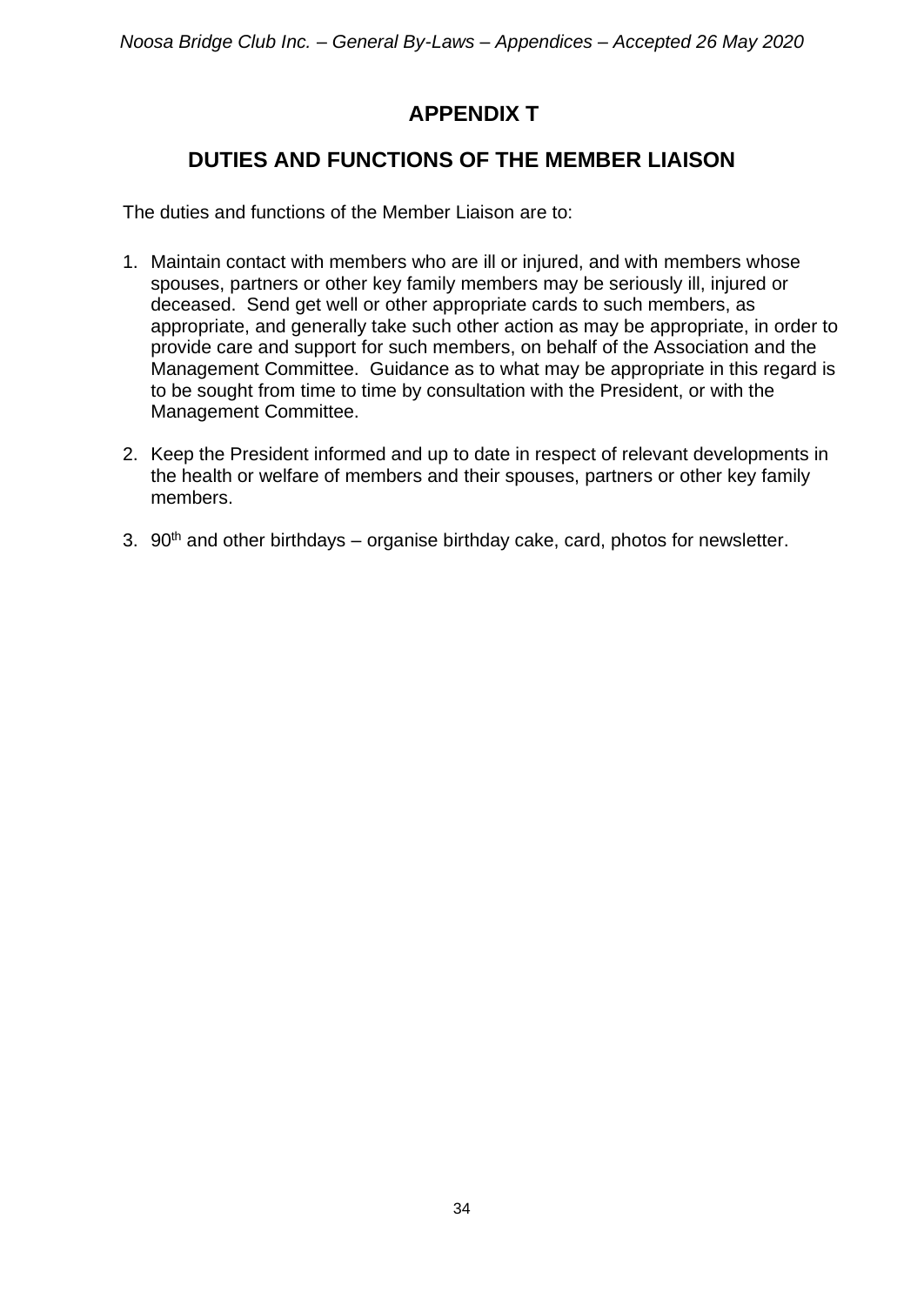# **APPENDIX U**

# **DUTIES AND FUNCTIONS OF THE TEACHING CO-ORDINATOR**

The duties and functions of the Teaching Co-ordinator are to:

- 1. In consultation with other interested members, plan for an ongoing program of teaching and development aimed at raising the standard of bridge play in our Club.
- 2. Co-ordinate the planning and execution of teaching activities in the Club, by both members and visitors.
- 3. Liaise with other bridge clubs in our area on joint teaching opportunities by visiting specialist teachers.
- 4. Liaise with teachers from within our Club regarding the timing and frequency of lessons for beginners.
- 5. Liaise with the Games Director over the conduct of special teaching and development sessions, such as Teams-of-Three.
- 6. Regularly inform and consult with the Management Committee to ensure that teaching and development remains a priority for our Club.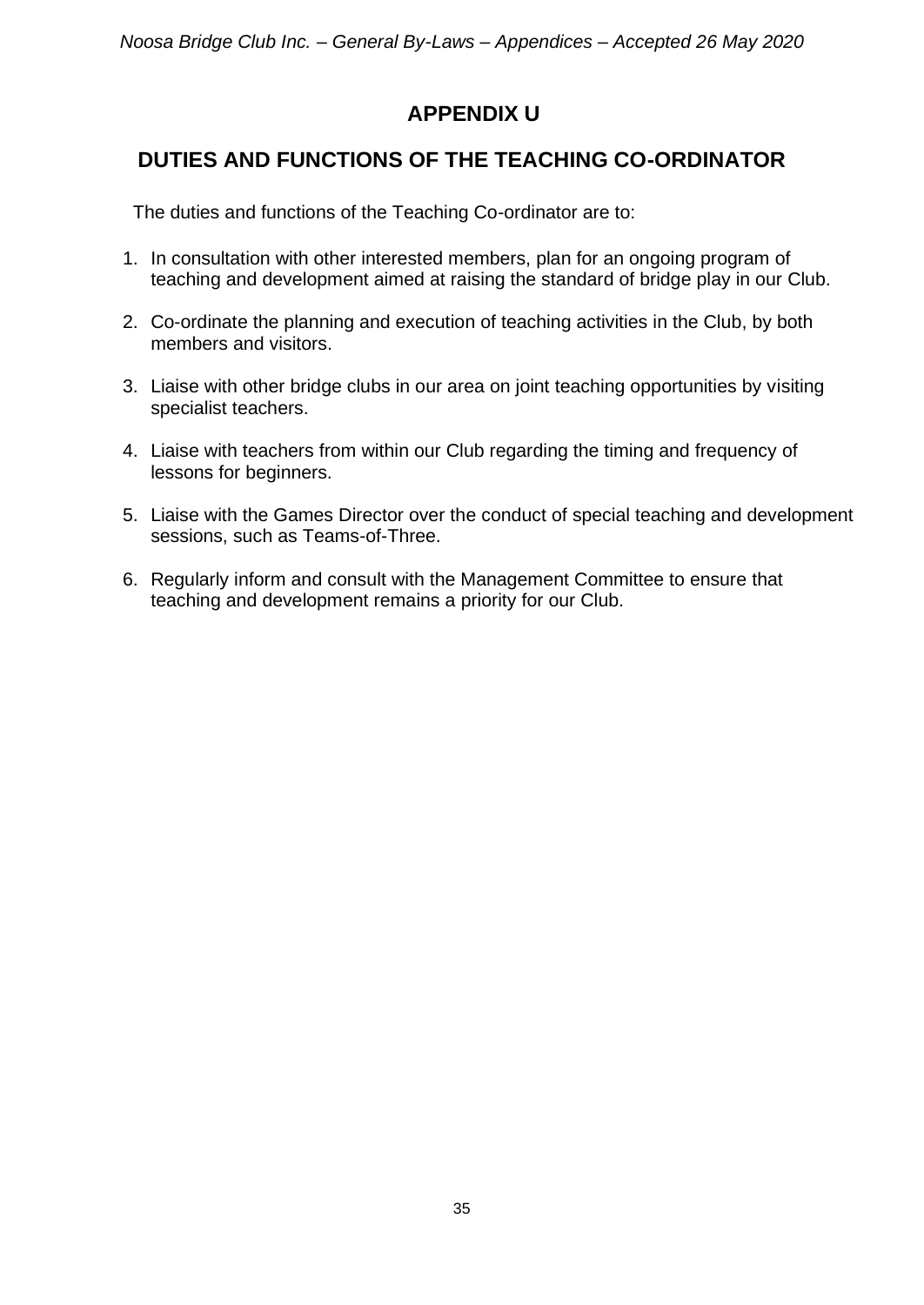# **APPENDIX V**

### **DUTIES AND FUNCTOINS OF THE SPECIAL EVENTS COORDINATOR**

The duties and functions of the Special Events Coordinator are:

- 1. Develop an annual calendar of events which include Congresses, Club Hosting Events, Charity Days, Birthdays and the annual Christmas Party.
- 2. Oversee and assist the Congress Coordinator and the Congress Sub Committee in their operations.
- 3. Liaise with the other members of the Management Committee, seeking their support in event organization as required.
- 4. Drive the co-ordination and delivery of all aspects of high-quality events, including the preparation and management of budgets, catering, audiovisual equipment and post-event details.

**Dated: 13/4/2020**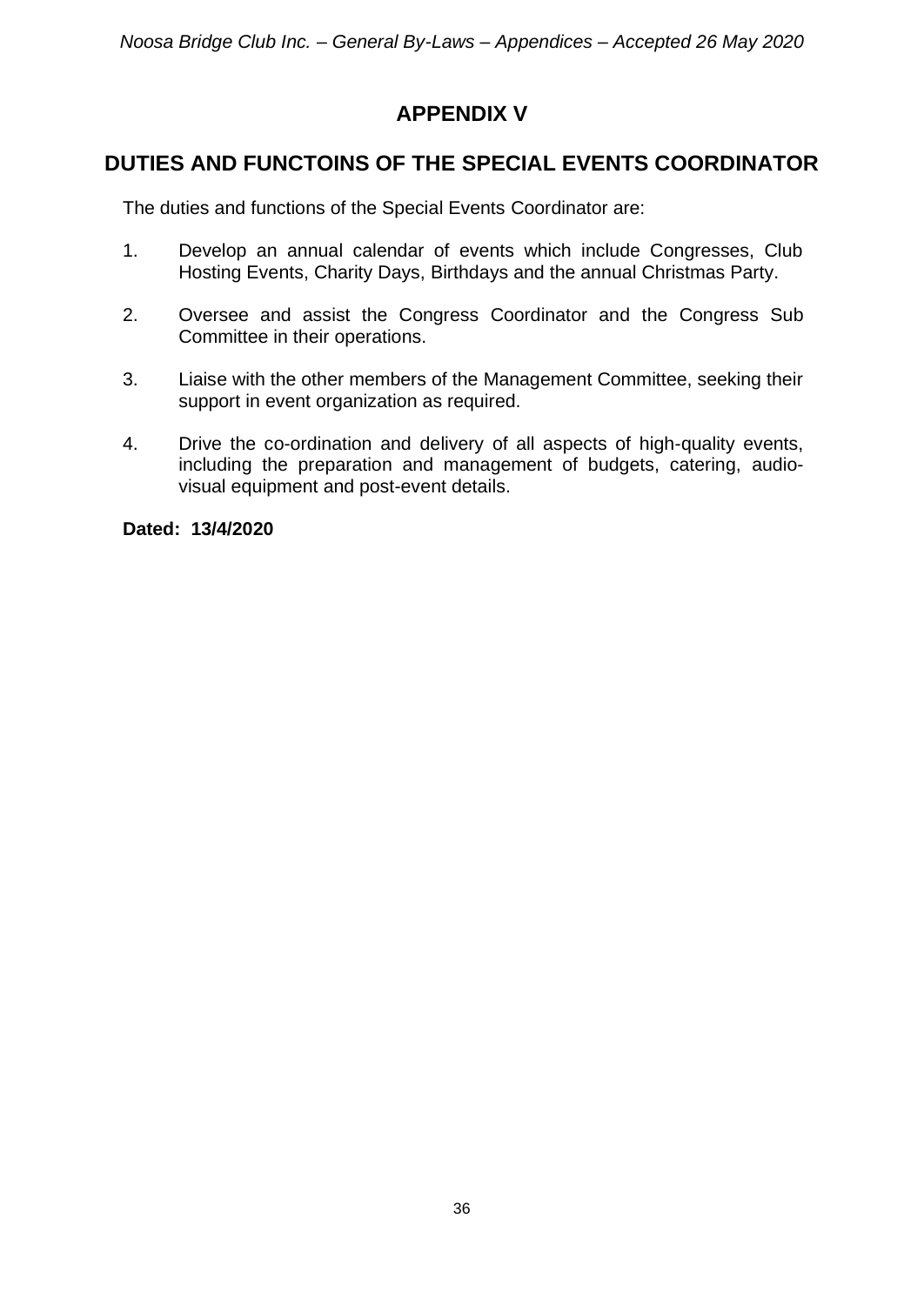### **APPENDIX W**

#### **DUTIES AND FUNCTOINS OF THE SAFETY AND FIRST AID OFFICER**

The duties and functions of the Safety and First Aid Officer are:

- 1. Ensure a safe environment for members and visitors attending the Clubhouse.
- 2. Review our first aid risk assessment regularly in consultation with other members of the Management Committee (MC) to ensure our arrangements stay adequate and effective.
- 3. Organise First Aid training for a number of members who can carry out and perform first aid in the event of an incident. This First Aid training is provided by Allen's Training, Sunshine Coast. Telephone 54388888. Noosa Council provide 2 free courses in their First Aid every year.
- 4. Organise the annual CPR refresher courses, currently provided by Allen's Training.
- 5. Maintain adequate First Aid Supplies and keep supply cupboard clean and tidy.
- 6. The Defibrillator is a Phillips Heartstart M5066A which was purchased on 13/05/2017. The unit was purchased from AMA Services (WA) Pty. Ltd. Telephone 08-92733022.

The Pads and Battery were purchased by Australian Defibrillators. Telephone 1300 333 427. The Pads are to be replaced every 2 years and the Battery every 4 years which are to be noted on the document inside the door.

The Defibrillators requires Monthly Checks which are to be noted on the document inside the door.

Ensure Defibrillator training is carried out annually as part of the CPR Refresher courses.

7. Maintain the Chart on the wall which provides information regarding the locations of other Defibrillators in Wallace Park.

#### **Date: 10/5/2020**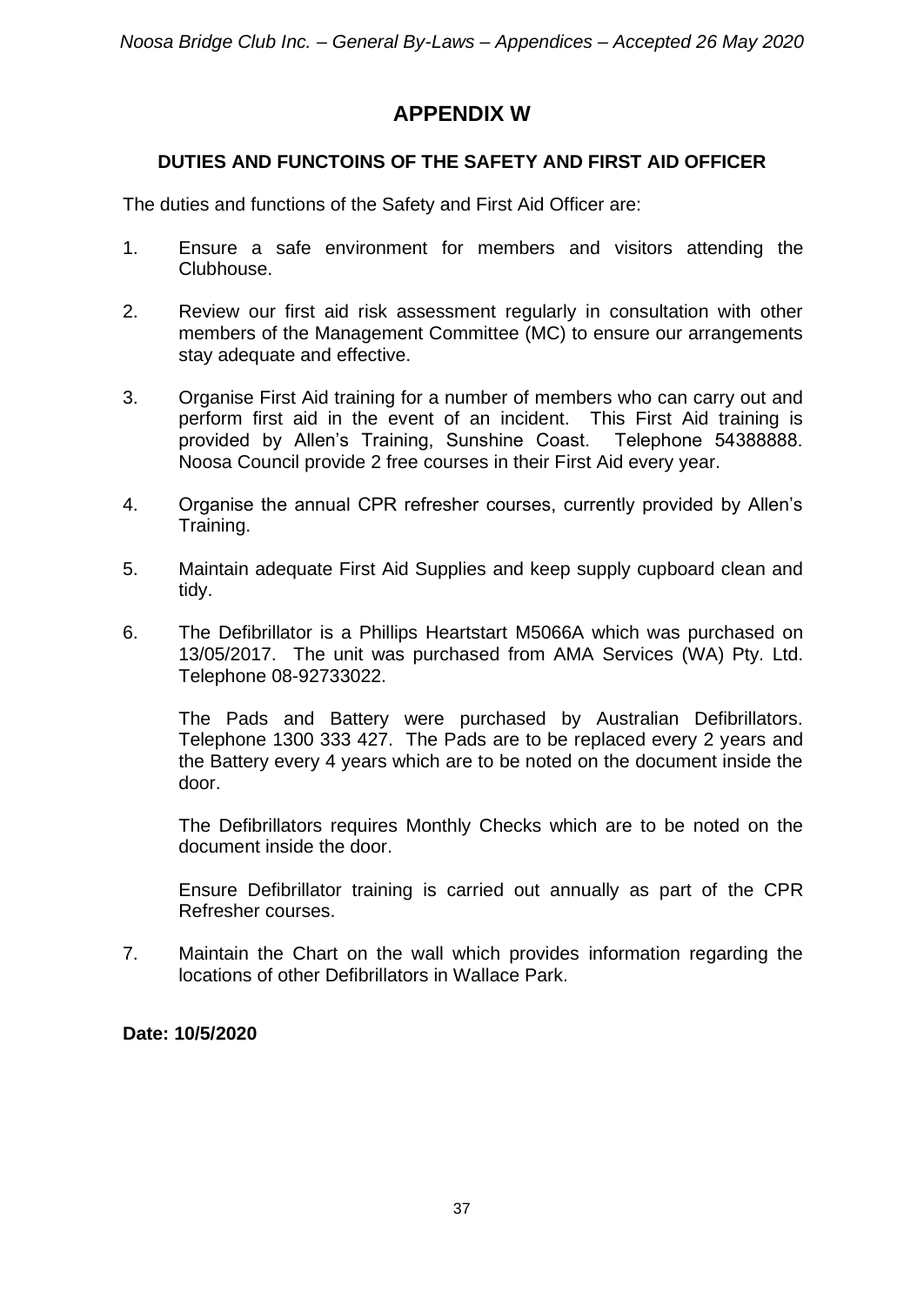# **APPENDIX X**

### **DUTIES AND FUNCTIONS OF THE FIRE OFFICER**

The duties and functions of the Fire Officer are:

- 1. Ensure he/she is familiar with the "Fire and Evacuation Plan" dated 9 August 2018.
- 2. Ensure each incoming Management Committee receives training in the Fire and Evacuation procedures. This is to include instruction in the use of the Equipment and participation in a Fire Drill.
- 3. Review the Evacuation Plan and paperwork including our Folder, the Electrician's Record Books and the Firepak Occupier's Statement.
- 4. Keep a record of this training, including the date it took place, the Instructor's name and those who participated. This information will be maintained in a Folder and copied to the USB which is kept in the safe. (annually).
- 5. Conduct an inspection of all Signage, Equipment and Exit Signs as required.
- 6. Ensure all Fire Extinguishers and the Fire Blanket are tested by Firepak to keep them is safe working order.
- 7. Arrange for our Electrician to carry out a 90 minute test on the Emergency Exit Lights when he performs the Test and Tag duty. This is to be done annually.

**Dated: 11/05/2020**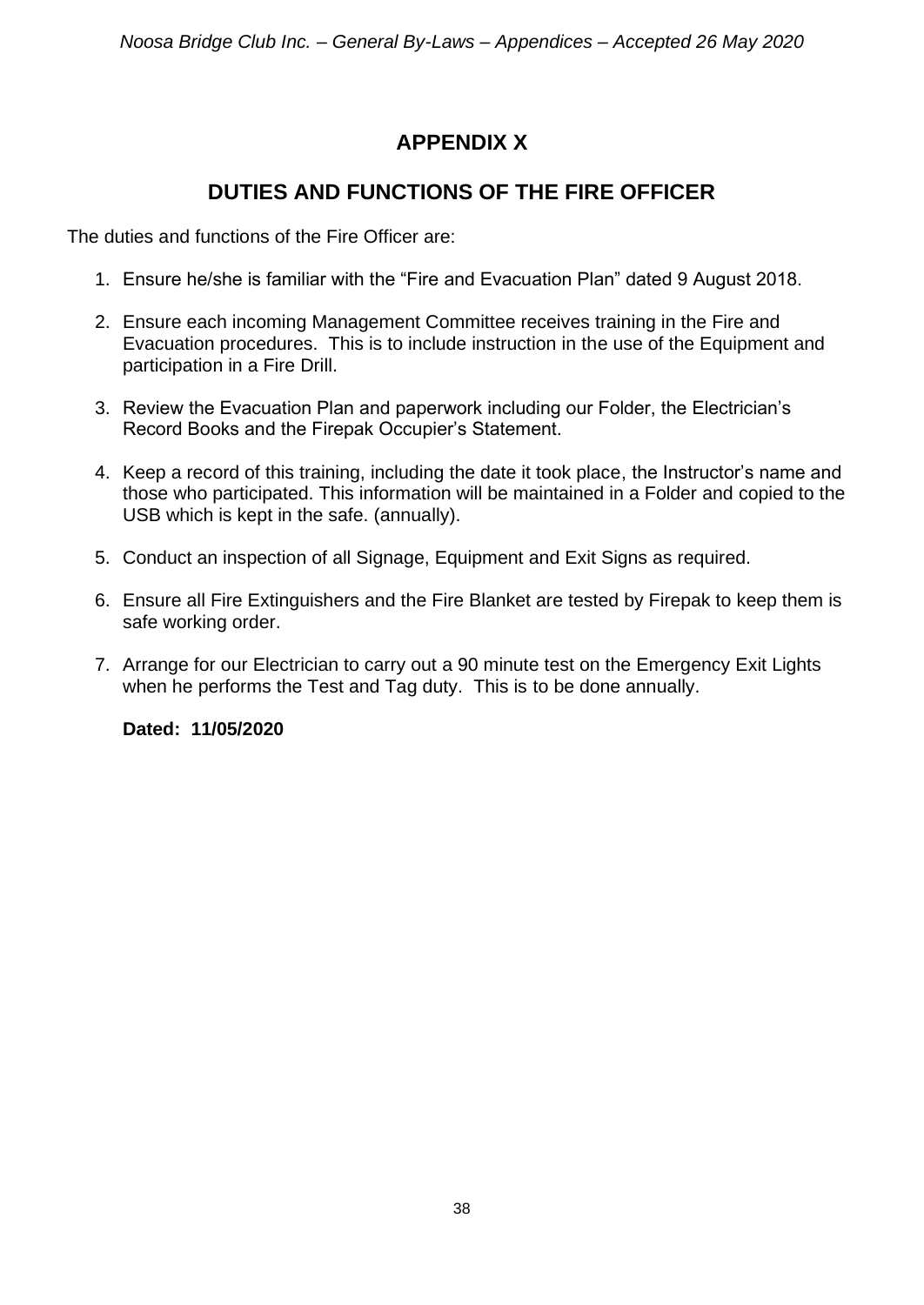# **APPENDIX Y**

# **TOURNAMENT REGULATIONS**

#### **1. Application**

- a) These regulations will apply to all Club Tournaments other than QBA or the ABF sponsored tournaments.
- b) The QBA Tournament Regulations will apply to all QBA sponsored tournaments and will also apply to our Club Tournaments for any aspects not covered by these Regulations.

#### **2. The Director of the Day**

- a) is the official representative of the Management Committee and is empowered under Laws 74 & 91 of Laws of Contract Bridge to ensure that the Rules relating to etiquette and maintenance of order and discipline are observed to and assess penalties if necessary.
- b) will allocate seats to pairs if necessary, bearing in mind the needs of any member infirm at the time.
- c) will decide on the number of boards to be played and the type of movement, but should take into account the majority of members' wishes in relation to the finishing times. The Director should request a check of "movement" correctness and Bridgemate Setup by one of his peers.
- d) will ensure that players comply with the following procedures:
	- (i) Members to be seated 15 minutes before starting time.
	- (ii) Only Blue and Green systems, and Brown Sticker conventions, to be permitted in all club events unless specifically sanctioned otherwise.
	- (iii) Legible written and silent bidding to be within the square on the bidding pad.
	- (iv) Dummy to lay down cards lengthwise not sideways so that they can be read correctly by declarer.
	- (v) Cards to be played face up on the table and not held in the hand. Discharged tricks should be laid out so that they can be clearly seen.
	- (vi) Boards to be fed from one side of the table to the other as they have been played.
	- (vii) Mobile phones must be turned off during the session, unless continued operation is specifically approved by the Director.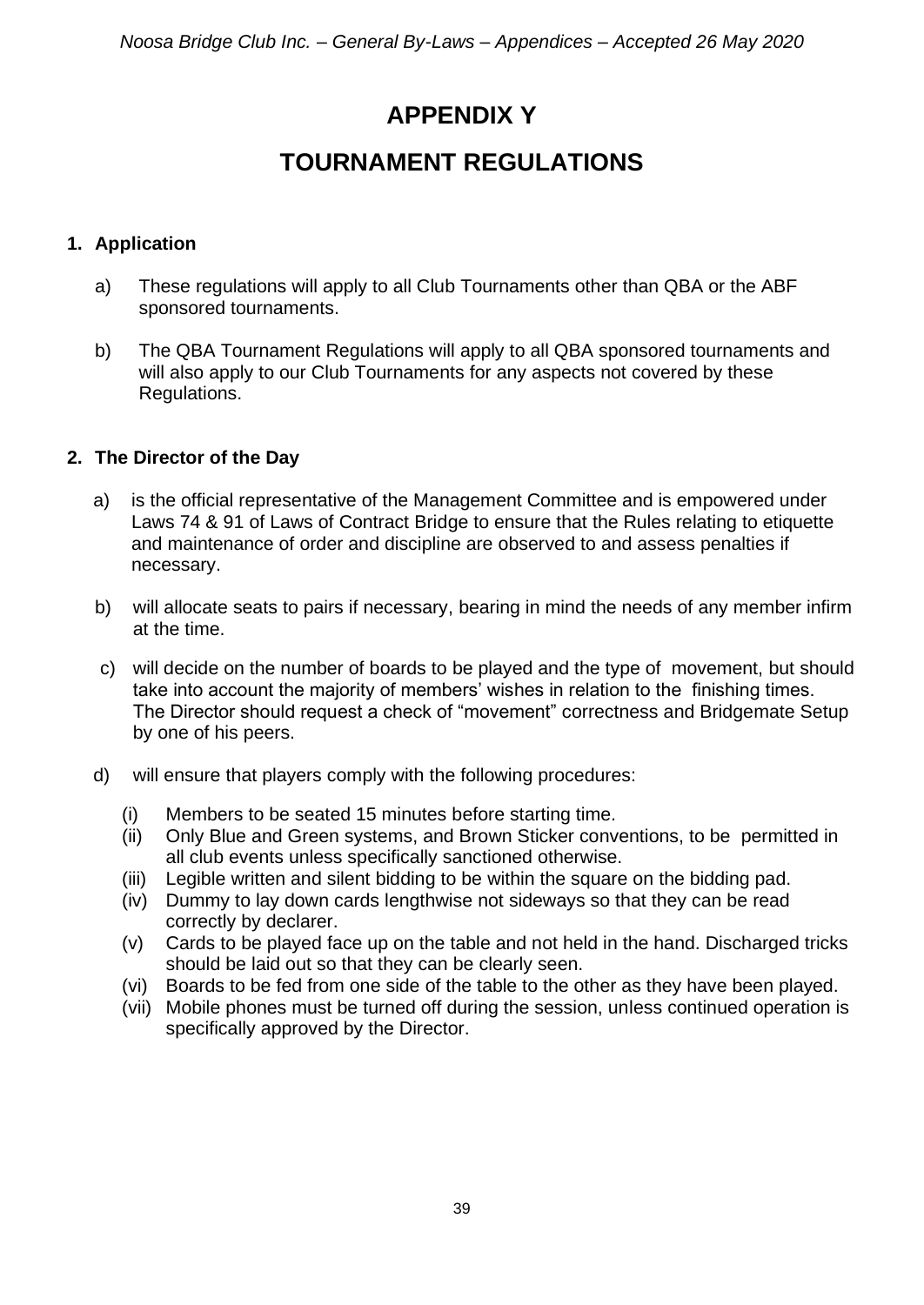- e) will apply the following requirements and standards when deciding the type of movement to be played on "normal" days:-
	- (i) To qualify for masterpoints, a minimum of 24 boards;2 tables for teams;3 tables for pairs
	- (ii) Morning Tournaments to start at 9.15 a.m and finish by 1.00 p.m. Afternoon Tournaments to start at 12.30 p.m. and finish by 4.30 p.m. Note: The club considers walking out of a tournament a serious breach of propriety. Players should be made aware that such incidents may jeopardise their standing at the club.
	- (iii) Normal number of boards 27-33 curtailed if necessary to meet finish times.
	- (iv) Normal time allowed per board 7 minutes; a 3 minute warning prior to the end of the round and 'move' to be called immediately time has elapsed. Consistently slow players to be awarded average minus on boards not played.
	- (v) Movements which involve 4 board or more sit-outs are to be avoided if possible, even if this involves playing only 2 boards per round.
	- f) The Director may appoint one or more Assistant Directors to answer calls when he/she is otherwise engaged, and to save time by not having to answer more than one call per set of boards played if a Playing Director.
	- g) The Director should address the meeting, describe the movement and any precautions to be taken. She/he should describe the Club's alerting policy if visitors are present.
	- h) The Director shall conduct the tournament in accordance with "The International Code & Laws of Duplicate Contract Bridge" with the duties and the powers as per Law 81 thereof and in addition:
		- (i) Request the North or South Players to enter the correct result on the Bridgemates and the East or West players to ensure that it is correct; with the "correct" facility on bridgemates to be used as necessary.
		- (ii) Request that any incorrect score discovered by later pairs in the movement be referred to the Director.
		- (iii) Produce the results of the session by using the appropriate computer programme.
		- (iv) Collect the Bridgemates at the end of the session. Return boards to the dealing room.
		- (v) Place the results in the appropriate position on the notice board, where they are to be displayed for fourteen days. All results are to be stored until quarterly results have been returned from the ABF Centre.
		- (vi) Comply with any procedures which may be promulgated by the Management Committee.
		- (vii) Results displayed on the display board are provisional until 5.00 p.m. the same day on the following week and until then any incorrectly computed score may be altered. An appeal can be lodged up to a week later than the end of a session in which an incident occurred if the Director has not advised the contestants of their rights to appeal his/her decision as per Law 83.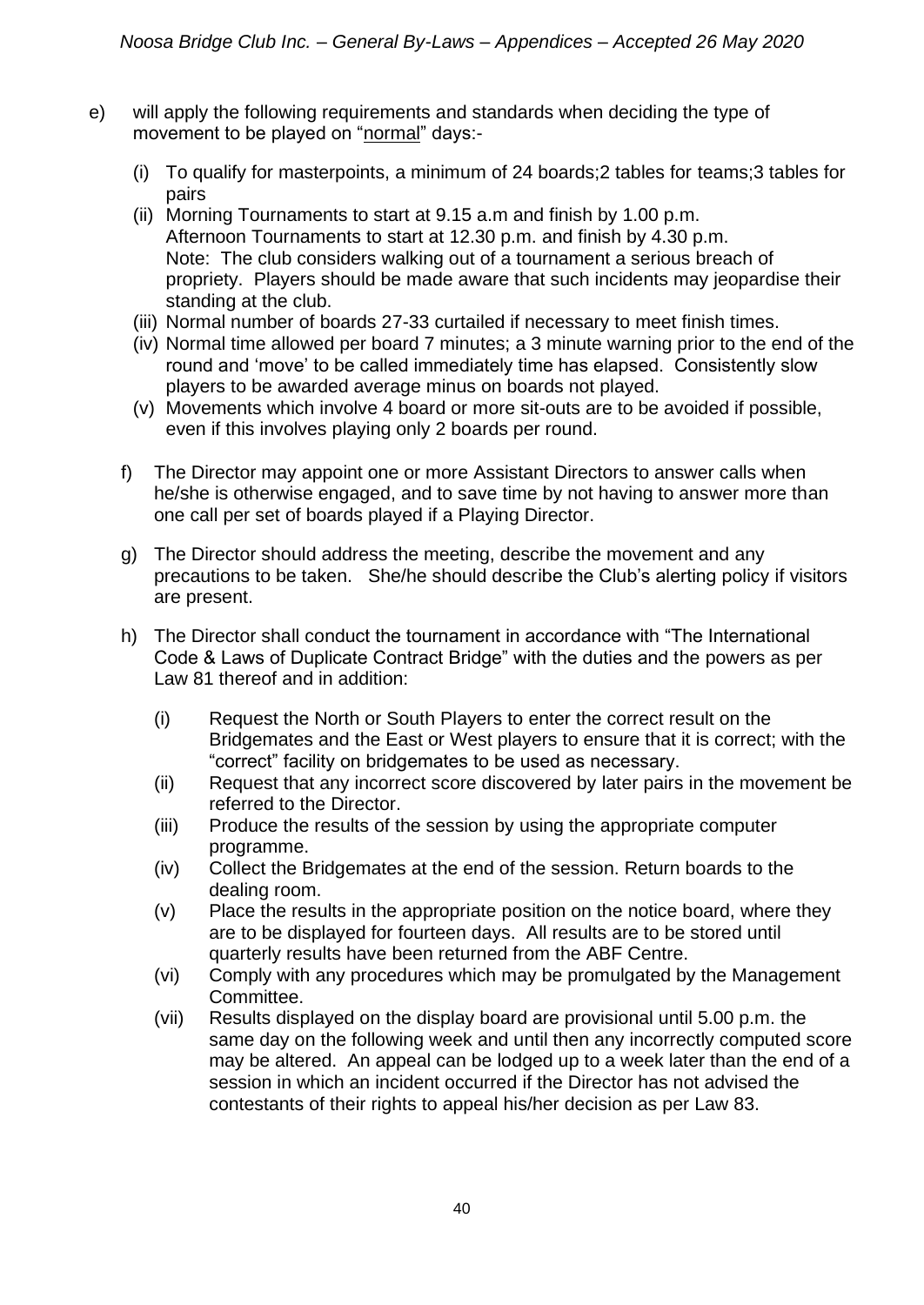#### **3.A Committee Member**

- a) will be responsible for opening the Clubhouse, preparing facilities, morning/afternoon tea preparations and for the clearing up at the end of the session, as well as for the security of the building before they leave.
- **b)** While the Director is setting up the movement, The President or delegated Committee Member, will make any announcement etc. then formally hand over to the Tournament Director before the start of play.

#### **4**. **Alerting**

The Club policy on alerting complies with the QBA and ABF regulations and is as follows:-

- a) A system card will be on the table and available for opponents' perusal prior to play or during the auction prior to their turn to bid.
- b) At the beginning of each round, players should state their basic system and exchange details of the strength of their 1NT and the length of suit openings, and any selfalertable unusual conventions.
- c) The following calls, which obviously have various possible meanings, are not to be alerted but will be considered as having been alerted (i.e. self-alertable by the very nature of the call): Doubles; Redoubles; Skip Bids (if Natural); Cue Bids of the opponent's suit and all calls above 3NT.
- d) Calls which are to be alerted are calls which have special partnership meanings, or which may not reasonably be understood by the opposition.
- e) The verbal alerter of the call should also circle the call.
- f) Questions about the call, whether alerted or self-alerted, may be asked by either opponent at his/her next turn to call, but any later questions should be directed at the entire auction in general. Such questions should be on a 'need to know' basis.
- g) On request a convention should be explained fully as it is understood by the partnership. Terms such as 'Stayman', 'Ogust', 'Weak', 'Strong' etc. must be fully explained.
- h) The declaring side (but not defenders) shall offer to give a full explanation at the conclusion of any of its auctions that include self-alerting calls or calls which the opponents may not understand.

#### **4. Game Penalties**

- a) Directors should endeavour to obviate these as far as possible e.g., ask the players to notify the Director as soon as they see an irregularity on the Bridgemates.
- b) Mobile phones must be turned off during the session: Failure to do so may incur a penalty of 50 % of the top score.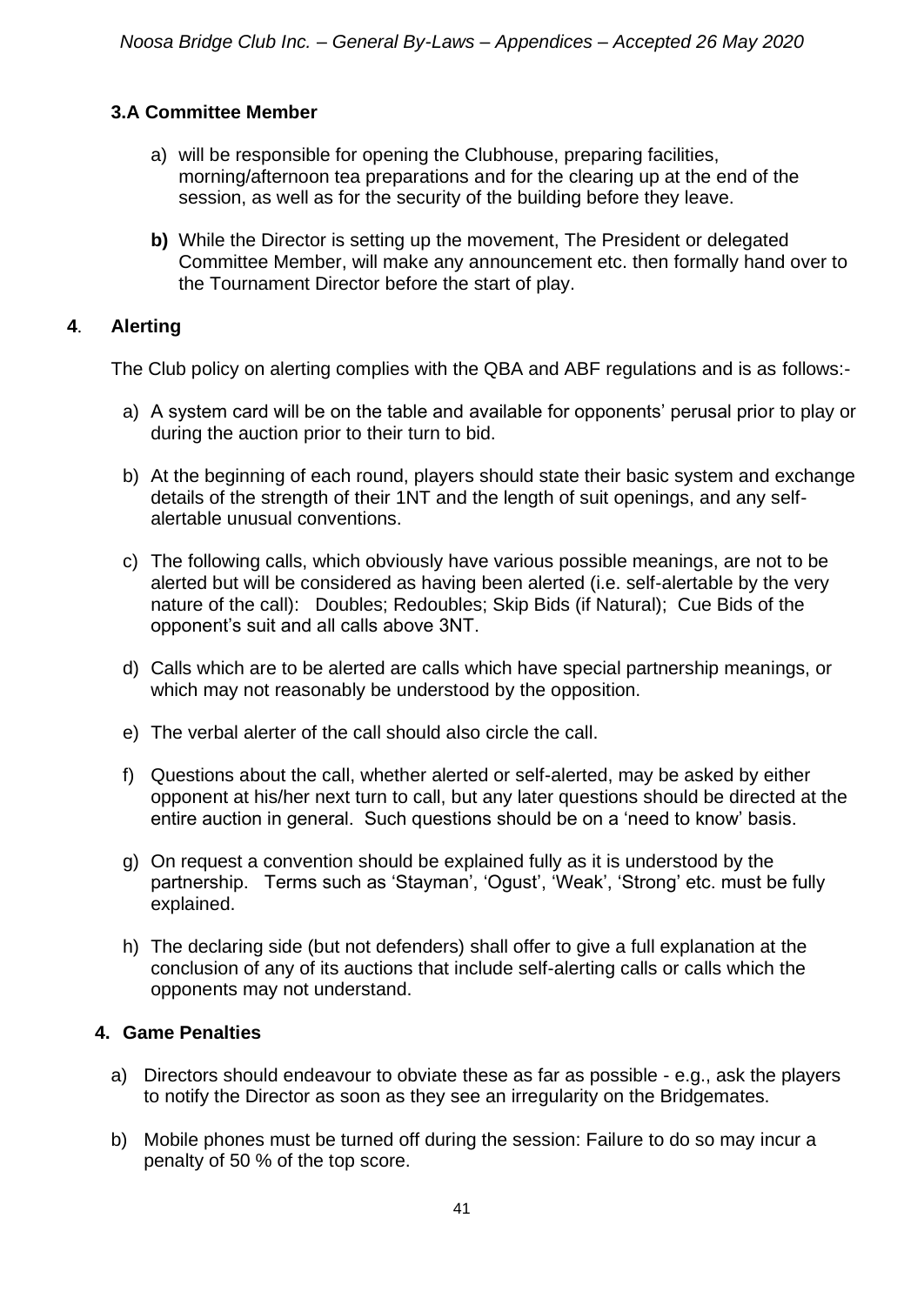- c) Penalties will be awarded as set out in the Law Book.
	- (i) the pair(s) responsible for fouling a board will receive a penalty score of 0 matchpoints.
	- (ii) for failing to score a board (if through carelessness, it has not been played, or the score has inadvertently not been recorded) both pairs will receive 0 match points;
	- (iii) for unacceptable behaviour:
		- a) 3 IMPS in a teams match;
		- b) up to 100 % of a top in a pairs' competition;

c) if a second offence is committed by one player during a session then he/she is to be suspended from the current session for any number of boards (e.g. one round, or the remainder of the session).

iv) If a psyche is not reported by the end of the current session, in pairs, the penalty for the offending pair will be a score of 0 imps for the board, while the non offending pair will receive 60% score or table score, whichever is greater. In teams the offending pair will concede 3 imps for the board.

#### **6. Scoring**

Fouled boards shall be scored in accordance with our scoring programme.

#### 7. **ABF and QBA Sponsored Tournaments**

The QBA Tournament Regulations will apply.

A Recorder will be appointed.

a) The Director will announce the manner in which appeals will be handled, including the formation of an Appeals Committee.

#### 8. **Entry fees and prize monies for young players and house teams**

- a) A Youth player (under the age of 20 on the last day of the month preceding a Congress) is entitled to 50% entry fee and 100% prize money.
- b) A "House" player in a Congress is entitled to zero% entry fee and 100% prize money.

#### 9. **Eligibility for Club Championships Events**

To be eligible to enter the Club Open Pairs Championship, Club Open Teams Championship and Club Novice Pairs Championship, a player has to be a financially paidup member for at least three months and has to have played a minimum of three times at the Club in the three months prior to the start of the Championship event.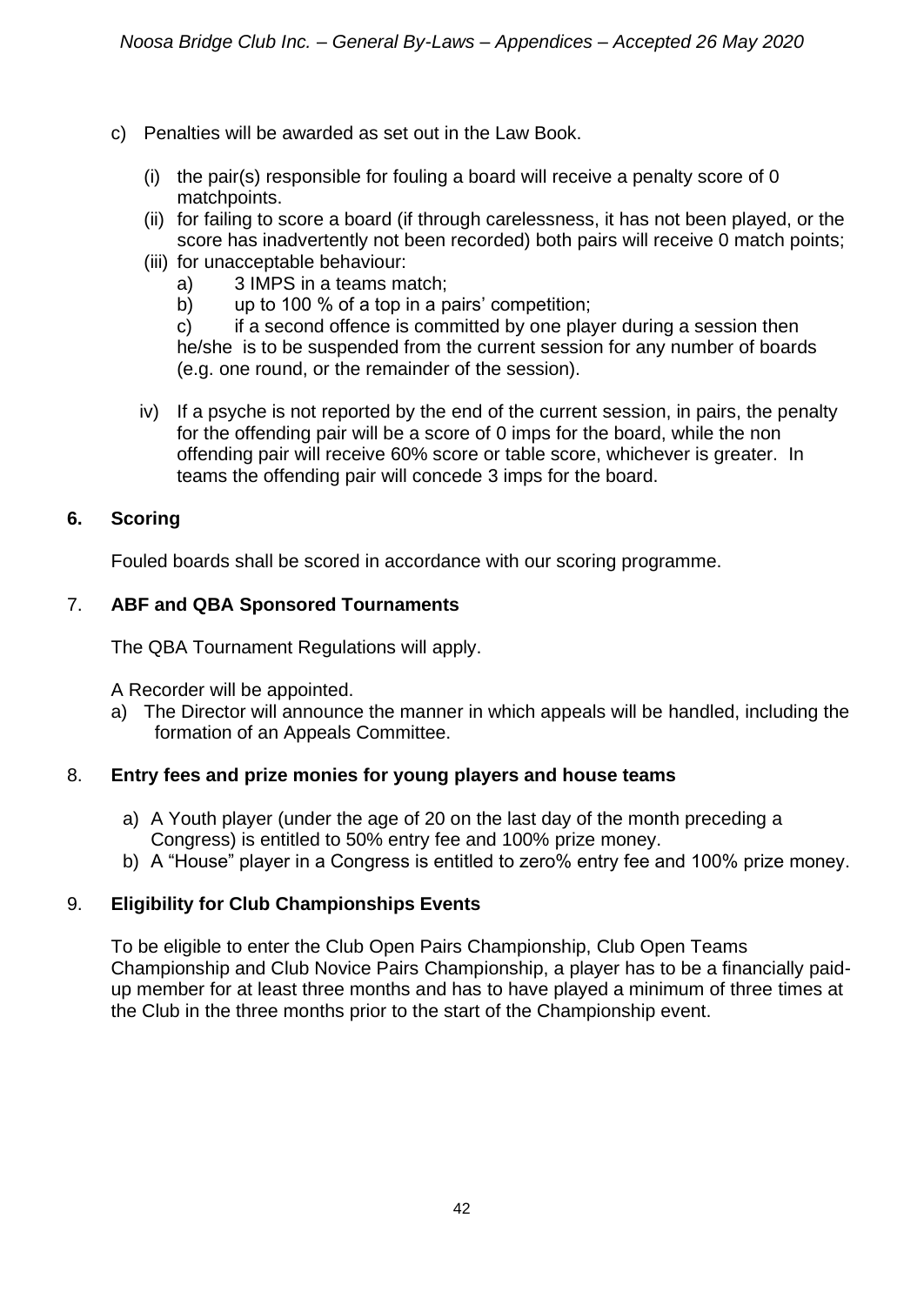### **10. CLUB OPEN PAIRS CHAMPIONSHIP**

- 1. The Club Open Pairs Championship will be conducted on the same weekday over three consecutive weeks. There shall be four sessions: two qualifying, and two Championship or Plate rounds on the final day.
- 2. The competition will be run by a non-playing director.
- 3. To avoid uneven movements, the Director may, at his discretion, promote from the top of the non-qualifying pairs for the final day.
- 4. No substitutes will be allowed at the time of registration. Should unforeseen circumstances arise, one substitute of equal or lesser ABF ranking or playing ability may be allowed for one qualifying session, with prior approval of three directors, appointed by the Games' Directors.
- 5. The Club Open Pairs Championship will be a red point event
- 6. All fees for this event are payable at the first session; will be non-refundable; and may include an extra fee.
- 7. An entry form will be posted on the Club's noticeboard four weeks prior to the event, and will close three week days before the first session. i.e. For a Friday's event, they will close on Tuesday at 1.00pm, and for a Monday's event, they will close on Wednesday at1.00pm. The entry form will publish the conditions applicable to the event, including the fees. Late entries may be accepted at the discretion of the Director.
- 8. Entries by phone or Email to the Director will be accepted if they are received by the specified closing date and time.
- 9. Players who enter this event must be prepared to play at an earlier starting time, or play after the scheduled finishing time, if necessary.
- 10. There will be a side movement for those not playing in the Championship: red points will not be awarded to side movements.
- 11. All ties will be decided according to QBA regulations.
- 12. Any registered pair that withdraws from the event after day 1 is not entitled to play in the side movement on subsequent days.
- 13. Seeding Allocation to Fields is to be as follows:

| <b>TWO FIELDS</b> |   |    | <b>FOUR FIELDS</b> |    |    |
|-------------------|---|----|--------------------|----|----|
|                   |   |    |                    |    |    |
|                   |   |    |                    |    |    |
|                   |   |    |                    |    | :5 |
| 6                 | h | 12 |                    | 10 |    |
|                   |   | 13 | 11                 | 15 | 16 |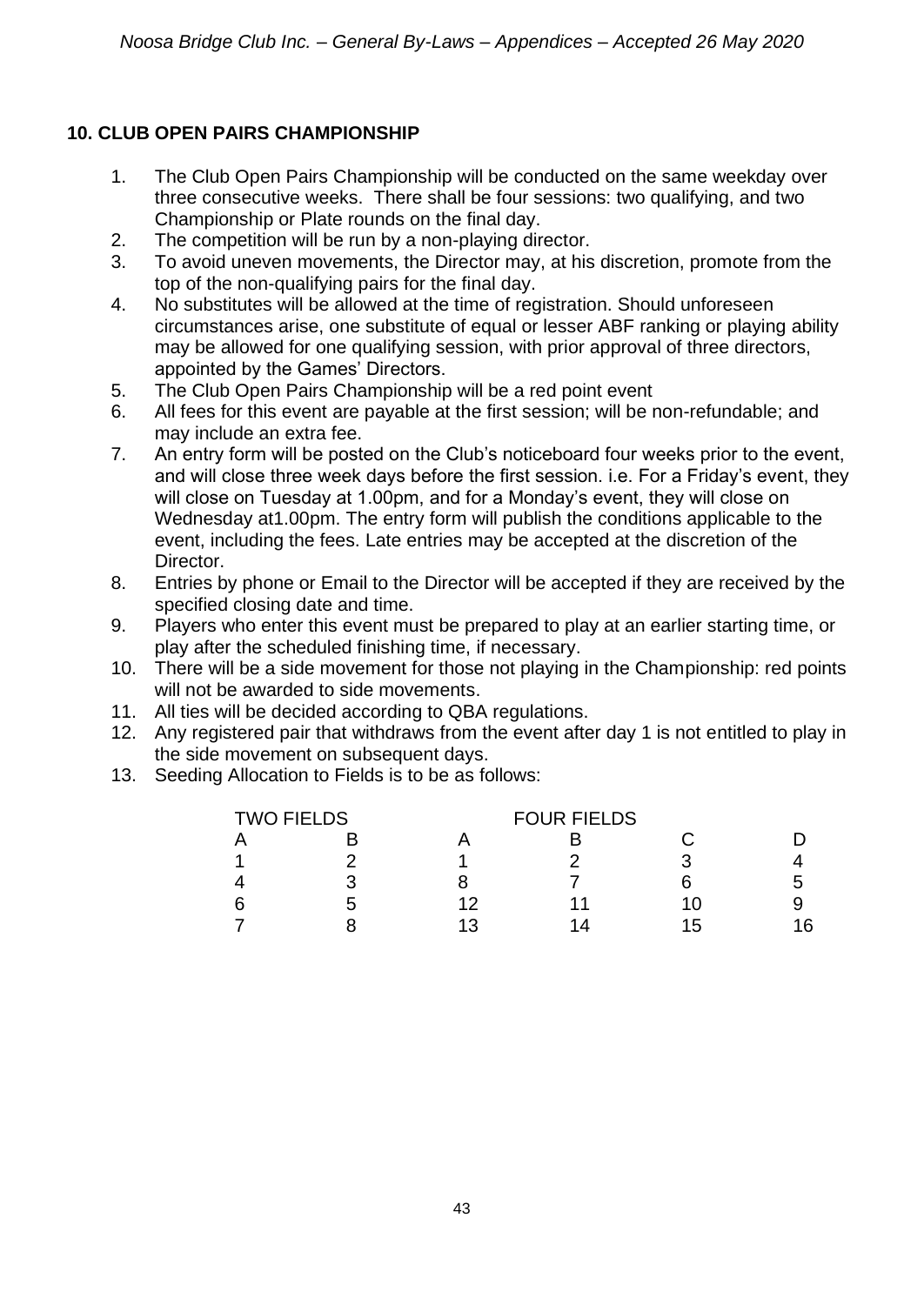### **11.CLUB TEAMS' CHAMPIONSHIP**

- 1. The Club Teams Championship will be conducted on the same weekday over three consecutive weeks, in three sessions.
- 2. The competition will be run by a non-playing director.
- 3. Teams may contain four, five or six members. With a six member team, no substitutes are permitted.
- 4. No substitutes will be allowed at the time of registration. Should unforeseen circumstances arise, a substitute of equal or lesser ABF ranking or playing ability may be allowed, provided that the substitute is not a registered contestant, and with prior approval of three directors, appointed by the Games' Directors.
- 5. Use of one substitute in the Open Teams' Championship event will not disqualify the team from winning the event.
- 6. The Club Open Teams' Championship will be a red point event
- 7. All fees for this event are payable at the first session; will be non-refundable; and may include an extra fee.
- 8. An entry form will be posted on the Club's noticeboard four weeks prior to the event, and will close three week days before the first session. i.e. For a Friday's event, they will close on Tuesday at 1.00pm, and for a Monday's event, they will close on Wednesday at1.00pm. The entry form will publish the conditions applicable to the event, including the fees. Late entries may be accepted at the discretion of the Director.
- 9. Entries by phone or Email to the Director will be accepted if they are received by the specified closing date and time.
- 10. Players who enter this event must be prepared to play at an earlier starting time, or play after the scheduled finishing time, if necessary.
- 11. There will be a side movement for those not playing in the Championship: red points will not be awarded to side movements.
- 12. All ties will be decided according to QBA regulations.
- 13. Seeding Allocation to Fields is to be as follows:

|    | <b>FOUR FIELDS</b> |    |    |
|----|--------------------|----|----|
| Α  | в                  | C  | נו |
| 1  | 2                  | 3  |    |
| 8  |                    | 6  | 5  |
| 12 | 11                 | 10 | 9  |
| 13 | 14                 | 15 | 16 |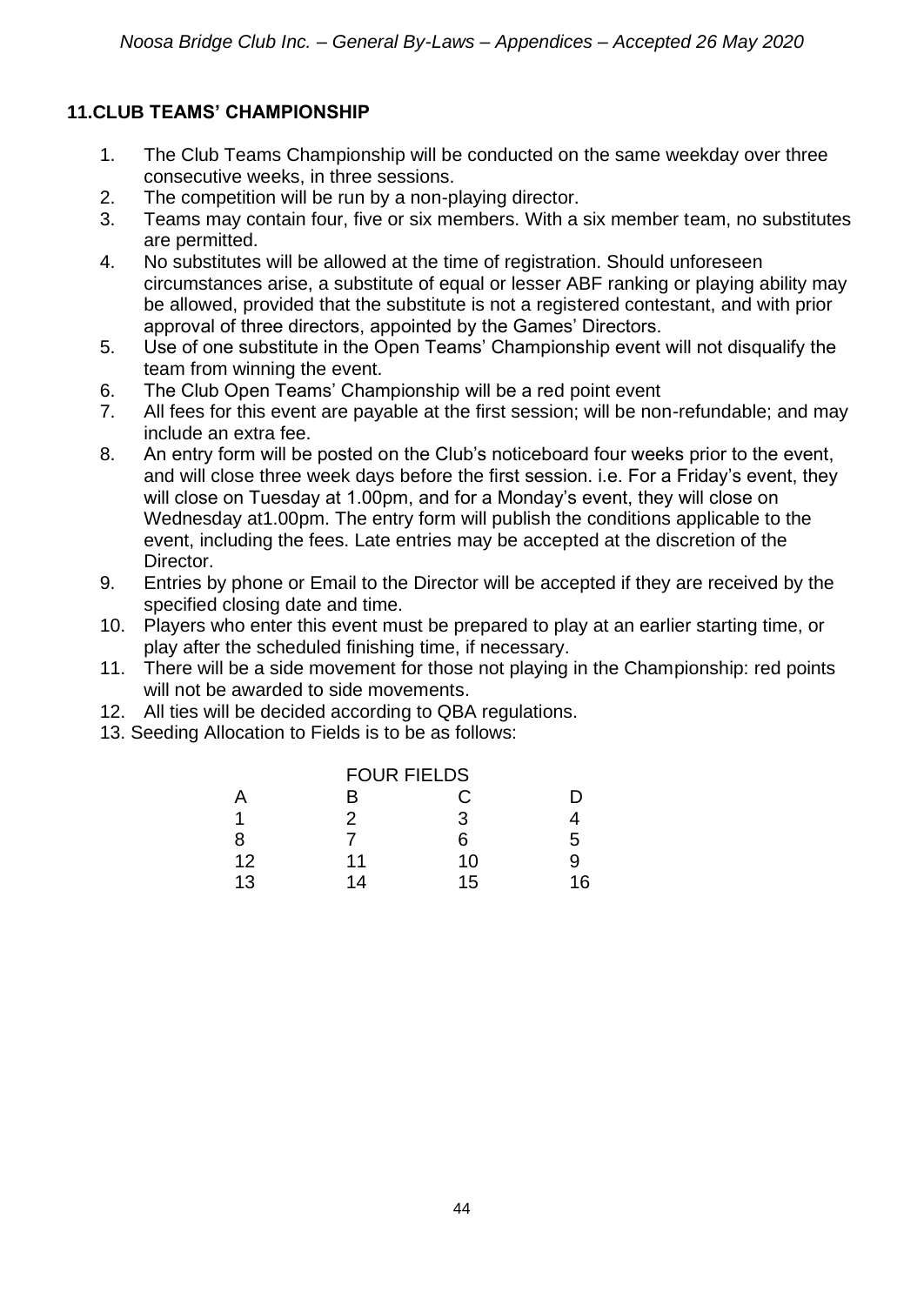### **12. CLUB NOVICE PAIRS CHAMPIONSHIP**

- 1. The Club Novice Pairs Championship will be conducted on the same weekday over two consecutive weeks, in two sessions. Entry is limited to those players under 50 masterpoints, as at 31 March, of the current year.
- 2. The competition will be run by a non-playing director.
- 3. No substitutes will be allowed.
- 4. The Club Novice Pairs Championship will be a red point event
- 5. All fees for this event are payable at the first session; will be non-refundable; and may include an extra fee.
- 6. An entry form will be posted on the Club's noticeboard four weeks prior to the event, and will close three week days before the first session. i.e. For a Friday's event, they will close on Tuesday at 1.00pm, and for a Monday's event, they will close on Wednesday at1.00pm. The entry form will publish the conditions applicable to the event, including the fees. Late entries may be accepted at the discretion of the Director.
- 7. Entries by phone or Email to the Director will be accepted if they are received by the specified closing date and time.
- 8. Players who enter this event must be prepared to play at an earlier starting time, or play after the scheduled finishing time, if necessary.
- 9. There will be a side movement for those not playing in the Championship: red points will not be awarded to side movements.
- 10. All ties will be decided according to QBA regulations.
- 11. Seeding Allocation to Fields is to be as follows:

### TWO FIELDS

| 1 | 2 |
|---|---|
| 4 | 3 |
| 6 | 5 |
| 7 | 8 |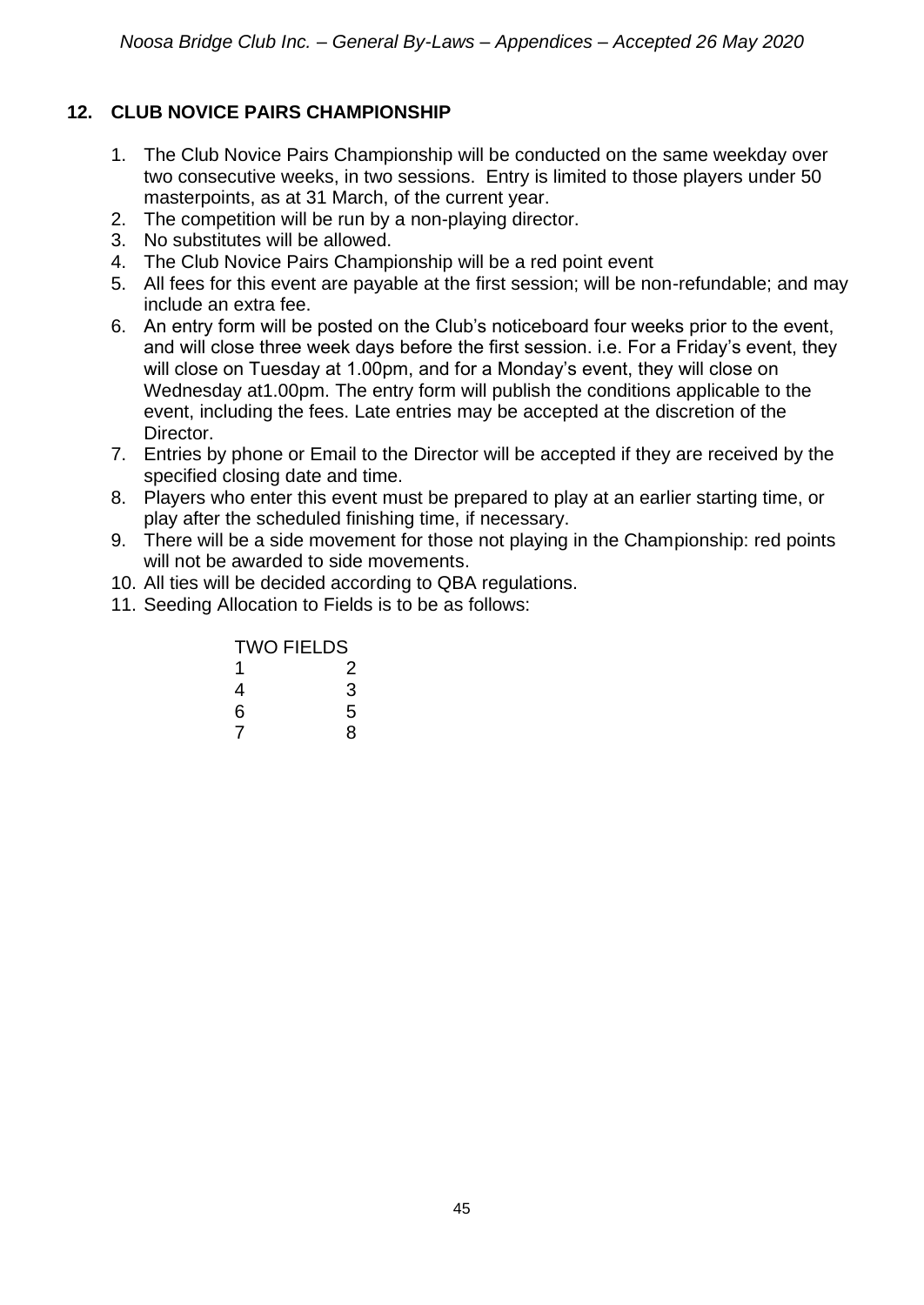### 12.**PRO AM COMPETITION**

- 1. This event will be conducted on the same weekday over two consecutive weeks, in two sessions.
- 2. The Pro-Am will be a red point event, with overall points for those playing in both sessions.
- 3. The amateur player must be under 50 MPs at the end of the June quarter.
- 4. The partnership must not be an established one: they must have not played together more than three times in the previous three months.
- 5. The Director has discretion over the acceptance of a partnership application in circumstances where a player's ability is not reflected in their masterpoint status
- 6. Previous winning Pro-Am partnerships shall not be eligible to participate in this event.
- 7. The Pro player must play the Am player's system.
- 8. An entry form will be posted on the Club's noticeboard four weeks prior to the event, and will close three week days before the first session. i.e. For a Friday's event, they will close on Tuesday at 1.00pm, and for a Monday's event, they will close on Wednesday at1.00pm. The entry form will publish the conditions applicable to the event, including the fees. Late entries may be accepted at the discretion of the Director.
- 9. Entries by phone or Email to the Director will be accepted if they are received by the specified closing date and time.
- 10. All fees for this event are payable at the first session; will be non-refundable; and may include an extra fee.
- 11. There will be a side movement for those not playing in the Pro-Am.: red points will not be awarded to side movements.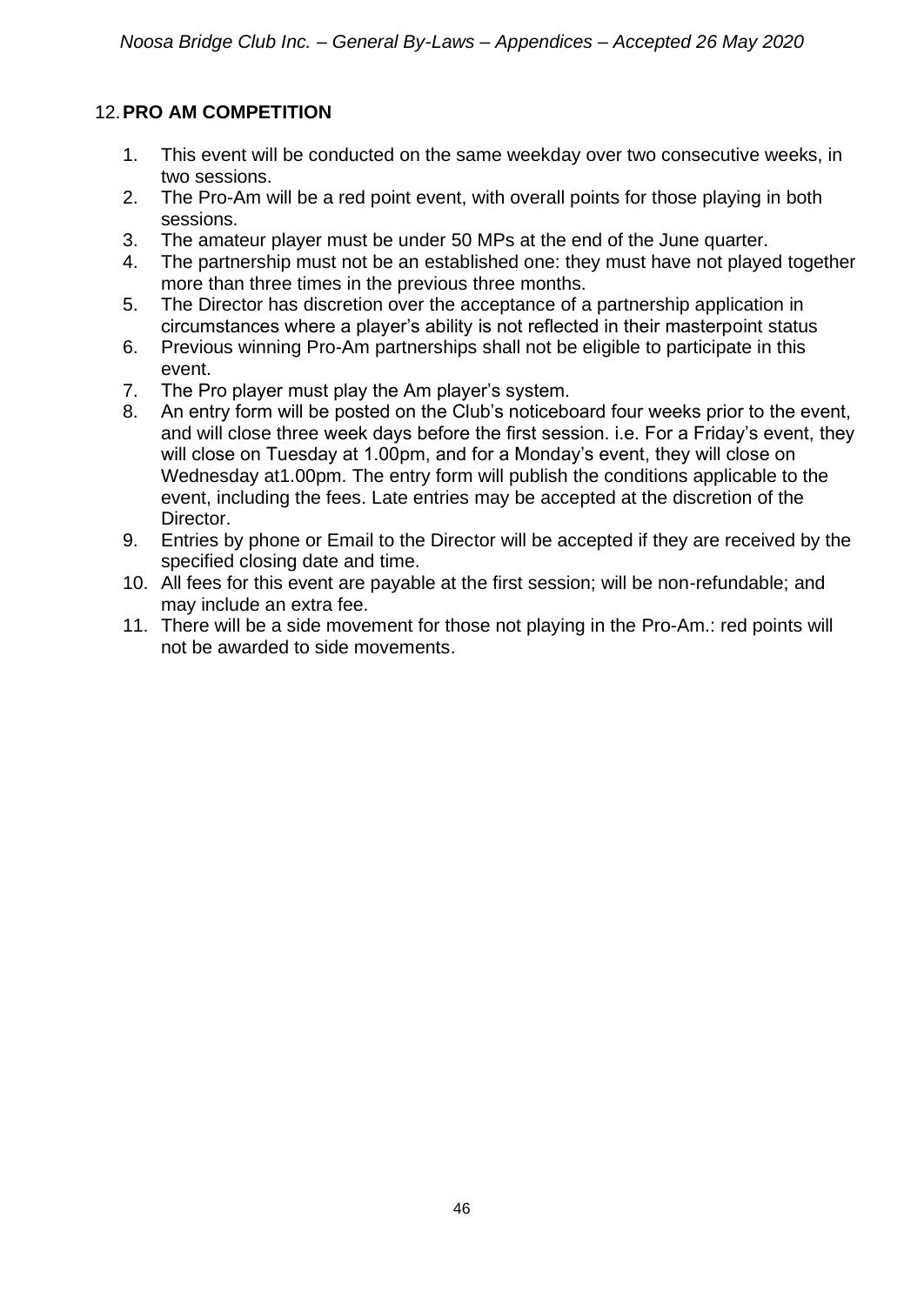#### **14.THE MEMORIAL PAIRS**

- 1. The Memorial is a Nett Event, that is after handicaps, with the best Net score winning the Trophy. This event will be conducted on the same weekday over two consecutive weeks, in two sessions.
- 2. The Director may accept late entries in order to organize a more balanced movement.
- 3. One substitute of equal or lesser ABF ranking or playing ability may be allowed for one session, with prior approval of three directors, appointed by the Games' Directors. Use of a substitute will disqualify the pair from winning the event.
- 4. An entry form will be posted on the Club's noticeboard four weeks prior to the event, and will close three week days before the first session. I.e. For a Friday's event, they will close on Tuesday at 1.00pm, and for a Monday's event, they will close on Wednesday at1.00pm. The entry form will publish the conditions applicable to the event, including the fees. Late entries may be accepted at the discretion of the Director.
- 5. Entries by phone or Email to the Director will be accepted if they are received by the specified closing date and time.
- 6. The Memorial will be a red point event, with overall points for those playing in both sessions.
- 7. There will be a side movement for those not playing in the event: red points will be awarded to both individual sessions.
- 8. All ties will be decided according to QBA regulations.
- 9. Seeding Allocation to Fields is to be as follows:

| <b>TWO FIELDS</b> |   |  |
|-------------------|---|--|
| 1                 | 2 |  |
| 4                 | 3 |  |
| 6                 | 5 |  |
|                   | 8 |  |